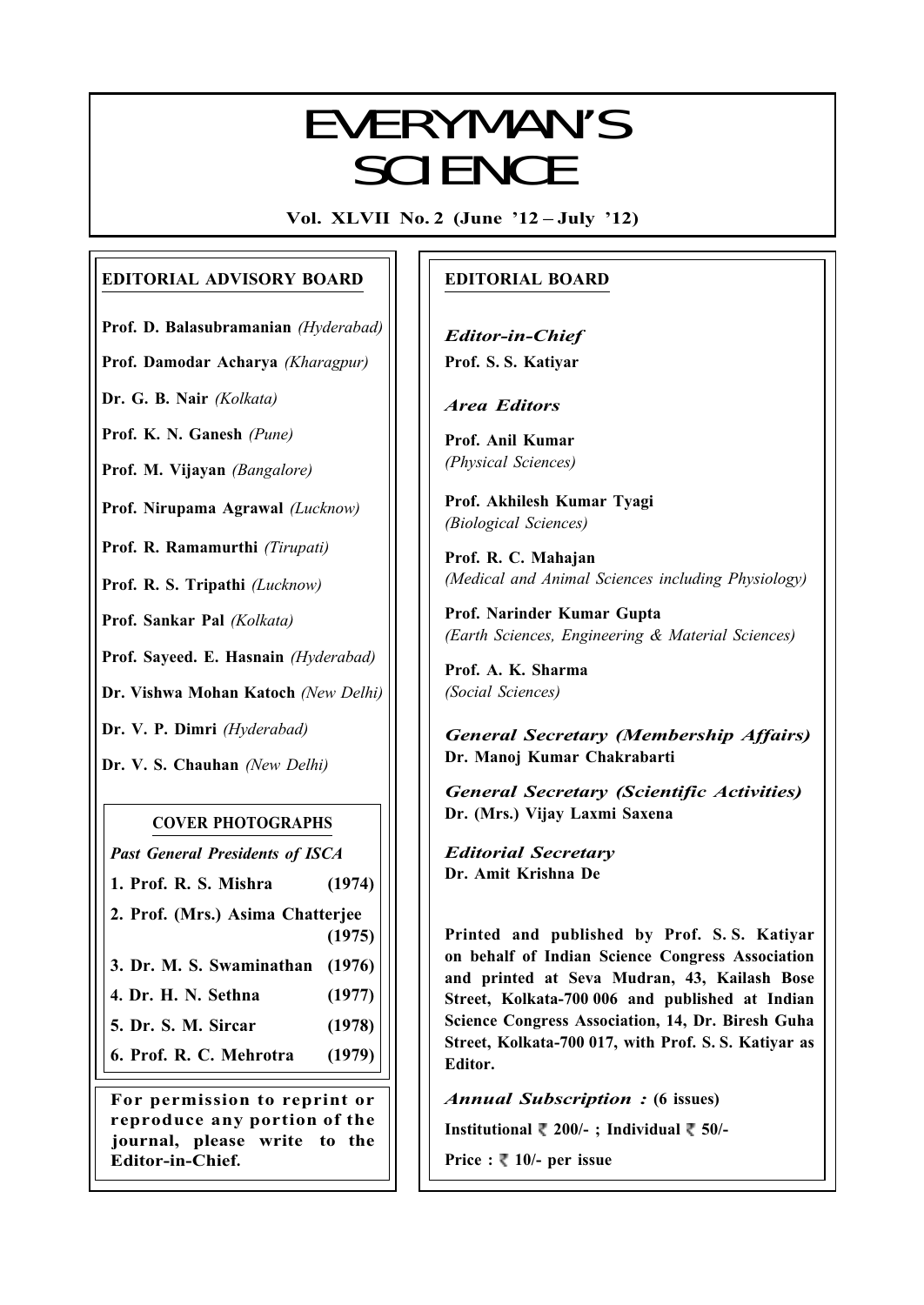# CONTENTS

Everyman's Science Vol. XLVII No. 2, June '12 — July '12

| <b>EDITORIAL:</b>                                                         |     |
|---------------------------------------------------------------------------|-----|
| Swine $Flu - A$ Scourge of Past and a Concern for Future                  |     |
| R. K. Ratho, Abhishek Mewara and R. C. Mahajan                            | 79  |
| <b>ARTICLES:</b>                                                          |     |
| Presidential Address: Science and Technology in India: Present and Future |     |
| A. Chatterjee                                                             | 82  |
| <b>Irradiation in Post Harvest Management of Vegetables</b>               |     |
| S. S. Kushwah and A. K. Daheriya                                          | 90  |
| <b>Trans Fats: All We Need to Know</b>                                    |     |
| Prabha Bisht and Jyoti Tiwari                                             | 100 |
| Contribution of Differential Equation as a Mathematical Model             |     |
| U. N. Singh and Amal Kumar                                                | 104 |
| <b>Genetically Modified Foods: Current Scenario</b>                       |     |
| Abhishek Bansal and Seema R. Pathak                                       | 108 |
| <b>Waste Water, A Potential Resource For Irrigation</b>                   |     |
| Anil K Dwivedi, Madhvi Tiwari and Shashi Dwivedi                          | 117 |
| <b>Indole-3-Carbinol: A Boon to Cancer Patient</b>                        |     |
| Bhawana Srivastav and Vijay L. Saxena                                     | 122 |
| <b>Detection of Coal Fires Using Remote Sensing Images</b>                |     |
| Laxmi Shiveshwari, H. N. Sinha and Rishikesh Bharti                       | 126 |
| KNOW THY INSTITUTIONS                                                     | 132 |
|                                                                           |     |
| <b>CONFERENCES / MEETINGS / SYMPOSIA / SEMINARS</b>                       | 136 |
| <b>S &amp; T ACROSS THE WORLD</b>                                         | 137 |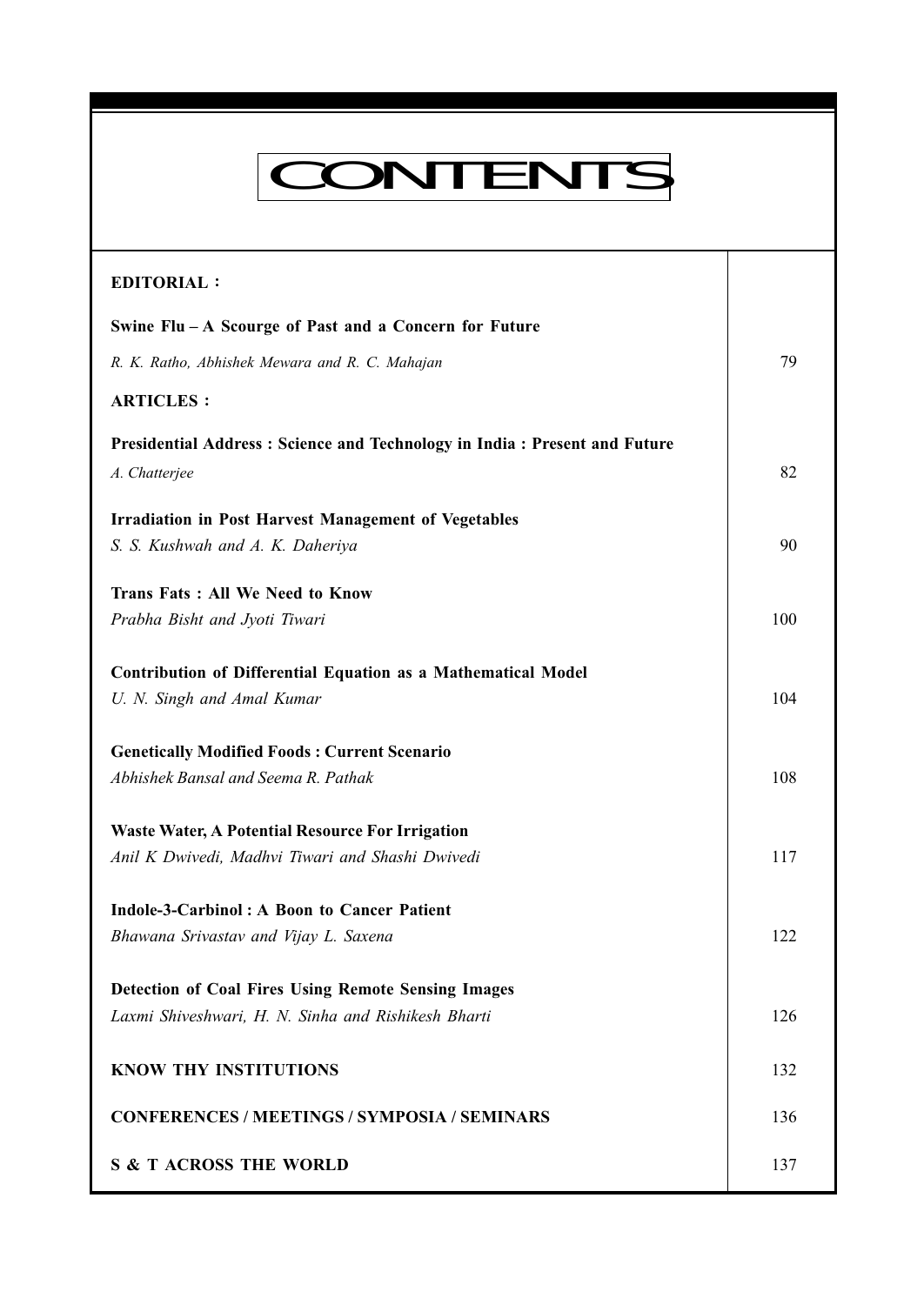# EDITORIAL

# SWINE FLU – A SCOURGE OF PAST AND A CONCERN FOR FUTURE

#### INTRODUCTION

Influenza viruses are viruses which cause mild to severe respiratory infections. They belong to the family Orthomyxoviridae and are classified into three types, A, B, and C, based on the variation in the structure of their surface proteins. Influenza A infects many mammals and aquatic birds and is the most common and the most severe pathogen among the three types. Influenza B is almost exclusively a human pathogen, whereas Influenza C causes milder disease and is less common than the other types. Influenza A viruses are further classified into subtypes based on the surface glycoproteins hemagglutinin (1-16 subtypes of HA) and neuraminidase (1-9 subtypes of NA). At a given time, the most common subtypes circulating in human populations are H1N1 and H3N2.

The last century witnessed three Influenza pandemics – the Spanish Flu caused by H1N1 (1918-1920), the Asian Flu caused by H2N2 (1957-1958), and the Hong Kong Flu caused by H3N2 (1968-1969). The first pandemic of the present century was caused by the 2009 H1N1 Influenza A virus, also known as H1N1pdm of the H1N1 subtype. This virus was formerly also known as swine flu as it contains a unique combination of gene segments from human, avian, and segments from the so-called triple reassortant swine viruses that emerged in North American pig populations in the late 1990s. No major Influenza virus activity was reported in pigs when the outbreak was recognized in humans, however, pigs can be experimentally and naturally infected with 2009 H1N1 viruses, resulting in mild respiratory infection.

#### SPREAD OF PANDEMIC

The 2009 H1N1 Influenza virus first appeared in Mexico in March, 2009, and in California in the United States in April, 2009, and swept the globe with unprecedented speed. The World Health Organization (WHO) declared a "public health emergency of international concern" in April, 2009, and within two months, announced the highest alert level (phase 6, pandemic) in June, 2009, which indicates widespread community transmission in at least two continents. Globally, 214 countries reported H1N1 cases, with more than 18 thousand deaths reported in the pandemic phase. In India, the first case of the H1N1 flu was confirmed in Hyderabad in May, 2009; thereafter cases were detected in other parts of the country. Overall, more than 2 lakh persons were tested for pandemic Influenza A H1N1, and there were more than 50 thousand positive cases and approximately 3 thousand deaths in India. In August, 2010, WHO declared the Post Pandemic Phase and that Influenza A H1N1 ceased to be a public health emergency of International concern. The cases have further decreased in 2011, and presently only sporadic cases of H1N1 are reported from various parts of the world.

### CLINICAL FEATURES

The clinical manifestations vary from asymptomatic infection to serious fatal illness. Influenza-like illness (ILI) is defined as a fever of  $> 37.8$ °C ( $> 100$ °F) plus cough and/or sore throat in the absence of any cause other than Influenza. Most cases of 2009 H1N1 infection presented as mild upper respiratory tract illness, however, in some instances, the disease progresses in severity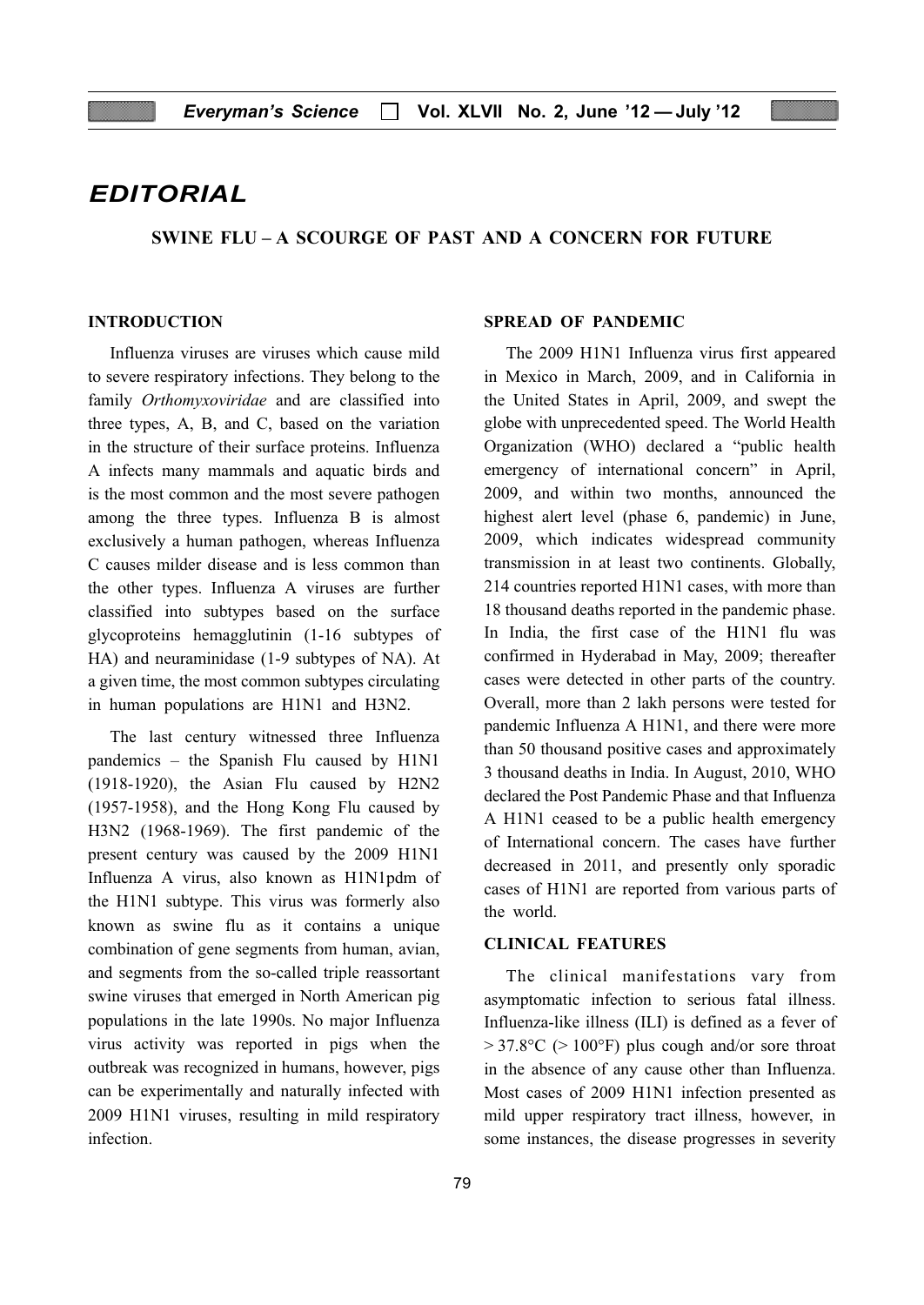resulting in multi-organ failure, respiratory failure, acute respiratory distress symptoms (ARDS), and sometimes death. Pathological findings include diffuse alveolar damage, hemorrhagic interstitial pneumonitis, and peribronchiolar and perivascular lymphocytic infiltrates. The risk of severe disease increases with underlying chronic conditions such as asthma, autoimmune diseases, cardiovascular diseases, diabetes, and obesity.

# DIAGNOSIS

For diagnosis of Influenza, specimens like nasopharyngeal swab with synthetic tip (polyester or dacron), nasal wash, bronchoalveolar lavage (BAL) or endotracheal aspirate can be collected. All diagnostic laboratory work on samples from suspected patients should be done in a biosafety level 2 (BSL-2) laboratory. The gold standard for laboratory diagnosis of the 2009 H1N1 Influenza is the real-time reverse transcriptase polymerase chain reaction (rRT-PCR) test, which is tailored to the specific detection of this virus. A single step rRT-PCR approach targeting the matrix gene of the Influenza A/H1N1pdm was designed by CDC and is used worldwide. A number of other diagnostic tests are also available, but they differ in their sensitivity and specificity. Rapid diagnostic tests have high specificity but variable sensitivity. Isolation of the virus in cell culture or embryonated eggs is diagnostic, but it may not yield timely results.

Other nucleic acid amplification techniques have also been evaluated, amongst which, Loopmediated isothermal amplification (LAMP) is a specific, efficient and rapid technique that is similar to PCR amplification but the DNA amplification is performed under isothermal conditions. A one-step, single-tube LAMP assay for clinical diagnosis of H1N1 Influenza virus was found to be tenfold more sensitive than the WHO approved rRT-PCR with the advantage of nakedeye visualization of gene amplification by means of SYBR Green I dye within 30 minutes compared to 2 to 3 hours for a rRT-PCR. Other newer techniques which have been used include Nucleic acid sequencing-based amplification (NASBA) which is a suitable and robust alternative technique for field Influenza A virus surveillance, and Pyrosequencing, which can be used for genotyping and sequencing disease genes. Pyrosequencing, combined with RT-PCR techniques, has provided rapid, high-throughput and cost-effective screening of NA inhibitor-resistant Influenza A viruses.

# MANAGEMENT

A majority of patients infected with the H1N1pdm Influenza A virus can be treated with simple supportive care at home using antipyretics (e.g. acetaminophen or ibuprofen). Antiviral therapy should be started empirically as soon as possible for persons with suspected probable or confirmed Influenza and illness requiring hospitalization; progressive, severe or complicated illness regardless of previous health status; and/or high risk for severe disease. The virus can be treated with neuraminidase inhibitors like oseltamivir and zanamivir, but is resistant to ion channel inhibitors like amantadine and rimantadine. Oseltamivir resistance has now been reported, both in oseltamivir-treated and -untreated individuals. Also, in contrast to 2009 H1N1 viruses a majority of seasonal H1N1 viruses are now resistant to oseltamivir. A concern therefore exists that in future these pandemic viruses may acquire this resistance trait through mutation.

#### **VACCINES**

The CDC recommends annual flu vaccination for all but infants less than 6 months of age, with an even stronger recommendation for high-risk groups, i.e., children, pregnant women, patients with comorbidities, morbid obesity, and the elderly. Several candidate vaccines were developed in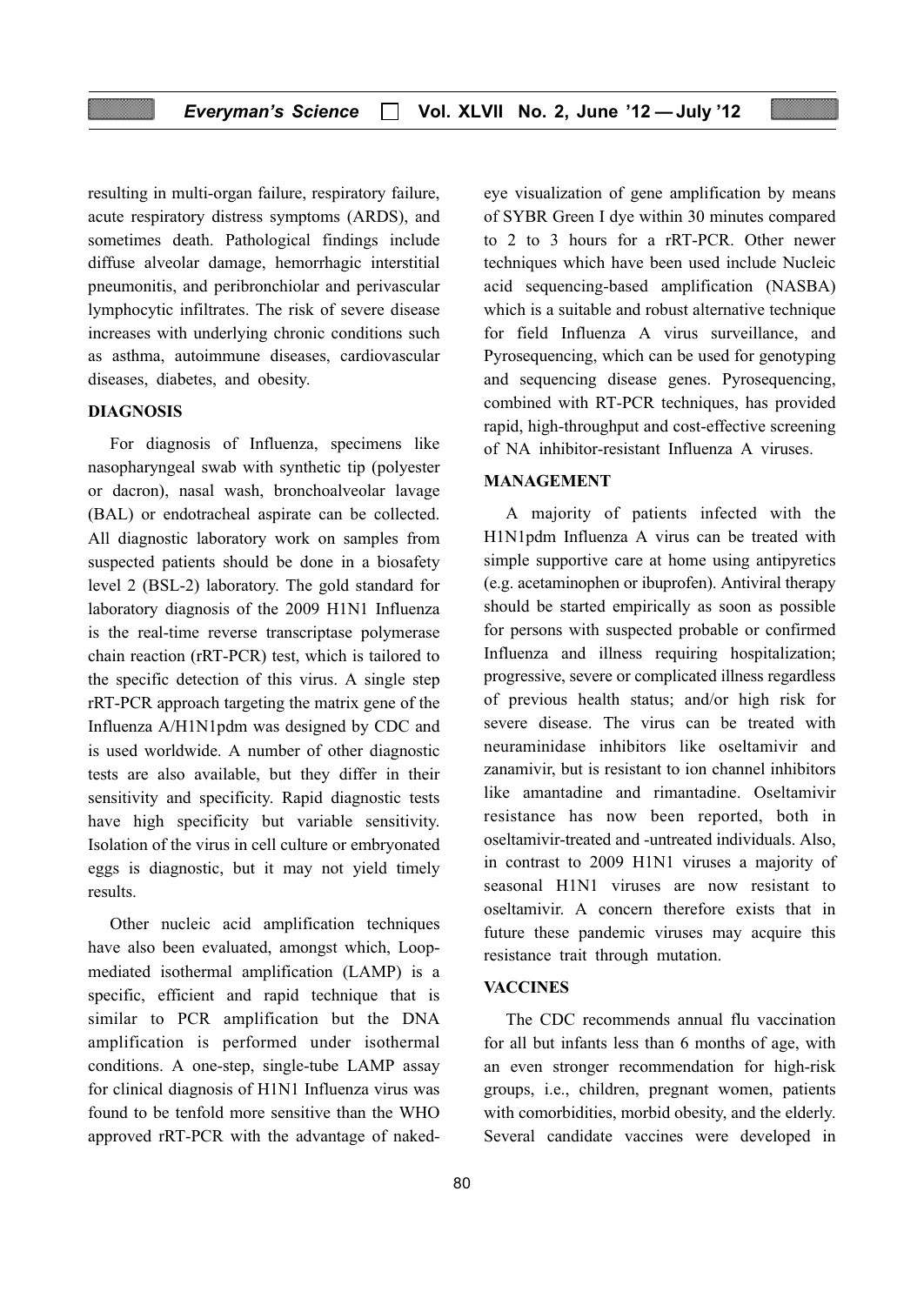# Everyman's Science  $\Box$  Vol. XLVII No. 2, June '12 - July '12

which the HA and NA genes of A/California/07/ 2009 virus were combined with the remaining genes of A/Puerto Rico/8/34 (H1N1) virus, the virus commonly used for human Influenza vaccine production, and the first vaccines against 2009 H1N1 viruses were approved in September of 2009. Vaccine safety has been monitored closely and the percentage of serious adverse reactions was similar to that observed with seasonal Influenza vaccines. A particular focus has been on cases of Guillian-Barré syndrome (GBS), a neurologic disease that occurred at a higher incidence with earlier H1N1 vaccines, and currently there is no indication that there were increased number of cases of GBS with 2009 H1N1 vaccine as compared to the seasonal Influenza vaccines.

# **CONCLUSION**

The recent pandemic of the swine-origin H1N1 Influenza A virus and the continuing circulation of highly pathogenic avian H5N1 Influenza A virus stress the need for rapid and accurate identification of Influenza viruses for surveillance, outbreak management, diagnosis and treatment. Much has been learnt about the evolution of this virus; however, it is still not possible to predict when the next pandemic will occur and which virus will be responsible. Hence, an improved surveillance at both national and international levels in humans as well as swine and avian hosts appears to be crucial for early detection and prevention of future Influenza pandemics.

#### **REFERENCES**

- G. Neumann, Y. Kawaoka, Influenza and other Respiratory Viruses, 5, 3, 157-166, 2011.
- M. C. Christman, A. Kedwaii, J. Xu, R.O. Donis, G. Lu, Infection Genetics and Evolution, 11, 5, 803-811, 2011.
- S. A. Hajjar, K. McIntosh, Annals of Saudi Medicine, 30, 1, 1-10, 2010.
- R. Wang, J. K. Taubenberger, *Expert Review* of Anti-infective Therapy, 8, 5, 517-527, 2010.
- C. Moore, S. Corden, J. Sinha, R. Jones. Journal of Virological Methods, 153, 2, 84-89, 2008.
- M. Parida, J. Shukla, S. Sharma, S.S. Ranghia, V. Ravi, R. Mani, et al., Journal of Molecular Diagnosis, 13, 1, 100-107, 2011.
- S. Duwe, B. Schweiger. Journal of Virological Methods, 153, 2, 134-141, 2008.
- The Centers for Disease Control and Prevention, 2010.

Prof. R. K. Ratho Dr. Abhishek Mewara Prof. R. C. Mahajan PGIMER, Chandigarh

"No amount of experimentation can ever prove me right; a single experiment can prove me wrong."

— Albert Einstein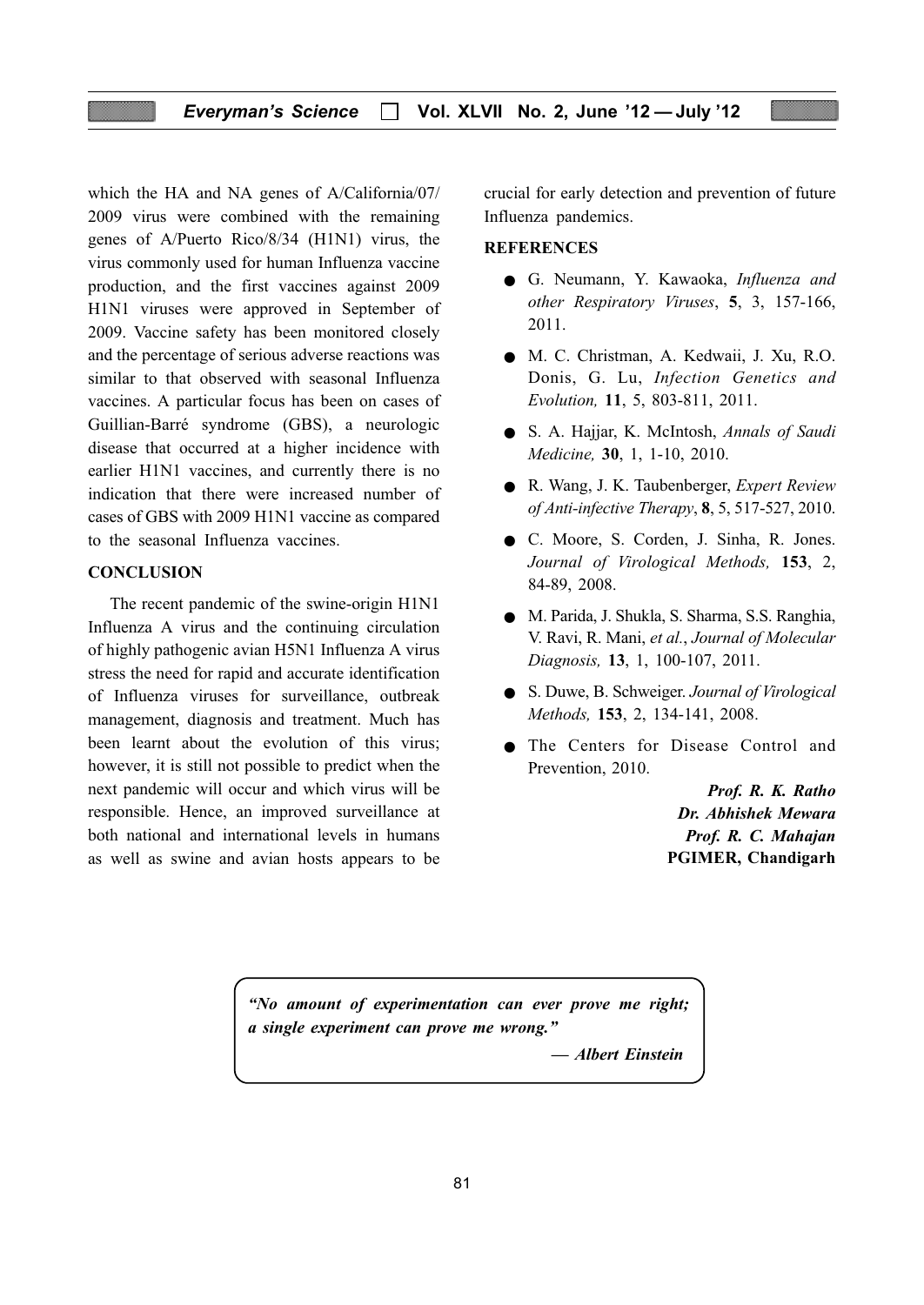# PRESIDENTIAL ADDRESS

# SCIENCE AND TECHNOLOGY IN INDIA : PRESENT AND FUTURE

PROF. (MRS.) A. CHATTERJEE, D.Sc., F.N.A.

adam Prime Minister, distinguished delegates and Members of the Indian Science Congress, Ladies and Gentlemen :

I am much beholden to my colleagues, friends and well-wishers for the honour they have conferred on me by electing me President of this Congress. While it is a great privilege to serve the scientists of the country, knowing my limitations as I do as a humble co-worker of yours, I feel hesitant to present an address worthy of the Institution on the occasion of this august gathering. This feeling sharpens all the more when I recall the distinguished men of Science, including my most venerable teacher, Acharya Prafulla Chandra Ray who in the past had addressed the Annual Session of the Science Congress.

Since the last meeting of the Congress in January, 1974, we have lost two of our most distinguished past Presidents, Professor S. N. Bose and Dr. A. Lakshmarmvami Mudaliar. Professor Bose died in early February last year. He was the greatest of the theoretical physicists of our times and a pioneer in many ways in India and presided at the 1944 session of the Science Congress in this city. Dr. Mudaliar was a distinguished gynaecologist of the country and made unique contributions to advancement of Science and education. He passed away in April last. He also presided over the Science Congress held at this campus in 1959. We pay our homage to the memory of these two great men of Science and education.

We are most grateful to Shrimati Indira Gandhi as she has honoured us and Indian Science Congress by her presence here today and has given us her inspiring Inaugural Address despite an unusually heavy call on her time. We would also recall in this connection how that great patron of Science and lover of humanity, late Shri Jawaharlal Nehru, father of our beloved Prime Minister, laid the foundation of scientific development in the independent India and provided inspiration to the nation as its guide and counsellor, much above the position he held as Prime Minister. It would look like a coincidence that it was at the last Delhi Session of the Science Congress held in October, 1963, that Nehru delivered his last Inaugural Address before he passed away in May, following. I could not help quoting from what he said at the above Congress about the role of Indian Scientists, "Scientists in India have a double role to play. They should on the one hand contribute to general development and thinking in the world, and on the other help in solving problems of the country. Both are important and vital things. While India would welcome help and expert advice from outside in the important task of scientific advance people should learn to rely on themselves as far as possible. The first objective it seems to me, from my point of view and more specially from the point of view of Science is to help in building of a free and selfreliant India," As a matter of fact, we all are now

General President, 62<sup>nd</sup> Indian Science Congress held during January, 1975 at Delhi.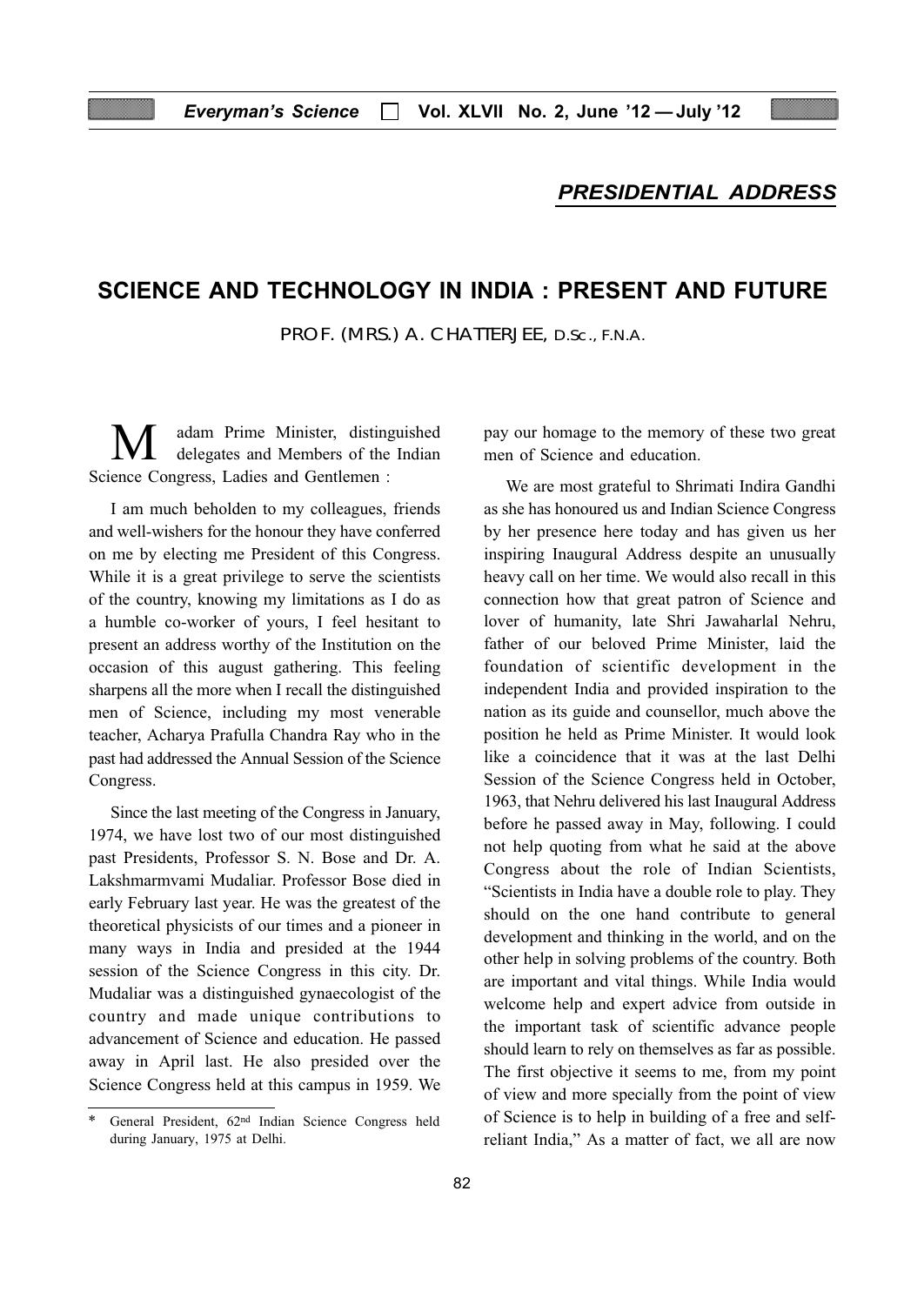engaged in the nation-wide endeavour to achieve self-reliance. Total self-reliance in Science and technology may not be achieved, because, scientific and technological advancement is so rapid that discoveries and innovations of today are becoming out-dated tomorrow. But for the developing country like ours, with the added problem of an enormously rising population the goal of achieving a selfreliant economy calls for utmost capability of developing, absorbing or adapting advanced technologies imported from abroad to Indian conditions.

Fortunately for the country, under the inspiring leadership of Jawaharlal Nehru, the Indian Parliament adopted a Scientific Policy Resolution in 1958 with a view to developing Science and technology as an integral part of national endeavour. Earlier, the Government of India had set up a chain of national laboratories, technological institutes, research and development organisations, established increased research facilities at universities and also helped to set up a larger number of universities including a number of IITs, founded a number of basic industries and adopted other measures to provide for a firm infrastructure for scientific and technological advancement.

Thanks to the foresight of Nehru again who initiated the earliest possible steps in India almost with the dawn of independence, to develop atomic energy for peaceful purposes. India is now among the world's handful of countries which have been successful in finding newer dimensions of this wonder of atom. The objective of establishing research facilities for atomic energy was explained by Nehru at the Session of the Science Congress held in Delhi on the eve of Independence in January, 1947. He observed during the Presidential address, "I know how difficult it is for a line to be drawn between scientific work for peace and for war. This great force—atomic energy that has suddenly come through scientific research may be used for war or may be used for peace. We cannot neglect it because it might be used for war; obviously in India we want to develop it, and we will develop it to the fullest. Fortunately, we have eminent scientists here who can do so. We shall develop it, I hope, in cooperation with the rest of the world, and for peaceful purposes", By acquiring the capability of exploding the nuclear device, our scientists have taken a big step forward in sophisticated technology. This advancement now opens up newer vistas for exploring possibilities of utilising atomic energy for the peaceful purposes of regenerating the economic structure of the nation, Though further progress may be a little time-consuming, the possibilities of getting the country out of woods now seem nearer than ever before.

# SCIENCE AND TECHNOLOGY VIS-A-VIS OUR PROBLEMS

It would be appropriate in this connection to discuss the progress of Science and technology in India and their scope in furthering the cause of national economy of the country. This is a crucial year considering the commencement of the Fifth Plan period, Four plan periods are over. From the assessment of the progress of Science and technology it has now been revealed that much work on fundamental research has been done. But much emphasis has not been given on applied research. It has also been revealed that fruitful results obtained in various research centres including universities have not been utilised through proper organisations. For this purpose a committee (National Committee of Science and Technology) [N.C.S.T] has been founded by the Government of India to coordinate the activities of all the research organisations (the Council of Scientific and Industrial Research (C.S.I.R), Indian Council of Medical Research (I.C.M.R), Indian Council of Agricultural Research (I.C.A.R), Defence and development Organisation, University Grants Commission (U.G.C), Electronics Commission, Atomic Energy Commission and Department of Space, and other leading research organisations) with a view to implementing National Policy decisions and steering the research in proper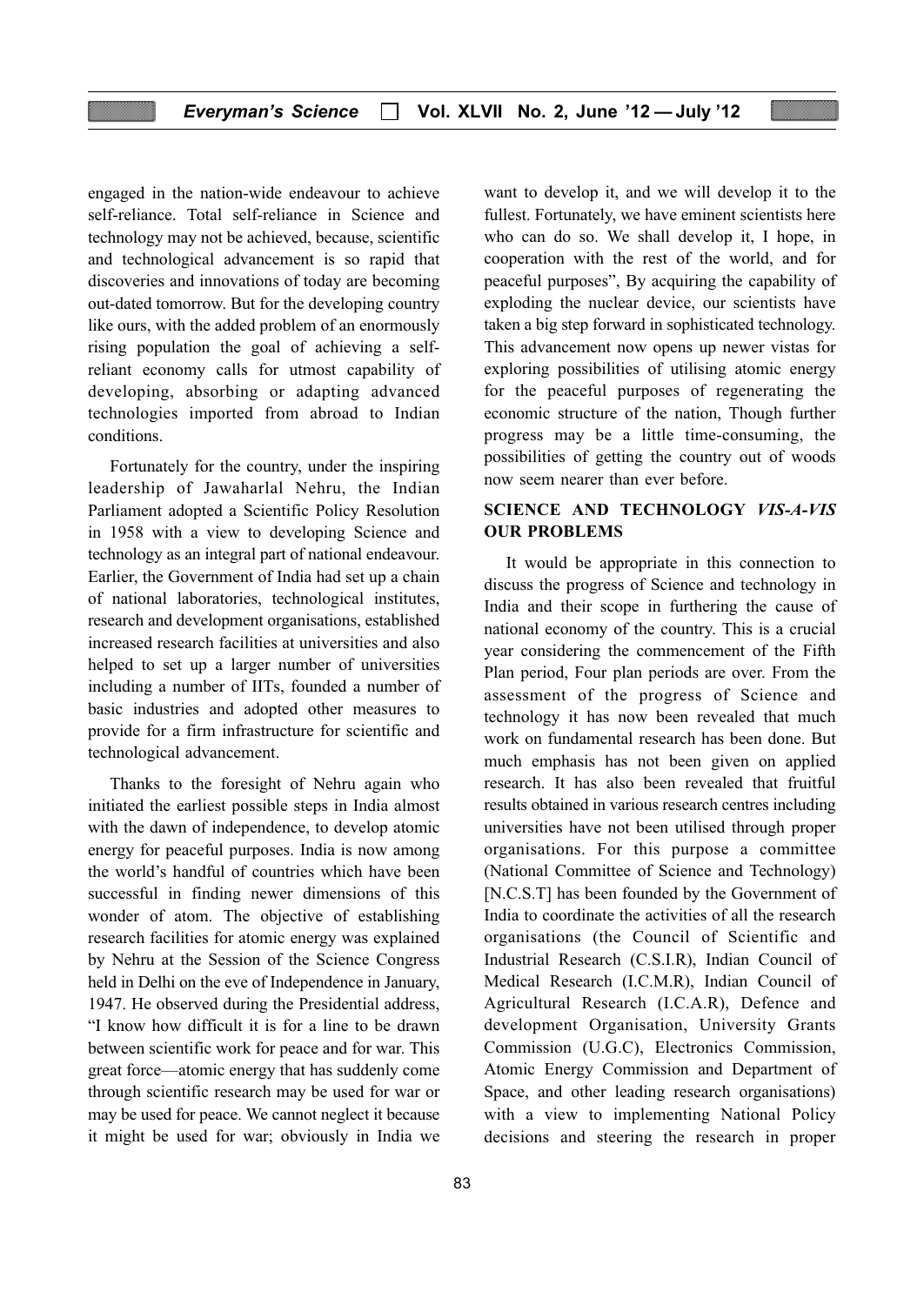direction to meet the immediate needs of our country with a population of 563 millions.

It is, therefore, necessary to programme the integrated development of our scientific and technological resources in achieving the national objective of providing the basic minimum needs of the common man such as food, clothing, housing, health including protection from environmental pollution, education, water-supply, communication and adequate employment opportunities, development of self-reliance, reduction of import of technology and the maximisation of returns from the existing investments in Science and technology. The N.C.S.T. has undertaken to work out properly these exercises and to cover a wide spectrum in the evaluation and development of our natural resources (such as minerals, water, land, soil and forests) through proper machinery and also to develop medical research and research on material Science.

#### SCIENTIFIC WAY OF THINKING

However, to develop Science end technology for ensuring the growth of a sound economy and prosperity of the country the students are to be made conscientious school levels about the theory and applications of Science and technology in a simple manner mostly through experimentations, scientific films, popular lectures on Science, Science museums audio-visual programmes and hobby centres. These efforts will catalyse in accentuating the development of the originalities and scientific potentialities and genius lying dormant in the youngsters. In future, these talented scientists will be the assets of India in her scientific and technological pursuits and developments. The Central and State organisations as well as the private sectors must come forward to help the future generation particularly when India is being beset with economic and social problems. This scientific way of thinking, if properly cultivated, would help secure for the people of the country all the benefits of progress in Science and technology.

But dissemination of scientific knowledge must not be limited to urban areas. It should be extended also to people in villages in an effective manner. In this field the Indian Science Congresss could play an effective role as well. More wide-spread and systematic dissemination of scientific information is sure to educate public opinion.

# UNIVERSITY THE BAROMETER OF SCIENCE AND TECHNOLOGY

The university constitutes the platform wherefrom our younger talents will have their final training. But it is the general impression that much care is hardly taken for the applied research in the universities. Being a University teacher may I say that it is not entirely correct. It is a fact that our universities are mainly interested in the development of fundamental Science, but no one can deny that applied research is the outcome of the fundamental Science. Let me cite an example of what could be the dimension of use which a piece of research in fundamental Science could lead to. When Michael Faraday demonstrated his famous experiment that when a magnet is brought suddenly near a coil of wire, a current of electricity is produced in the wire, its utility was questioned even by that scholar and statesman, Mr. Gladstone, who could not help asking him, "After all, of what use is it ?" Faraday did not take a moment to reply, "There is every chance that you would soon be able to impose a tax on it". Faraday proved prophetic, and today no Finance Minister could afford to neglect the revenue obtained directly or indirectly through taxing this great energy — electricity.

# UNIVERSITY TRAINING (TEACHING AND RESEARCH)

Since the universities are the backbone of scientific and technological training and the university research still forms the "spear-head" of scientific progress and provides a reasonably good barometer to the standard of Science and technology in the country, the universities should receive the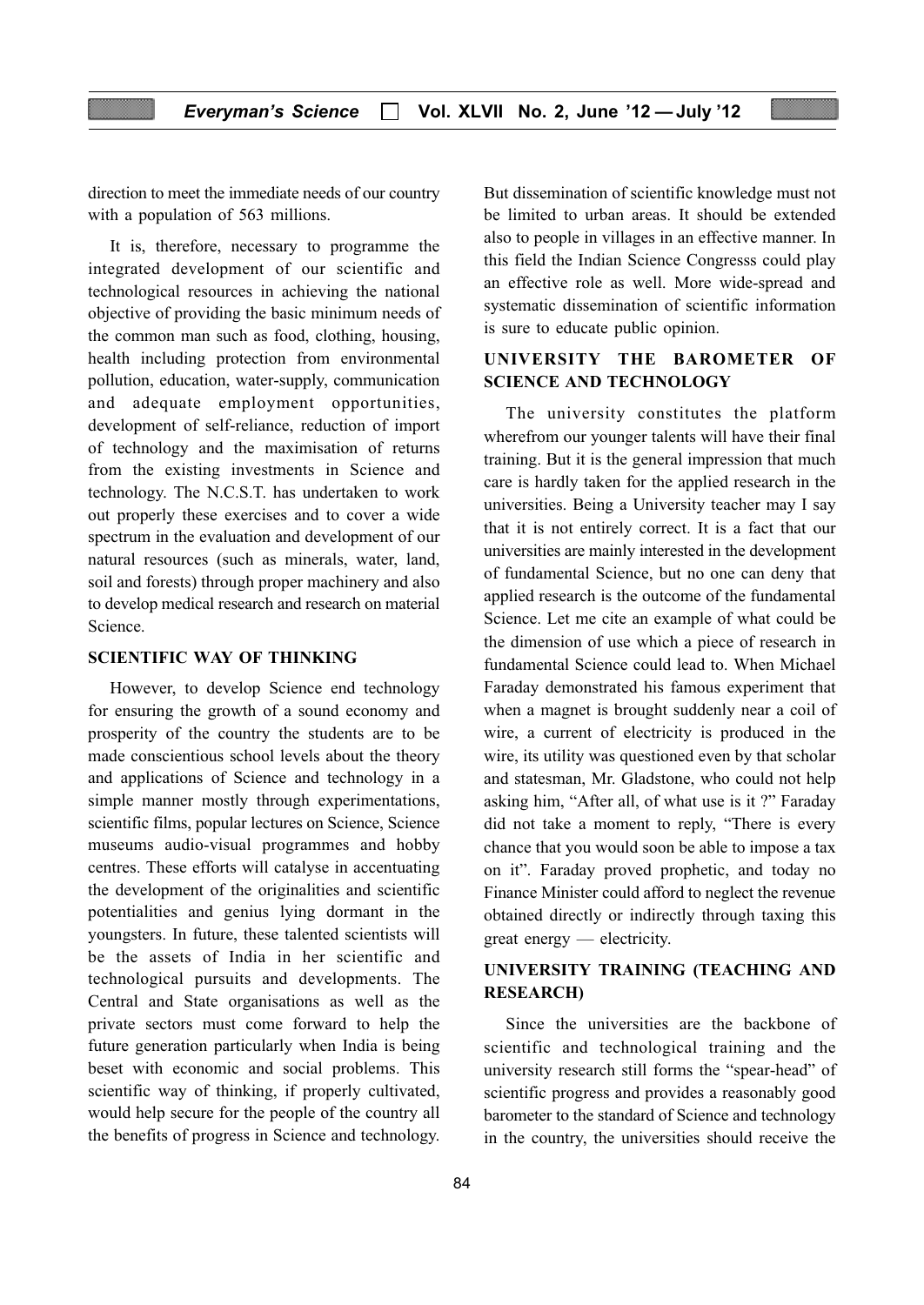# Everyman's Science  $\Box$  Vol. XLVII No. 2, June '12 — July '12

high national priority. In a developing country like India, the strengthening of the universities is of paramount importance, The experience of more than a century has already proved that teaching and research flourish in combination but in isolation they wither. The best of either is achieved in an environment where both are cultivated pari passu. In this combination of teaching and research, education and discoveries, lies the real strength of the universities. If research in these academic institutions is poor and neglected, research outside these centres cannot flourish for any length of time. It has been said that a research institution, no matter—under what auspices, will seldom last a generation as a creative enterprise, if it has no continuing (effective) contacts with young research students, This underscores the central role of university research in national development, and the extreme importance of close links between universities and research institutions including the National Laboratories and Industries,

In this context, the progress in Japan is noteworthy. During the past decade the Japanese Government spent on the State Universities half of its total budget for research and development. The total R and D budget for 1972 was 374 million yen. This greatly enlarged the capabilities of the universities to train high quality scientists and engineers and to deal with new scientific development relevant to the industrial growth of Japan. The R and D policy of Japan is now undergoing a major shift in emphasis from economic growth to social welfare in the light of the adverse effects of unchecked industrial growth.

The Fifth Five Year Plan (1974-1979) document in India recognizes that in the past, research in the universities, though crucial for national development and self-reliance, received only a "meagre support". The Fifth Plan provides for an outlay (Plan and Non-Plan) on Science and Technology of Rs. 1568 crores, as against Rs. 376 crores in the Fourth Plan. The total outlay envisaged for the Fifth Plain is Rs. 53,411 crores.

The fund for Science and technology outlay is nearly three per cent of the total Fifth Plan. The information available shows that Rs. 54 crores has been earmarked for R and D work in the universities and IITs (about Rs. 9 crores for IITs and an amount of Rs. 20 crores in the universities) for the projects identified by the N.C.S.T. It is apparent that the universities do not receive the emphasis that they ought to. I feel, more funds should be allocated here for R and D work to give incentives particularly to younger scientists. As already mentioned that the forum for the advanced training in Science and technology is mainly the universities, it is desirable to maintain there good standard of teaching and research. So we need at the university level teachers of high standard who know the body of facts that Science has discovered and organised and also recognise the important difference between merely transmitting the facts of Science and instilling in their pupils an awareness of their significance — a rare skill which requires deep insights into and a high degree of competence in the arts of communication. To attain it, University authorities have to attract high calibre educators to the teaching profession with better pay scale and should provide them with adequate scope and facilities for teaching and research. It is also necessary to appoint adequate staff to get a working formula of students: teachers ratio. It will help to produce the kind of young scientists and technologists who will boost up India's Industrial output and economy.

# EMPLOYMENT OF SCIENCE GRADUATES

At present the universities are producing a large number of Science graduates. But the employment of Science graduates of our country is now facing a grave situation. Two decades ago, it was thought that unless the country was prepared to expand higher education continued economic growth was unlikely. With the expansion of higher education, there has been a surplus of Science graduates who are not being provided with suitable jobs. It points to the fact that we have combined a maximum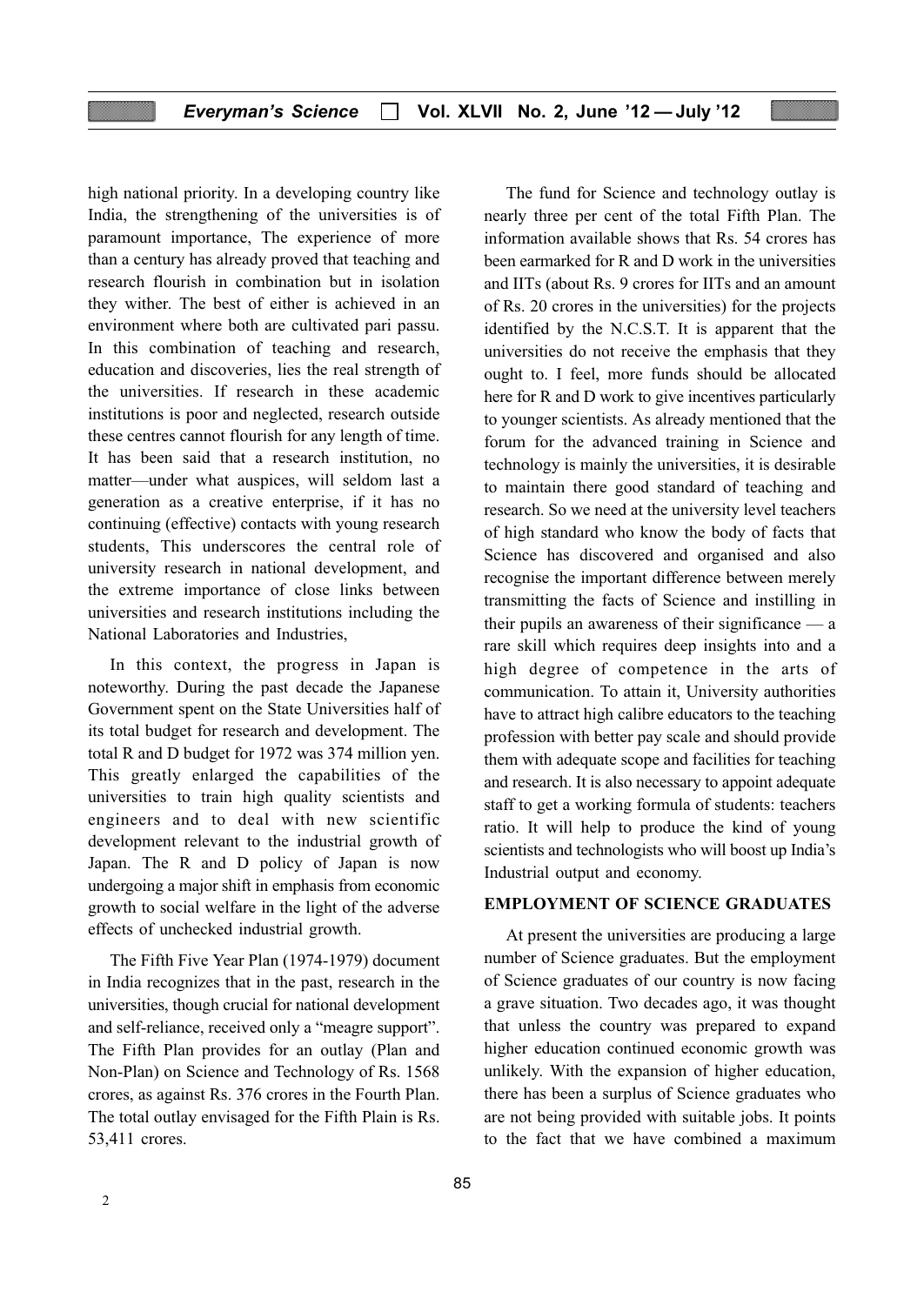opportunity in the past with a maximum of expectation in the present and depressing amounts of opportunity in the future. This can lead all too easily to disappointment, disenchantment, frustration and even resentment amongst some of our ablest young citizens. This is not only a problem of our students but will become a problem for society. Disappointment may well be unavoidable. Resentment impinges on society and can and ought to be minimised. The effect of increasing the number of graduates will simply lead to more and more sub-professional jobs. The leaders of the country should give serious thoughts about these matters. The course taught to them should be broad and contains elements of all the major thoughts and value systems. It should include some study of our cultural, literary and artistic heritage, of the treasures of Nature (natural resources) in the country, some of the methods and insights of the social science, some of the concepts of pure Science, and some study of the present and likely future impacts and achievements of technology. The ultimate aim of a course of this nature is flexibility. This will impart realistic attitudes to our graduates.

#### NEED FOR TECHNICIANS

To bring scientists, technologists and industrial accountants and other experts together in teams is necsssary for productive research and for evolving newer technologies. Also, for utilisation of these technologies, facilities for turning out efficient technicians would have to be arranged. Here I am reminded of Lord Todd who observed in his Presidential Address at the meeting of the British Association for the Advancement of Science held in September, 1971, "Whatever system of education is finally adopted, I hope we will bear in mind that we need more technicians than scientists and technologists. If we train too many of the latter, then many of them will have to follow the career of technicians, for which their training was not designed and which they will tend to regard as inferior. The result will be a frustrated white collar

class with all the dangers to society that such a class implies". Though Lord Todd dwelt on this in the context of the situation prevailing in the United Kingdom, the same could be held applicable to India now. Our country has a big contingent of unemployed engineers and scientists; still for skilled labour we depend too much on what is available almost spontaneously through different industrial establishments. Though a good number of technical training institutes exist all over the country, very few have the facilities for practical training in factories and workshops of the industries as such. If facilities for the training of technicians could be expanded and reoriented we can employ the engineers and scientists for the purpose for which they are meant.

# RETURN ON INVESTMENT

Some distinguished persons including our Prime Minister have often mentioned about the return on the fairly large investment made by India in Science and technology since Independence, while the scientists at large have continued to plead for larger and larger allocation for science and technology. If after two decades and a half during which period, investments in Science and technology have risen enormously as envisaged in the Fifth Plan, and the country has yet to depend (on foreign technical know-how in many vital sectors of economy, the appropriateness of people's doubt on the results of investment is self-evident. A good part of such doubt in respect of the utility of investing so large a chunk of revenue on Science and technology has of course disappeared with the progress made in researches relating to atomic energy; but as far as achievement of success in evolving new industrial processes is concerned, considerable unhappiness continues to prevail. But progress in Science could hardly be measured in concrete terms only in relation to what has been achieved in the growth of industries. There is no dearth of talents nor lack of endeavours on the part of researchers to contribute their mite. If results have not been up to expectation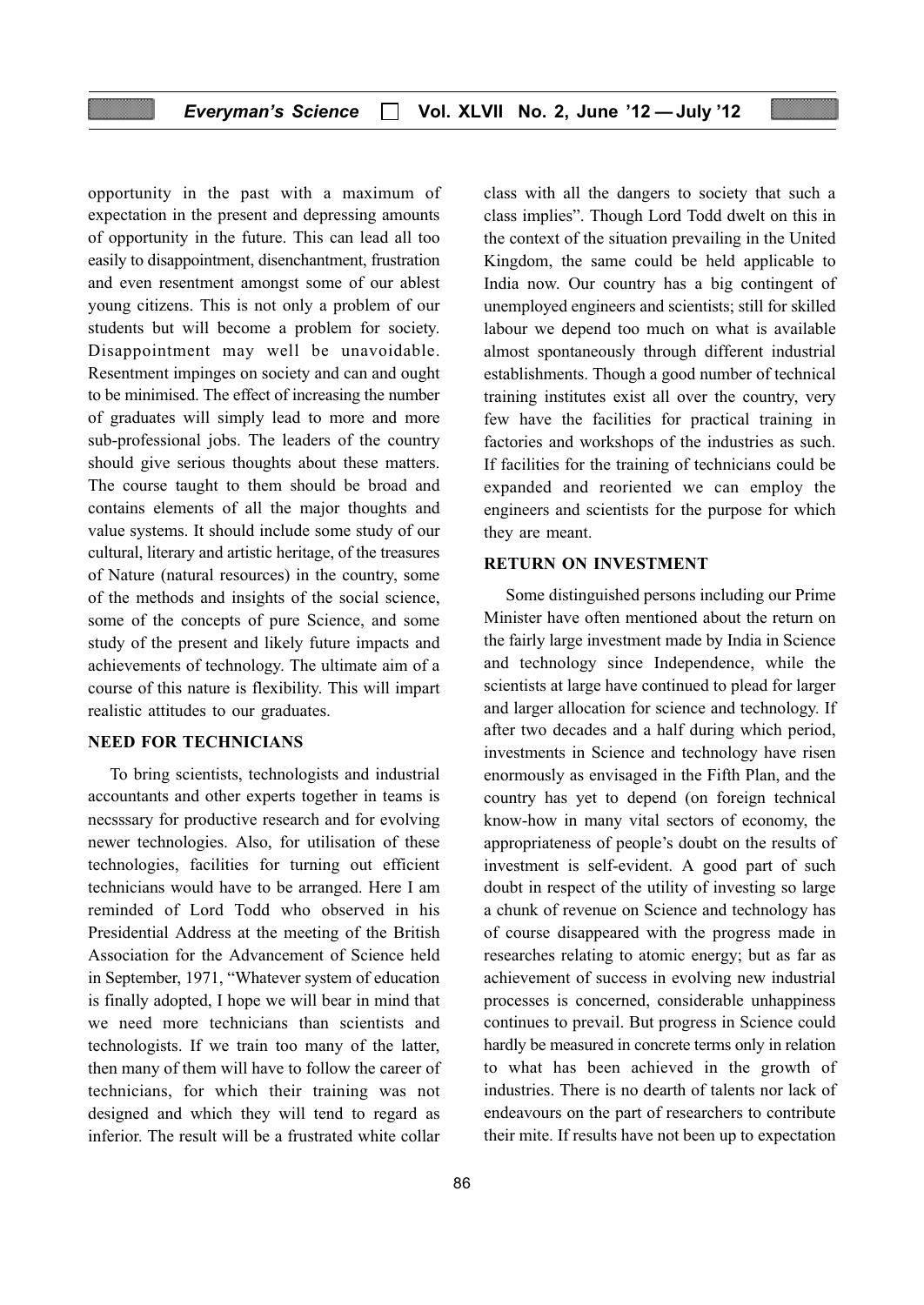that could be traced to some deficiency in the organisations they serve. This would however call for deeper study with a view to setting things right.

The very relevance of scientific pursuit as well as education is now being questioned; there is a creeping fear as to where Science and technology are taking the people to. The critical attitude of the students also is manifest in their demand that their studies should be relevant. This unrest of students is an outward manifestation of their critical attitude and is not confined to India alone. But the discontent of the younger people is not due to any lack of their respect for Science : rather Science is receiving a sort of extreme respect which could better be described as fear. The spectre of unemployment is no doubt a drag on their ability to devote to study; but that is not the sole reason for the general display of anger. Because even in the more advanced countries where absence of employments is not so common, and the unemployed receive financial support from the respective governments, the percentage of agitating students for one reason or other is also on the increase. The conclusion becomes irresistible that the majority of students have developed a tendency to turn to easier and softer methods of study, and the chain consequential reaction has followed in the shape of increasing discontent.

For such state of affairs we teachers are no less responsible. If Science has to be taught to a disciplined mind, the teacher too, needs to be equally or more disciplined, and it is time that teachers ask themselves if something is not lacking in them to affect directly or indirectly the mental attitude of students. It is the students of today who will be the builders of the nation tomorrow. So frustration and disappointment with learning should not be allowed to have a grip on them otherwise no plan or policy for Science and economic development will succeed.

The possible remedy lies in explaining "more clearly the relevance of Science and reason to the

problems which are of most concern today", as emphasised in a lecture delivered by Sir George Porter at the Diamond Jubilee Session of the Science Congress in Chandigarh in January, 1973.

The endeavour of scientists, teachers, and all those who in one way or other are engaged in the pursuit of science, should be to help not only the students but also the people at large, to understand the value of such pursuit. The facts of history and also the requirements of scientific progress will point to the supreme need for promoting the public understanding of Science. The success of this effort will depend on our sincerity and zeal as also the depth of team spirit with which we would address ourselves to this enlightening task.

# RESEARCH AREAS TO BE FURTHER DEVELOPED AND UTILISATION OF NATURAL RESOURCES

As an organic chemist I would like to say a few words on Pharmaceutical and Drug research in India in which field we have been working for more than three decades. Research in this area can be divided into two main aspects :

- 1. Research on some basic problems involving the biochemistry and the mechanism of drug action, and
- 2. Research directly oriented towards the discovery and development of new drugs.

It is suggested that future financial assistance for pharmaceutical and drug research should be mainly confined to the following areas, since these are directly connected either with the current needs of a country or are topics of current international research.

Mechanism of drug action, physico-chemical aspects of formulation, transport, turnover and metabolism of drugs, development of drug delivery systems, quantitative studies of structure-action relationship using regression analysis, biologically active substances (from the plant world, and animal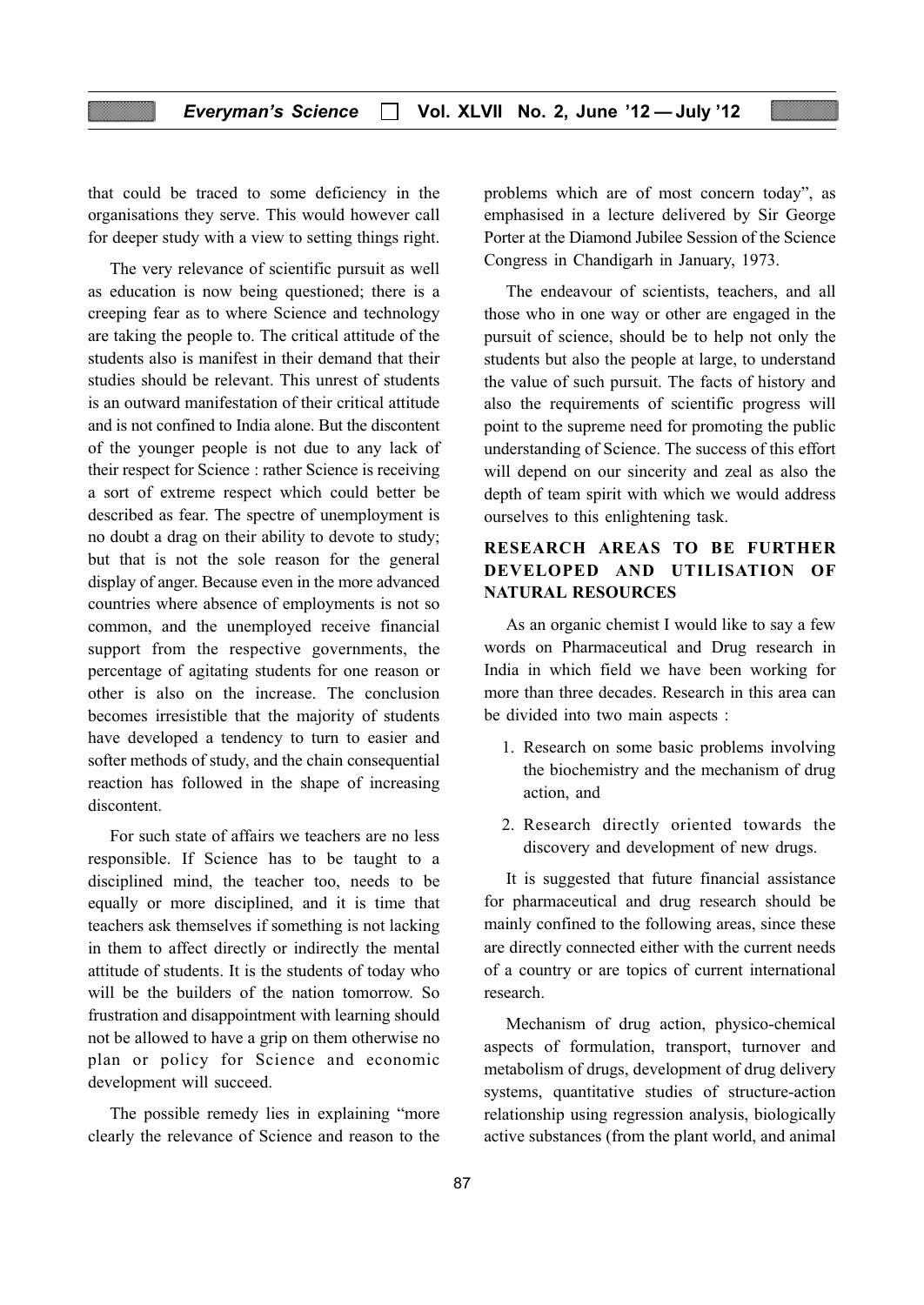kingdom, including marine flora and fauna), insect hormones, steroids and polypeptides. Drug research has become an extremely sophisticated operation involving huge expenditure and the screening of enormous compounds in an exhaustive manner Consequently priorities should be determined in areas which are of great interest to India. Such areas include development of new anti-fertility agents and devices, anti helminthic, anti-protozoal, anti-leprotic and anti-viral agents, anti-cancer and anti-microbial agents, drugs for deficiency diseases, collagen and connective tissue disorders, arthritic conditions, senile dementia and mental ill-health. So disease-oriented research backed by judiciously chosen screening programme is necessary, Interdisciplinary research in these fields will lead to a remarkable progress in the development of synthetic and natural drugs with the maximum utilisation of natural resources.

In 1928 Professor Simonsen in course of his Presidential Address at the Indian Science Congress suggested that the chemists of India should study more intensively the wealth of natural materials that lay at their doors and devote less time to the study of problems of only theoretical interest. Within four and a half decades since Professor Simonsen made this fervent appeal, the chemists of India, particularly the phytochemists, have made many important contributions in this field. In very broad outlines, it may be stated that these investigations have embraced the isolation, the determination of the constitution, and in some cases, the synthesis of a large variety of terpciuids, various hetcrocycles, including Alkaloids, glucosides, cardenolides, plant colouring matters and antibiotics. Many of them are used commercially and others are utilised by their chemical transformation into useful products.

In the limited time at my disposal it is not possible to refer to all the investigations in this field; but Professor Simonsen's appeal from this chair is now paying much dividend.

Another area which needs effort for extensive development is the chemical engineering and industry. It covers a wide range of industries from the giant petro-chemical and fertilizer complexes to small sector industries. One of the vital areas in the development of chemical engineering and industry in India is in respect of petrochemicals, bulk organic chemicals, polymers and elastomers. This will cover the utilisation of downstream products of the petrochemical complexes to produce a variety of chemicals used in the polymers, agricultural, dyes, pharmaceutical and other industries.

# POWER DEVELOPMENT

For successful implementation of the Science and technology plan, power development is essential, but we live in an age of energy crisis which is to be solved.

For the foreseeable future, electricity will continue to be the largest source of power and one of the largest consumers of fuel. The inadequacy of R and D activities in the field of this power development is to be compensated.

Sources of nuclear energy are also to be fully explored on which we have made substantial R and D investments already over the last twenty years.

It is now apprehended coal and oil may be exhausted in future. Thereby alternative sources of energy like solar, tidal, wind, chemical and geothermal etc, will have to be assessed. Much thoughts are being given in this direction by our scientists and technologists.

#### SCIENCE AND HUMANISM

However, all efforts to develop Science and technology will be futile if human implications of Science are not given due consideration.

Both science and technology are so much a part of the cultural, economic, social and political affairs of all modem nations that lack of understanding can have foolish, if not dangerous, consequences leading to unmitigated disaster. On the other hand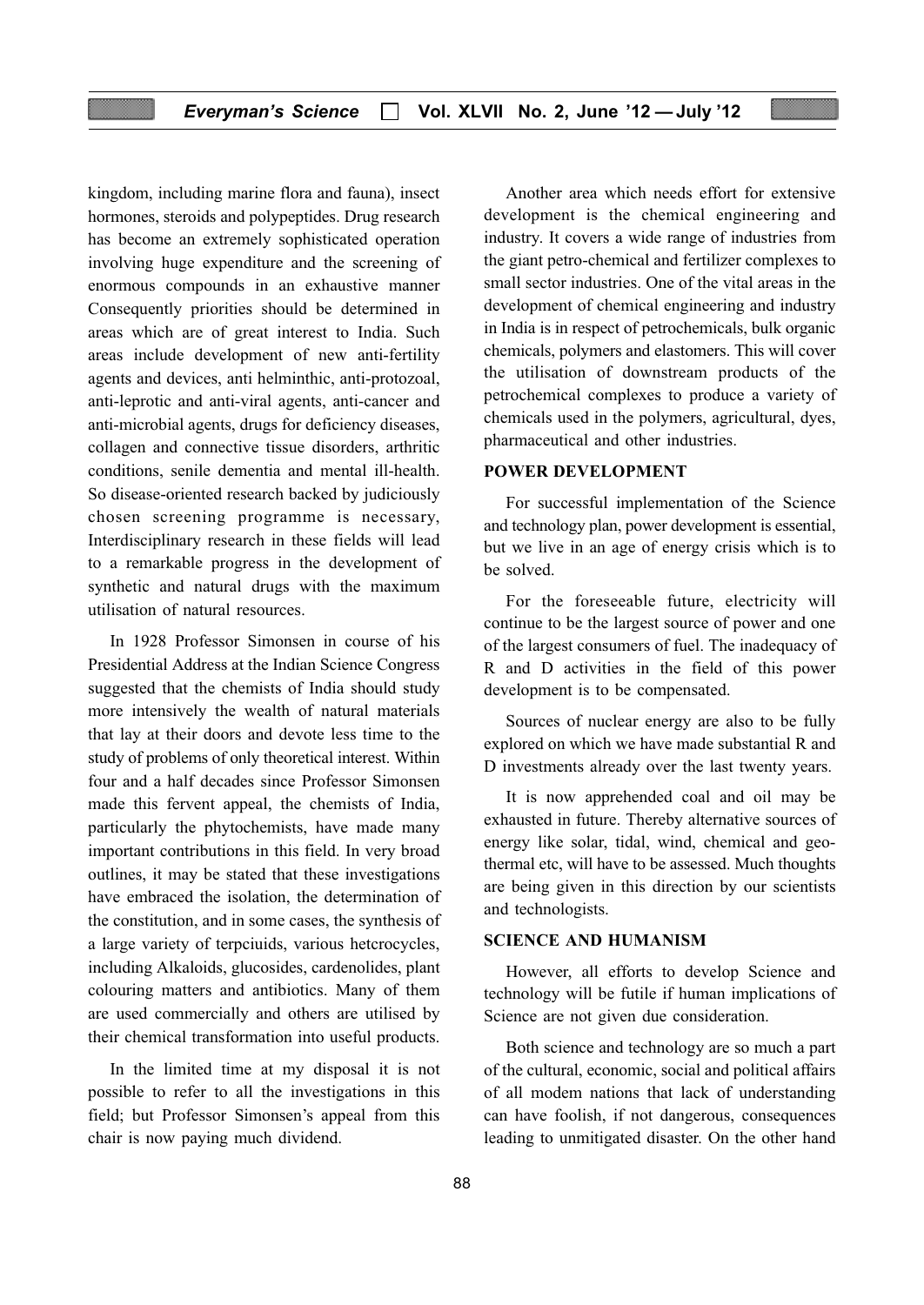# Everyman's Science  $\Box$  Vol. XLVII No. 2, June '12 - July '12

the future holds great promise, if science is pursued with dedication and technology is wisely used in the true interests of the community, and not for narrow sectional ends dictated by selfishness and mistrust. This needs the amalgamation of science with humanism. The scientific community has a vital role to play in this matter, the first imperative being to promote its varied aspects at national and international levels of the human implications of Science, To be more explicit, the aim of Science and technology is not only to meet the materialistic needs of the country but also to create a better world with higher objectives and with a conception of global community. The time has come for nations to act in this vision. This is not a difficult task if the nations are really keen to realise the truth that the "World is one, in fact and in potentia" and if they could have the perception of the unity amidst diversity, a harmony amidst chaos and if they are prepared to listen to the note of concord throughout the discordant sounds in this universe. Such perception comes from the microcosmic mind

provided it is in perfect harmony with the macrocosm (external). Knowledge on this cosmology will help science and technology to achieve the higher objectives when peace will be showered on earth and the whole universe as a single entity will begin to shine in its own glory. Madam Prime Minister, Ladies and Gentlemen, let me conclude with the song of Tagore:

"Where knowledge is free;

Where the world has not been broken up into fragments by narrow domestic walls; Where words come out from the depth of truth; Where tireless striving stretches its arms towards perfection;

Where the clear stream of reason has not lost its way

Into the dreary desert sand of dead habit Unto that Heaven of Freedom, my Father, let my country awake".

May we all join in this quest for such a Heaven of Truth and Freedom.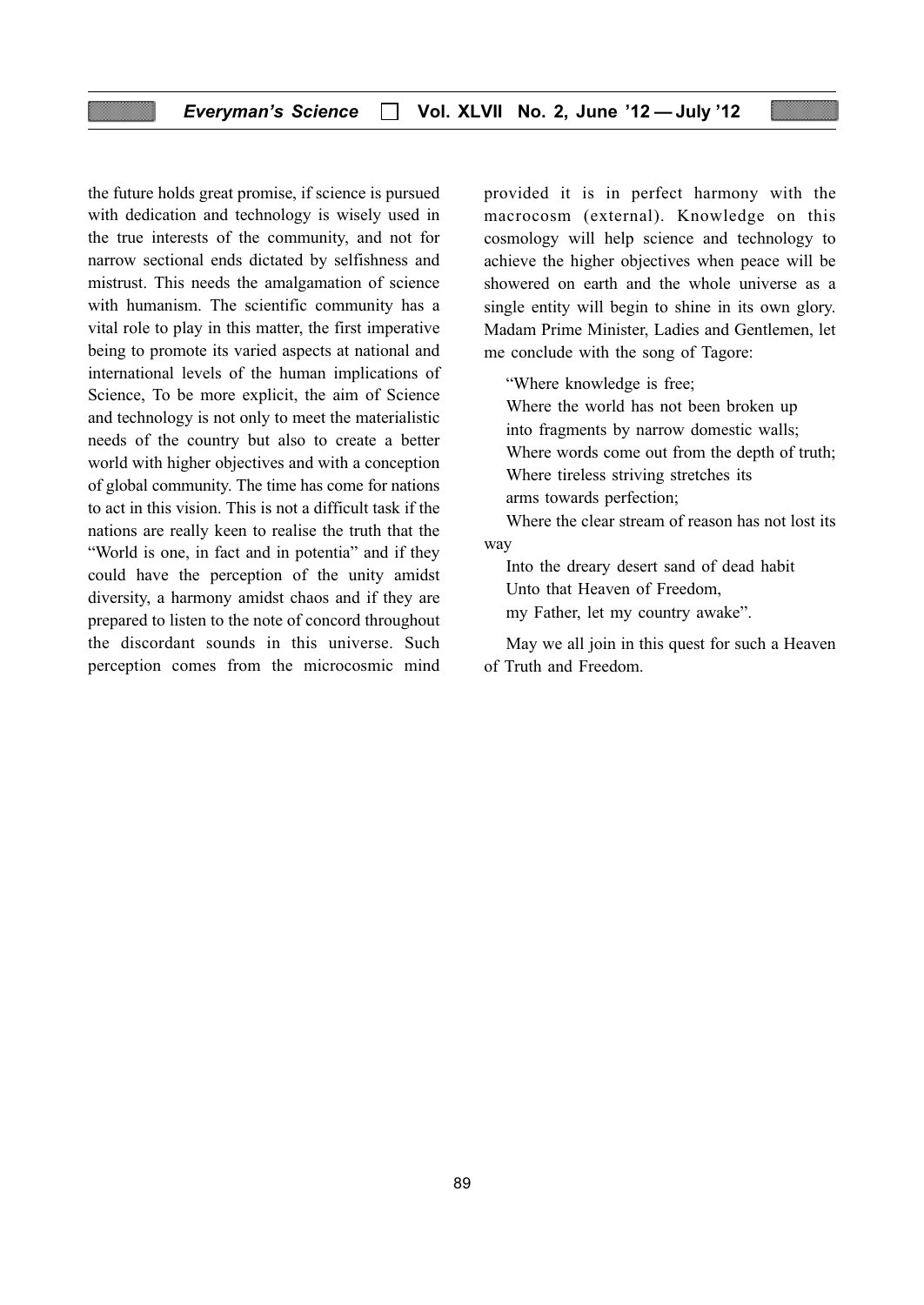# IRRADIATION IN POST HARVEST MANAGEMENT OF VEGETABLES

S. S. Kushwah\* and A. K. Daheriya

Vegetables are highly perishable commodities, where the post harvest losses are greater ranging from 20-30% of the produce. Protection of vegetables against losses due to insect infection, harmful micro-organisms and other spoilage agents is a challenge to mankind. Prevention of food losses is being given high priority during present days, in India as well as world over. The aim is to provide the safe foods to the consumers and minimize food losses due to spoilage. Different techniques are being used for decreasing post harvest losses of vegetables. One of the latest techniques is Irradiation. Being an effective and environment friendly technology, it can supplement or replace some of our traditional food processing technologies for safeguarding our harvests and for hygienization of vegetables.

# INTRODUCTION

ver increasing need of food for growing population has posed challenge for civilization. Moreover, integration of global economies has led to a rapid increase in international food trade. But limited arable land has contributed a wide gap between world food requirements & food production. Vegetables have high nutritive value (also called as protective food) along with high productivity in terms of per unit time and space. So, one of the solutions to increase the availability of food may be to move towards more vegetable production. But here too the way is not so easy due to high post harvest losses. Vegetables are highly perishable commodities, where the post harvest losses are greater ranging from 20-30% of the produce.

Protection of vegetables against losses due to insect infection, harmful microorganisms and other spoilage agents is a challenge to mankind. Reduction in food losses is being given high priority during present days, in India as well as world over. The aim is to provide the safe foods to the consumers and minimize food losses due to spoilage. Different techniques are being used for decreasing post harvest losses of vegetables. One of the latest techniques is Irradiation.

Irradiation denotes the exposure of a material to short wave energy from ionizing radiations such as gamma rays, electrons and X-rays to achieve a specific purpose such as extension of shelf life, insect disinfestations and elimination of food borne pathogen and parasitism. In comparison with heat or chemical treatment irradiation is considered a more effective and appropriate technology to destroy food borne pathogens. Irradiation is a physical process, which can be used to disinfest, sterilize and preserve vegetables. Mostly vegetables can be irradiated wet, dry, thawed or frozen. So it is a necessary tool for increasing availability of vegetables in addition to increasing production and productivity of vegetable crops. Major functions achieved by irradiation are disinfestations of insect pests in stored vegetables and spices, destruction of

Department of Vegetable Science, College of Horticulture, Mandsaur (MP)-458 001 Email : kushwahhort @ rediffmail.com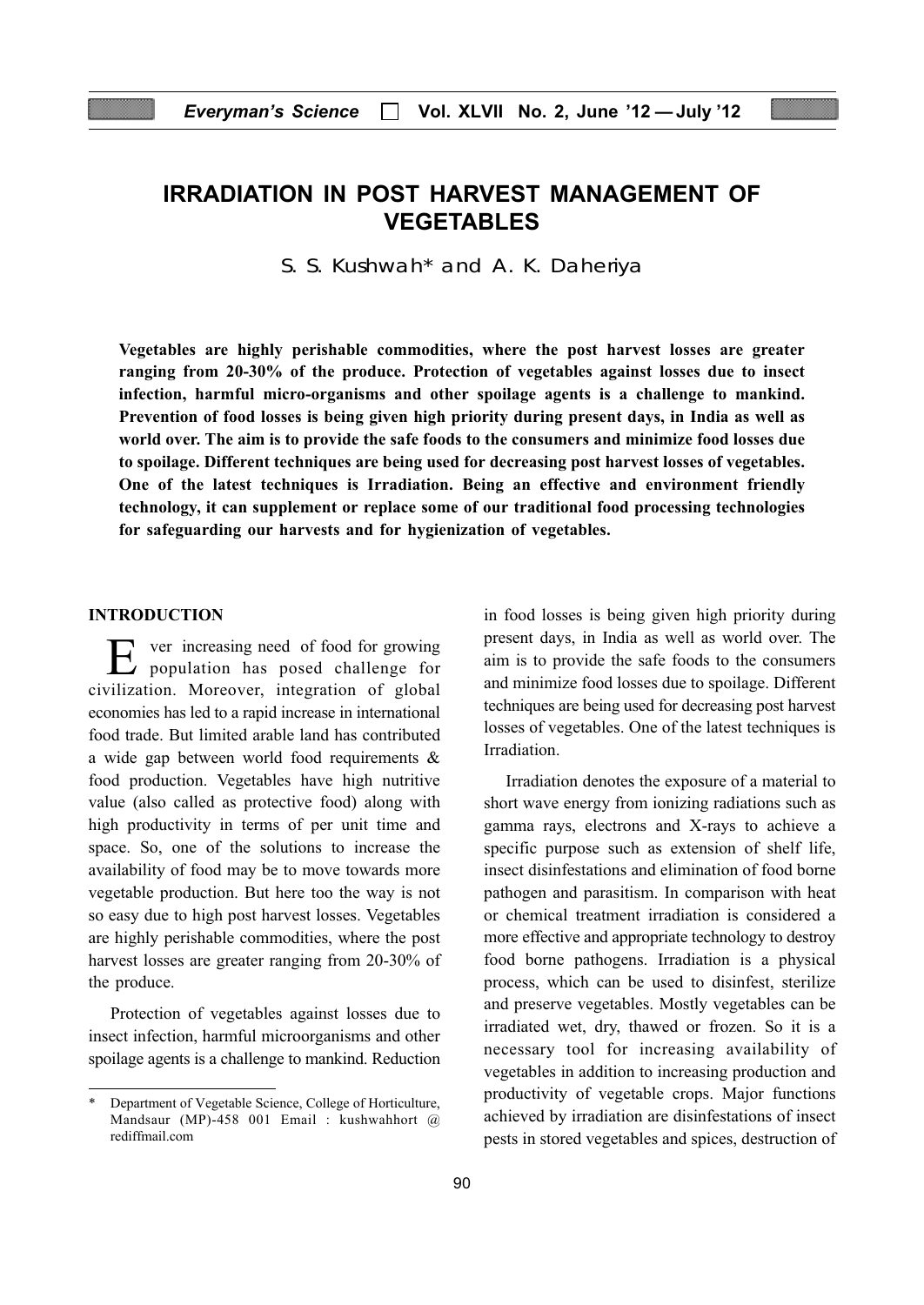microbes responsible for spoilage, inhibition of sprouting of tubers and bulbs, extension of shelf life in vegetable crops, sterilisation of vegetable crops, decontamination, delay ripening, inhibition of sprouting. Irradiation offers a number of advantages to producers, processors, retailers and consumers.

#### Advantages

- (1) Irradiation doesn't leave any harmful /toxic residues.
- (2) Irradiation is a physical process and can be used to pasteurise and sterilize fruits, vegetables and spices.
- (3) Irradiation is a cold process and does not cause changes in freshness and texture unlike heat.
- (4) It can be used to treat the products packed in heat sensitive packaging material.
- (5) Gamma irradiation has a high penetration power therefore it is more useful to destroy the insect pests hidden inside the vegetables and spices.
- (6) Irradiation is safe for quarantine restrictions in international trades.
- (7) Irradiation is an effective substitute for chemical fumigants used against fruit flies.

Though this technology has many advantages at the same time it has many limitations also :

#### Disadvantages

- (1) Irradiation doesn't leave any identification markers, which can be used for detection of radiation treated products.
- (2) Irradiation process require strict adherence to safety procedures.
- (3) Lack of proper information about the irradiation process has developed the misconception among people towards the irradiation products.
- (4) Not easily availability of irradiation facility.
- (5) Requires periodic replacement of decayed Gamma irradiation source.

# PROCESS & SOURCES OF IRRADIATION

The irradiation process involves passing of vegetables through a radiation field allowing it to absorb desired radiation energy. The vegetable itself never comes in contact with the radioactive material.

Three types of ionising radiation can be used for the treatment of vegetables; Gamma rays from  $60Co$  or  $137Ce$ , X-rays generated from machine sources operated at a maximum energy of 5 Mev, Electrons generated from machine source at a maximum energy of 10 Mev. Gamma rays produce electromagnetic radiation of very short wavelength, which is mostly used for irradiation of vegetables.

# APPLICATION OF GAMMA RADIATION

Gamma rays penetrate deep inside the solid particles and produce ions (electrically charged particles). The ions, produced by such radiation can affect the normal biological processes. Microorganisms and insects present in vegetables are killed by direct & indirect effect of radiation on DNA molecules and cell structure. The bonds of DNA molecules are either broken directly by radiation energy or by reactive radicals such as OH<sup>-</sup>, H<sup>+</sup>, H<sub>2</sub>O<sub>2</sub> etc. which are produced by the interaction of radiation energy with water. Although electron beam is much safer than gamma rays but its penetration is very low (only 3 inches deep). Further more, low dose radiation process doesn't eliminate all the bacteria and fungi. But, it does slow the normal enzymatic action, which retard the nutritional degradation and results in extended shelf life of the produce. At higher dose of radiation, all microorganisms are killed thus sterilizing the vegetables.

# MECHANISM OF IRRADIATION

The preservative characteristics of ionizing radiations are due to both the primary and secondary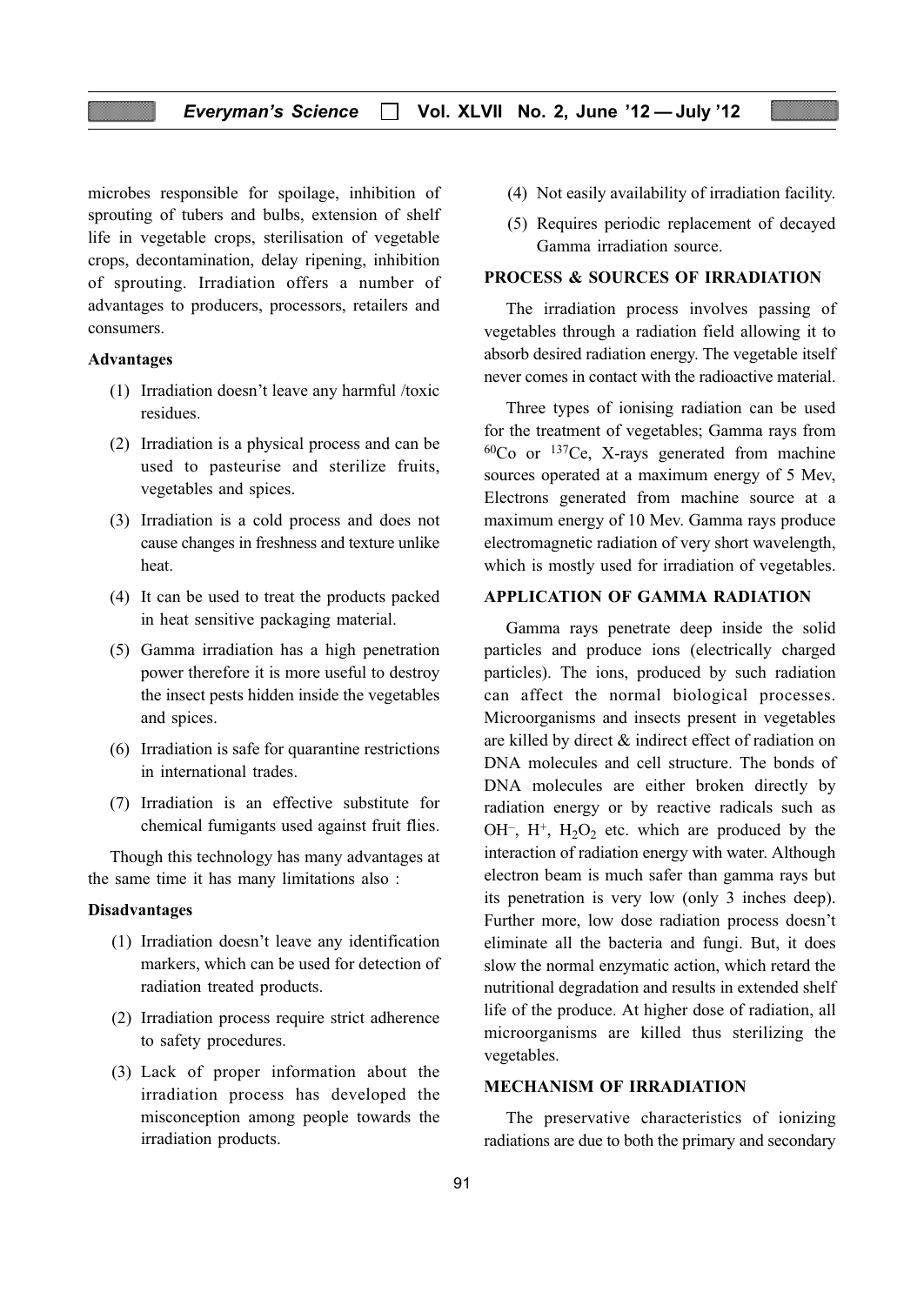effects resulting from interaction of radiations with molecules and microorganisms, present in vegetables. The incident radiation interacts with the atoms and molecules present in the vegetable and cause ejection of electrons. This leads to ionizations and dissociation. The ejected electrons cause further excitation of molecules present in the vegetable  $4,12$ .

# EFFECT OF IRRADIATION ON NUTRITION & QUALITY OF VEGETABLES

In general, macronutrient (protein, lipid, and carbohydrate) quality does not suffer due to irradiation and minerals have also been shown to remain stable<sup>1,13,14</sup>. Studies have shown that the macronutrients such as proteins, carbohydrates and fat are quite stable to the doses up to 10  $\text{kGy}^{16}$ . There is much concern over the effect of irradiation on other micronutrients, especially vitamins.

#### Effect on carbohydrates

The changes in carbohydrate on irradiation depend on the dose and conditions under which vegetables are irradiated. Under dry conditions of irradiation, carbohydrates undergo changes in melting point, optical rotation, absorption spectra, etc. Chemical changes in aqueous solution increase linearly with the radiation dose. The concentration of carbonyls and  $H_2O_2$  formed with irradiated glucose are found to increase with dose.

#### Effect on proteins

Direct or primary action of radiation plays an important role in dry state of protein. In the aqueous state, indirect actions are more important. A large proportion of radiation energy goes into denaturation of proteins. It has been demonstrated that the changes produced due to irradiation are practically negligible up to the doses of 10 kGy. At doses permitted for vegetable irradiation, enzymes are not inactivated.

# Effect on lipids

On irradiation, cleavage occurs mainly at –COO site or at double bonds. Products mainly produced are  $CO<sub>2</sub>$ ,  $CO$ ,  $H<sub>2</sub>$ , hydrocarbons, and carbonyls. In presence of oxygen, the free radicals may form hydroperoxides, which yield a number of products. Radiolytic products of water do not play a major role in the degradation of lipids as these are insoluble in water.

#### Effect on vitamins

Radiolytic degradation of vitamins generally occurs due to their reaction with free radicals. Generally, fat soluble vitamins such as A, D and E react with radicals produced by direct action of radiation on lipids. Water soluble vitamin such as  $B_1$ , ascorbic acid etc. are exposed to radiolytic products of water, where secondary effects of radiation play a dominant role. In most studies, vitamins have been shown to retain substantial levels of activity after irradiation. Vitamins A, C, and E are more sensitive and are thereby reduced at higher doses of irradiation, even though these losses are often similar to those occurring with thermal processing. Vitamin E is the most sensitive of the fat-soluble vitamins with significant losses (50%) occurring when irradiated in the presence of oxygen. When oxygen is excluded or vacuum packaging is used, the losses are less than 10 per cent<sup>2</sup>. Significant losses occur in vegetables (vitamin C) treated with high doses<sup>15</sup>. However, these findings are irrelevant because high-dose radiation is not used for such products. The changes in vitamin C content of five potato cultivars subjected to gamma irradiation (100 Gy) to control sprout inhibition were compared with nonirradiated control tubers during storage at 27-32°C (ambient temperature) and 15°C, and also with control tubers stored at 2– 4°C the commercial cold storage temperature. During the first two months vitamin C levels were lower in irradiated potatoes stored at 15°C than in the controls stored at  $2-4$ °C, but were subsequently higher<sup>17</sup>. Potatoes irradiated with doses of 0.1 kGy and stored for six months, registered 50% losses in pro-vitamin A (βcarotene) contents<sup>18</sup>. Thiamine (vitamin  $B_1$ ) has been shown to be the most vulnerable to radiation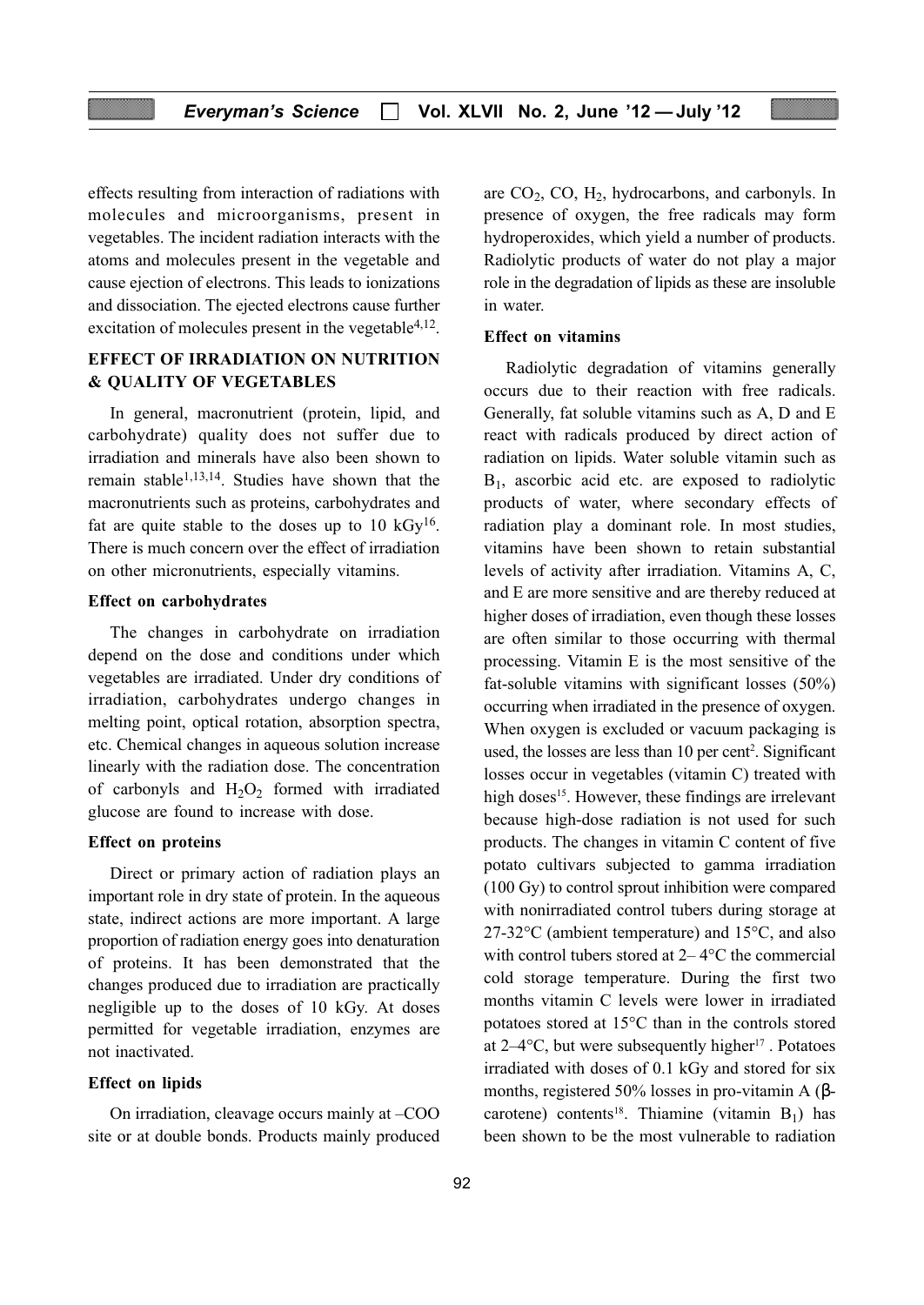and is therefore used to demonstrate "worst-case" results<sup>3</sup>. United States Food and Drug Administration (FDA) concluded that the effects of irradiation processing on nutrient quality are similar to those of conventional food-processing methods.

# DOSES OF IRRADIATION

Irradiation doses have been categorized as low, medium and high depending on the amount of energy to which a food product is exposed.

#### Low dose

An irradiation dose up to 1 kGy classified as low. It is used for sprout inhibition in bulbs and tubers, insect disinfestations and elimination of food borne parasites.

#### Medium dose

An irradiation dose of 1-10 kGy is classified as medium. It is used for reduction of microbes in vegetables & spices to improve hygiene, extension of shelf life, reduction of microbial load, and improvement in technological properties of vegetable crops.

#### High dose

An irradiation dose of 10-70 kGy is classified as high. It is used for commercial sterilization, elimination of viruses and sterilization of packaged vegetable products which are shelf-stable without refrigeration

# Table 1. Vegetables, irradiation dose and the purpose as approved by Govt. of India4

| S.<br>No. | Name of<br>vegetable | <b>Irradiation</b><br>dose (kGy) |      | <b>Purpose</b>                                                               |
|-----------|----------------------|----------------------------------|------|------------------------------------------------------------------------------|
|           |                      | Min.                             | Max  |                                                                              |
| 1.        | Onion                | 0.03                             | 0.09 | Sprout Inhibition,<br>extend shelf-life and<br>reduce post harvest<br>losses |
| 2.        | Potatoes             | 0.05                             | 0.15 | Sprout Inhibition,<br>extend shelf-life and<br>reduce post harvest<br>losses |

| S.<br>No.        | Name of<br>vegetable         | <b>Irradiation</b><br>dose (kGy) |      | <b>Purpose</b>                                                               |
|------------------|------------------------------|----------------------------------|------|------------------------------------------------------------------------------|
|                  |                              | Min.                             | Max  |                                                                              |
| 3.               | Spices                       | 6.0                              | 14.0 | Microbial<br>decontamination and<br>insect disinfestations <sup>5</sup>      |
| $\overline{4}$ . | Ginger                       | 0.03                             | 0.15 | Sprout Inhibition,<br>extend shelf-life and<br>reduce post harvest<br>losses |
| 5.               | Garlic                       | 0.03                             | 0.15 | Sprout Inhibition <sup>7</sup>                                               |
| 6.               | Shallots<br>(small<br>onion) | 0.03                             | 0.15 | Sprout Inhibition,<br>extend shelf-life and<br>reduce post harvest<br>losses |
| 7.               | Carrot                       | 1.0                              | 2.0  | Delayed senescence                                                           |
| 8.               | Asparagus                    | 1.0                              | 2.0  | Increase shelf life <sup>6</sup>                                             |
| 9.               | Chayote                      | 0.03                             | 0.15 | Increase shelf life <sup>9</sup>                                             |
| 10.              | Pepper                       | 1.0                              | 1.46 | Increase shelf life <sup>8</sup>                                             |

#### BENEFICIAL USES OF IRRADIATION

#### Decontamination of spices

India is the largest producer, consumer and exporter country of spices in the world. Spices are valued for their distinctive flavours, colours and aromas. Unfortunately, they are often contaminated with large number of bacteria, moulds and yeasts. Irradiation is an effective tool for control of microbes and other living organisms present in spices. At a minimum dose of 5 kGy, bacteria, yeasts and moulds are killed. A dose of 5-10 kGy results in an immediate reduction of minimum 2-3 log cycles of bacteria. Storage further enhances the effect because injured cells are unable to repair and die off during storage. At a dose between 7.5-15 kGy, the sensory properties of most of the spices are well maintained. At doses required to control microbial contamination, insects and other pests will also be killed in all the life stages.

#### Sprout inhibition in onion and garlic

Traditionally onion and garlic are stored under ambient conditions in sheds, chawls etc. During prolonged storage, losses occur due to sprouting,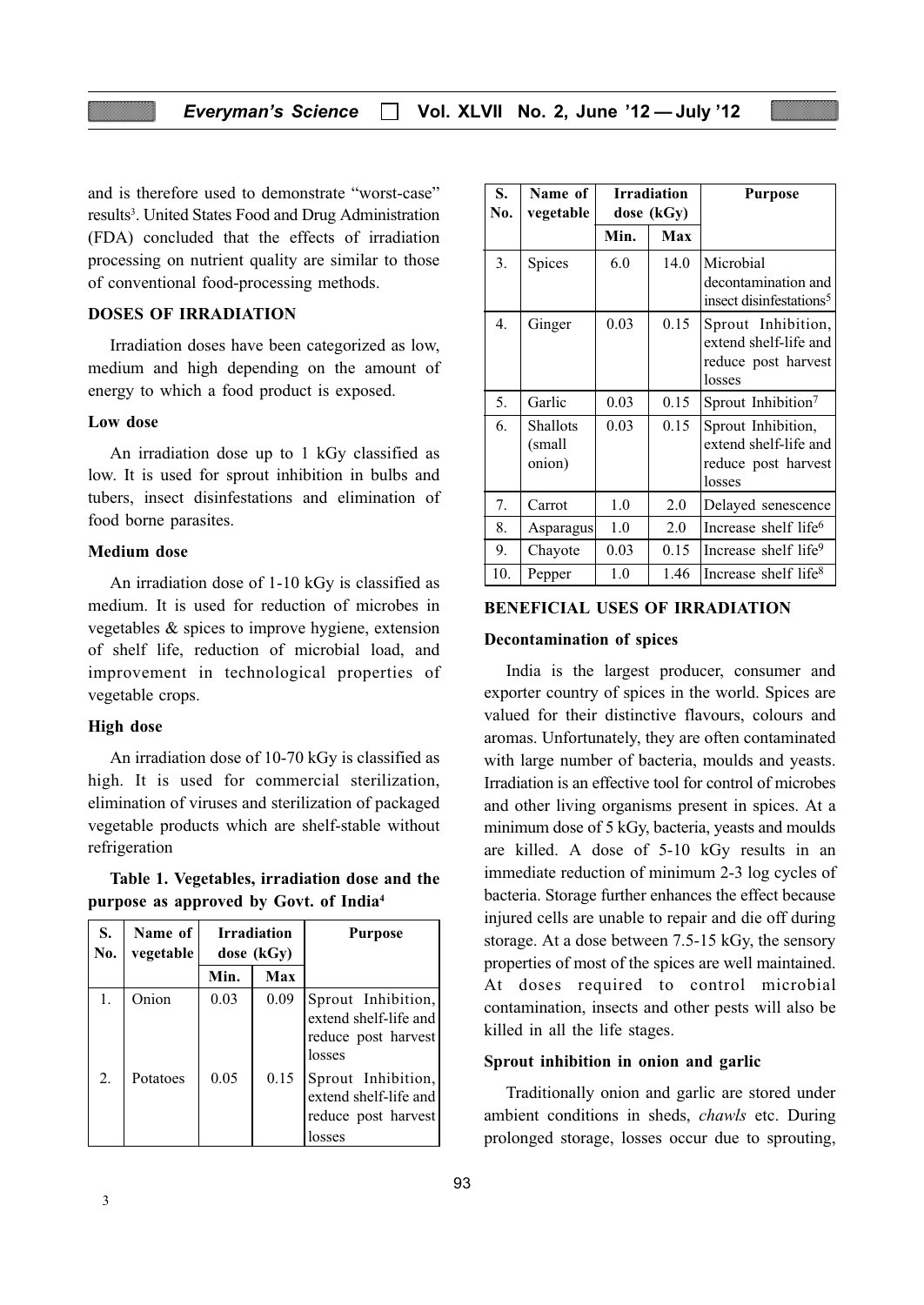dessication and microbial rottage. Low ambient temperature and high humidity during rainy season promote sprouting. By improving the ventilation, losses through microbial spoilage can be reduced but sprouting continues. Sprouted bulbs shrivel faster due to increased water loss by transpiration. The reserve food substances present in the fleshy scales are used up for the sprout growth which ultimately render the bulbs unfit for consumption. Irradiation at very low dose levels i.e. 60-90 Gy inhibits sprouting when properly cured bulbs are irradiated within 2-3 weeks of harvesting. Any further delay between harvest and irradiation may not result in good sprout control or may lead to a transient stimulation for sprouting. Post irradiation storage environment, particularly cooler temperature  $(4-20^{\circ} \text{ C})$  or high humidity ( $> 85\%$ ) may promote transient increase in sprouting. Although these sprouts wither-off during subsequent storage, the dead sprouts can be a source of fungal infection and may lead to rotting of adjoining fleshy scales. In general, irradiation at a dose required for sprout inhibition in the bulbs does not change their external appearance, texture and sensory qualities. But, some times irradiation may cause a brownish discoloration in the inner buds or growth centre.

#### Sprout inhibition in Potato

Potato can be stored for 4-6 weeks under ambient conditions. Storage (up to 6 months) of potatoes in cold storage  $(2-4^{\circ} \text{ C}, \text{ RH} 85-90\%)$  is the only chemical free technique available for extension of shelf life, which is very costly. Irradiation of potatoes combined with refrigeration at 15°C can increase the storage period up to 6 months with minimum losses. Irradiation has more benefits than prevailing refrigeration technique.

- 1. During cold storage, level of reducing sugars in potatoes increase with time which renders the tubers unsuitable for processing industry.
- 2. Due to exposure to light during cold storage, there is formation of an alkaloid, solanine that causes greening of potatoes. Irradiation

has no such side effects. Irradiated potatoes are suitable for processing into chips and fresh fries.

3. Irradiation at very low levels (0.05-0.15 kGy) inhibits sprouting in tubers while cold stored potatoes on removal to ambient conditions sprout profusely and the trade, usually resorts to manual desprouting.

Generally, irradiation at the dose levels required for sprout inhibition in potato does not change its texture, external appearance and sensory qualities. However, in certain varieties of Indian potatoes, bluish-grey discoloration occurs when irradiated tubers are boiled or french-fried. Irradiation of potatoes may result in a temporary rise in soluble sugar levels and a reduction in vitamin C content during the early period of storage. But during extended storage, sugar content returns to normal levels. Vitamin C content of irradiated potatoes stored at 15°C is found to be higher than control tubers held at 2-4°C for similar durations.

#### Quarantine treatment for vegetables

In the international trade of vegetable and their products, certain insect pests spread from one country-to-another where they did not exist previously. Therefore, several countries have quarantine regulations by virtue of which entry of such items is restricted unless they have been adequately treated by approved procedures to eliminate insect pests present in them. Export of potato, sweet potato like vegetable commodity from India to other countries is not permitted due to presence of weevil and tuber moth. Conventional chemical and physical treatments are not so effective as irradiation. Low dose levels are effective against weevil and tuber moth. So this technique can also be helpful in promoting export of vegetable potential in countries like India.

Based on the research work that determined the efficacy of irradiation as a treatment for the pest in Ipomoea batatas, Technical Panel on Phytosanitary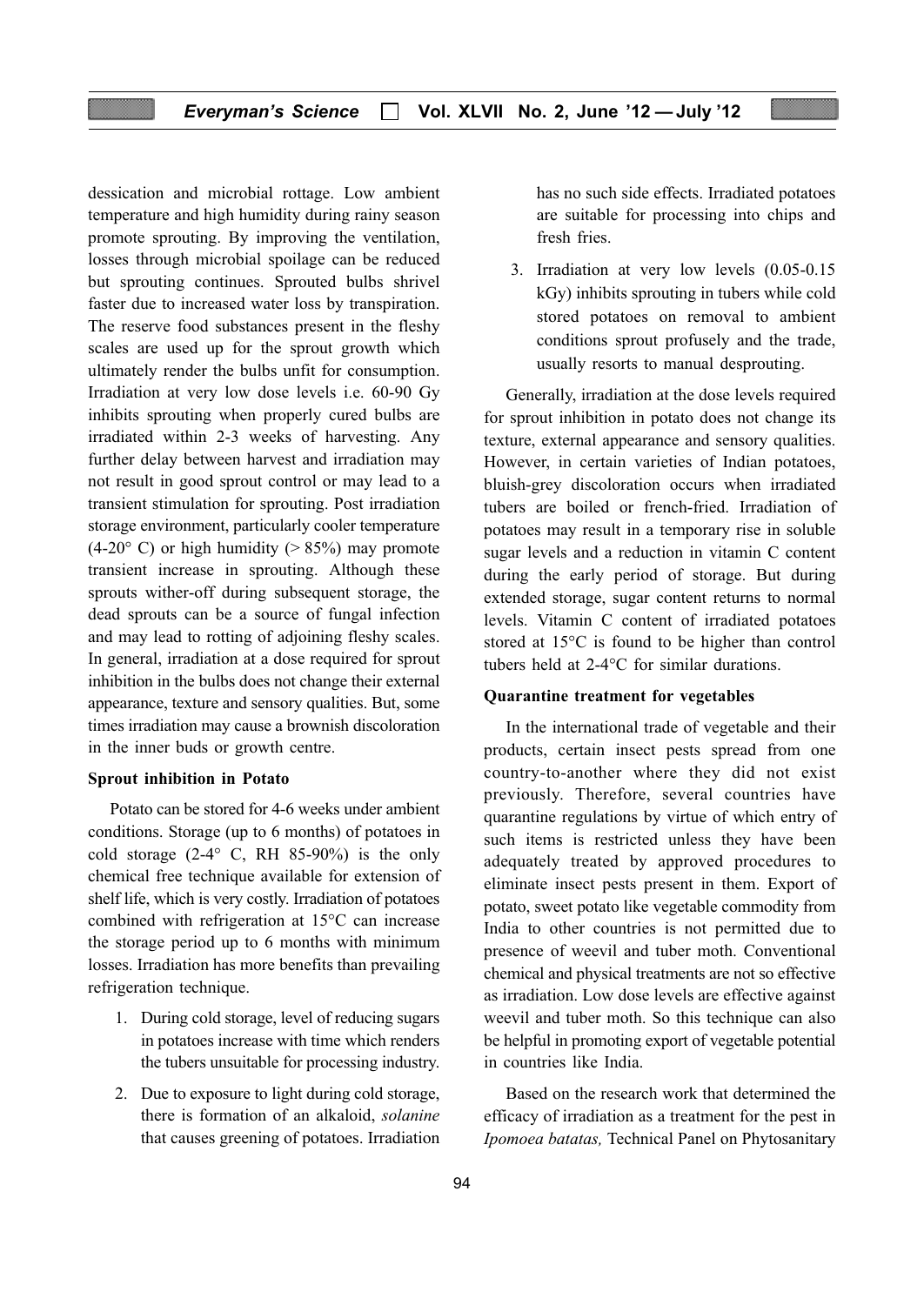treatments recommended Irradiation treatment for Euscepes postfasciatus as Minimum absorbed dose of 150 Gy to prevent the development of Fl adults of Euscepes postfasciatus $10$ . Thus, the exportable commodity easily passed to the quarantine treatment. ripening. Post-harvest rots frequently occur as a result of rough handling during the transportation and marketing process and are caused by a wide array of micro-organisms. Virus infection frequently lowers the quality of perishable commodities,

| Scientific name                                                       | Common name               | Major host/<br>commodity | Most tolerant stage<br>present in commodity | Minimum dose<br>required (Gy)            |                           |
|-----------------------------------------------------------------------|---------------------------|--------------------------|---------------------------------------------|------------------------------------------|---------------------------|
|                                                                       |                           |                          |                                             | To inhibit<br>development<br>of immature | To<br>sterilize<br>adults |
| <b>Acanthoscelides</b><br>obtectus<br>(Coleoptera:<br>Bruchidae)      | Dry bean<br>weevil        | <b>Beans</b>             | Pupa                                        | 300                                      | 60                        |
| Callosobruchus<br>$chinensis$ $L$ .<br>(Coleoptera:<br>Bruchidae)     | Cowpea<br>Weevil          | Pulses                   |                                             | 100                                      | 100                       |
| Cylas<br>formicarius<br>elegantulus<br>(Coleoptera:<br>Curculionidae) | Sweet<br>potato<br>weevil | Sweet<br>potato          | Adult                                       |                                          | 165                       |
| <b>Neoleucinodes</b><br>elegantalis<br>(Lepidoptera:<br>Pyralidae)    | Tomato<br>fruit<br>borer  | Tomato                   | Pupa                                        | 400                                      | 300                       |
| Tula absoluta<br>(Lepidoptera:<br>Gelechiidae)                        | Tomato<br>worm            | Tomato                   | Pupa                                        | 300                                      | 200                       |

Table 2. Recommended irradiation dose for quarantine treatments against pests of vegetables

#### Delay in ripening of vegetables

Irradiation at low dose levels can delay ripening and over-ripening in tomato when treated at mature but unripe stage. Low dose of radiation when combined with hot water dip treatment (50-55°C for 5-10 min.) is found to improve the shelf-life as well as reduce fungal decay in tomato.

# Decay control in vegetables

A major cause of losses in perishable vegetable crops is the action of a number of micro-organisms on the commodity. Fungi and bacteria may infect the plant organ at any time. "Latent" infections, in which fungi invade vegetable tissues shortly after flowering, become apparent only at the onset of usually as a result of visual deterioration, although viruses may also affect flavour and composition.

# Control of insect infestation

Fresh vegetables may harbour a large number of insects during post-harvest handling which causes decay in vegetable crops. Many of these insect species, in particular fruit flies of the family Tephritidae can seriously disrupt trade among countries. These flies become sterile when subjected to irradiation doses ranging between 50 and 750 Gy. The actual dosage required to produce sterility in insects varies in accordance with the species concerned and its stage of development. Irradiation doses of 250 Gy can be tolerated by most fresh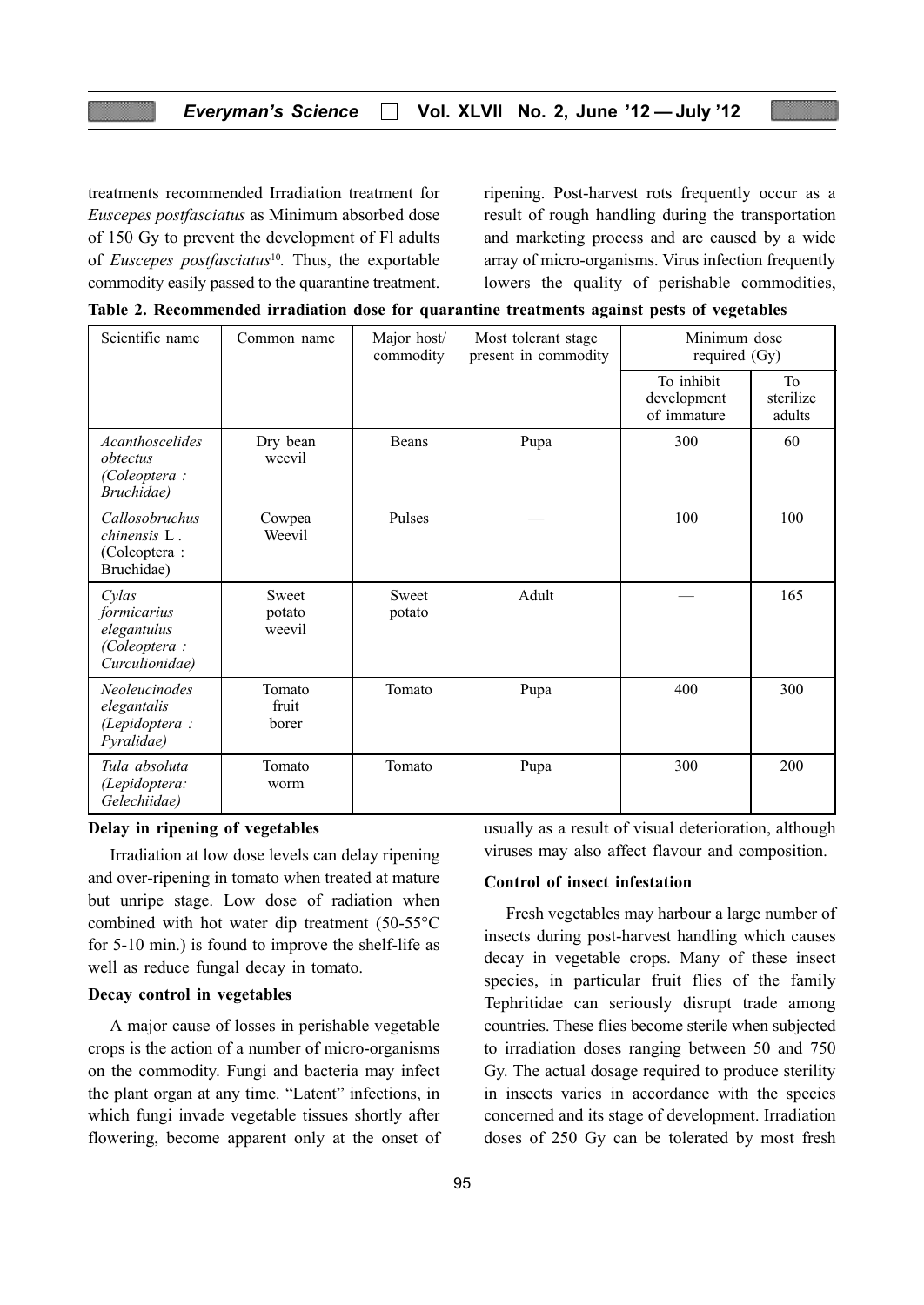vegetables with minimal detrimental effects on quality. Detrimental effects of irradiation on fresh produce may include loss of green color (yellowing), abscission of leaves and petals, tissue discoloration and uneven ripening. These detrimental effects may not become visible until the commodity reaches the market. The effects of irradiation must therefore be tested on individual commodities, prior to largescale commercialization of the irradiation treatment.

#### Radappertization of Vegetables

Radappertization refers to the application of a dose of ionizing radiation sufficient to reduce the number and activity of viable microorganisms to such an extent that very few, if any, are detectable in the treated vegetables by any recognized method (viruses being excepted). No microbial spoilage or toxicity should become detectable in vegetables so treated, regardless of the conditions under which it is stored, provided the packaging remains undamaged. The required dose is usually in the range of 25-45 kGy.

Only a few vegetables have been studied. There has been no proper determination of the minimum radiation dose (MRD) for sterility. The MRD may vary with different vegetables at least to the degree as to whether they are classified as acid  $(pH < 4.5)$  or not. In view of thie lack of accurate knowledge concerning the MRDs for vegetables, the doses so far determined must be viewed as only indicative of what is required for sterility and cannot be regarded as authoritative.

Doses in the range of about 20 to 30 kGy provide a product of acceptable quality and stability at ambient temperatures. Blanching is a prerequisite. Irradiation in the frozen state reduces chlorophyll degradation. Based on a study with spores of Clostridium sporogenes PA 3679, and MRD of 45 kGy was indicated for string beans and 25 kGy for carrots. Blanched peas irradiated with a dose of approximately 20 kGy remained stable at ambient temperatures. Sensory characteristics were satisfactory. Peas irradiated with dose in the range 8-10 kGy and heated to 100°C for 5 min. were stable at ambient temperatures. Such peas have more acceptable sensory characteristics then those sterilized by heating at 115° for 40 min. Some softening may occur with irradiation. Irradiation in the frozen state improved flavour and colour. Blanched pumpkins irradiated with doses in the range of about 15 to 25 kGy were stable at 22°C. Aroma was excellent and colour too was found good.

#### LEGISLATION ABOUT IRRADIATION

#### International Scenario

The Codex Alimentarius Commission, United Nations Food and Agriculture Organisation (FAO) and the World Health Organisation (WHO) have laid down standards for Good Irradiation Practices (GIP) for food including a number of vegetables. The Codex has published two documents on irradiation namely :

Codex General Standards for Irradiated Foods (Codex stan 106-1983).

Recommended International Code of Practice for the Operation of Irradiation Facilities used for the Treatment of Foods (Document CAC RCP-19- 1979 Rev. 1)

# Codex General Standards for Irradiated Foods (Codex stan 106-1983)

This standard was published in 1983 after the Joint Expert Committee on Food Irradiation (JECFI) evaluated significant data and concluded that irradiation of any food commodity up to an overall dose of 10 kGy causes no toxicological hazard.

# Recommended International Code of Practice for the operation of Irradiation facillities used for the Treatment of Food (Document CAC RCP-19-1979 Rev. 1.

This document was adopted by the CAC in 1979 and subsequently, revised in 1983. This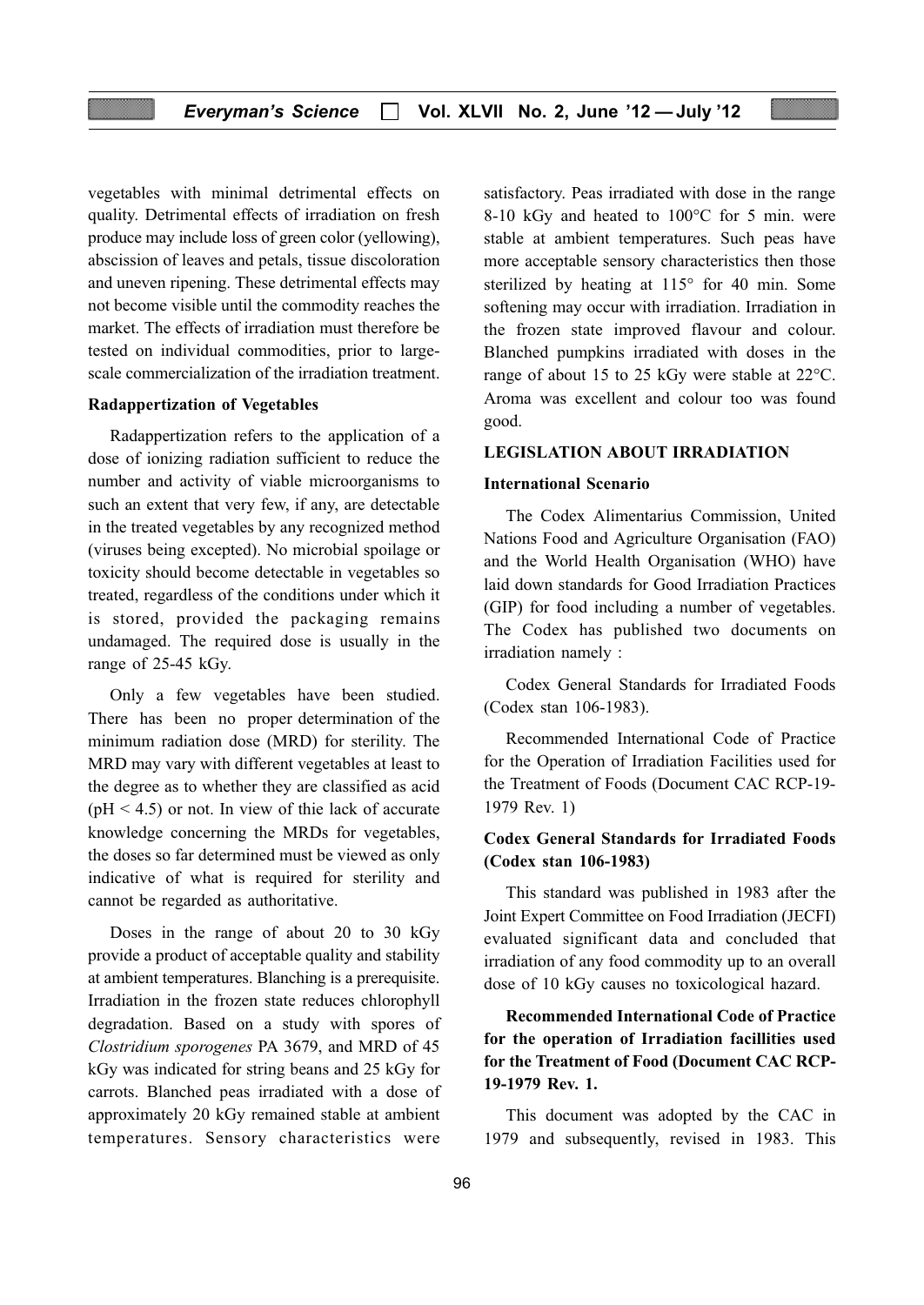standard covers the aspects of the Irradiation plant (to include radioactive sources, machine sources, dosimeter and process control), Good radiation processing practices, Product and Inventory control requirement including record keeping procedures.

### Indian Scenario

In India, use of radioactive materials and radiation generating equipments is strictly controlled by Atomic Energy Regulatory Board (AERB), Mumbai. Department of Atomic Energy is the licensing authority for food irradiation. In 1986, the Govt. of India constituted a National Monitoring Agency (NMA) to oversee all aspects of commercial food irradiation in the country. Applications for clearance for irradiation of specific food items are initially examined by an Expert Group on Food Irradiation, constituted by NMA. The recommendations of this Expert Group are further considered by the Central Committee for Food Standards (CCFS) and then finally by NMA and notified in the Gazette of India, as an amendment to prevention of Food Adulteration (PFA) Rules, 1954.

A major step for food irradiation in India was taken when Government of India approved clearances for domestic marketing and consumption of irradiated onions, potatoes and spices in August 1994. The necessary amendments to the Prevention of Food Adulteration (PFA) Rules, 1954 were published in a Gazette Notification No. 329, dated August 9, 1994. The Atomic Energy Rules, 1966 published in the Gazette of India, June 22, 1966 provides the General statutory Rules for the authorization and licensing of irradiation facilities for the treatment and procedures for obtaining certificate of approval and licence for a irradiation facility, qualifications and training of personnel such as operators of irradiation facility, radiological safety officer and quality control officer. Bhabha Atomic Research Centre (BARC) conducts the necessary training courses for operations of food irradiation facilities and food inspectors from Food and Drug Administration of different states in the country. Research and technology development work on food irradiation undertaken at the Food Technology Division, BARC have shown the commercial potential of the technology under Indian conditions. On 9<sup>th</sup> August 1994, the Ministry of Health and Family Welfare, permitted irradiation of onion, potato and spices for internal marketing and consumption.

# IRRADIATION FACILITIES FOR IRRADIATION OF VEGETABLE IN INDIA & ABROAD

First, large scale facility for potato irradiation came up in Canada in late sixties. But it was closed down after 2 years due to some uncertain reasons. Second, commercial facility for potato irradiation came up in Japan in early seventies and is operating till date. In recent years, many more multipurpose Food Irradiators have come up. The most important is the first large scale plant in USA which is by M/S Vindicator Inc. in Florida. This plant has processed products like onion, tomato and potato. Today, the three important dedicated, operating food irradiators are situated in USA, the Netherlands and Japan4 . Countries possessing irradiation facilities for commercial food processing are listed below :

Table 3. Countries possessing irradiation facilities for commercial processing<sup>11</sup>

| S.No. | Country       | <b>Products</b>                                                                                                         |  |  |
|-------|---------------|-------------------------------------------------------------------------------------------------------------------------|--|--|
| 1.    | Algeria       | Potato                                                                                                                  |  |  |
| 2.    | Argentina     | <b>Spices</b>                                                                                                           |  |  |
| 3.    | Bangladesh    | Potato, onion                                                                                                           |  |  |
| 4.    | Belgium       | Spices, dehydrated vegetables                                                                                           |  |  |
| 5.    | <b>Brazil</b> | Spices, dehydrated vegetables                                                                                           |  |  |
| 6.    | Canada        | <b>Spices</b>                                                                                                           |  |  |
| 7.    | Chile         | Spices, dehydrated vegetables,<br>onion, potato                                                                         |  |  |
| 8.    | China         | Spices and<br>vegetables<br>seasonings, garlic, onion, potato,<br>dehydrated<br>vegetables<br>seasoning, tomato, spices |  |  |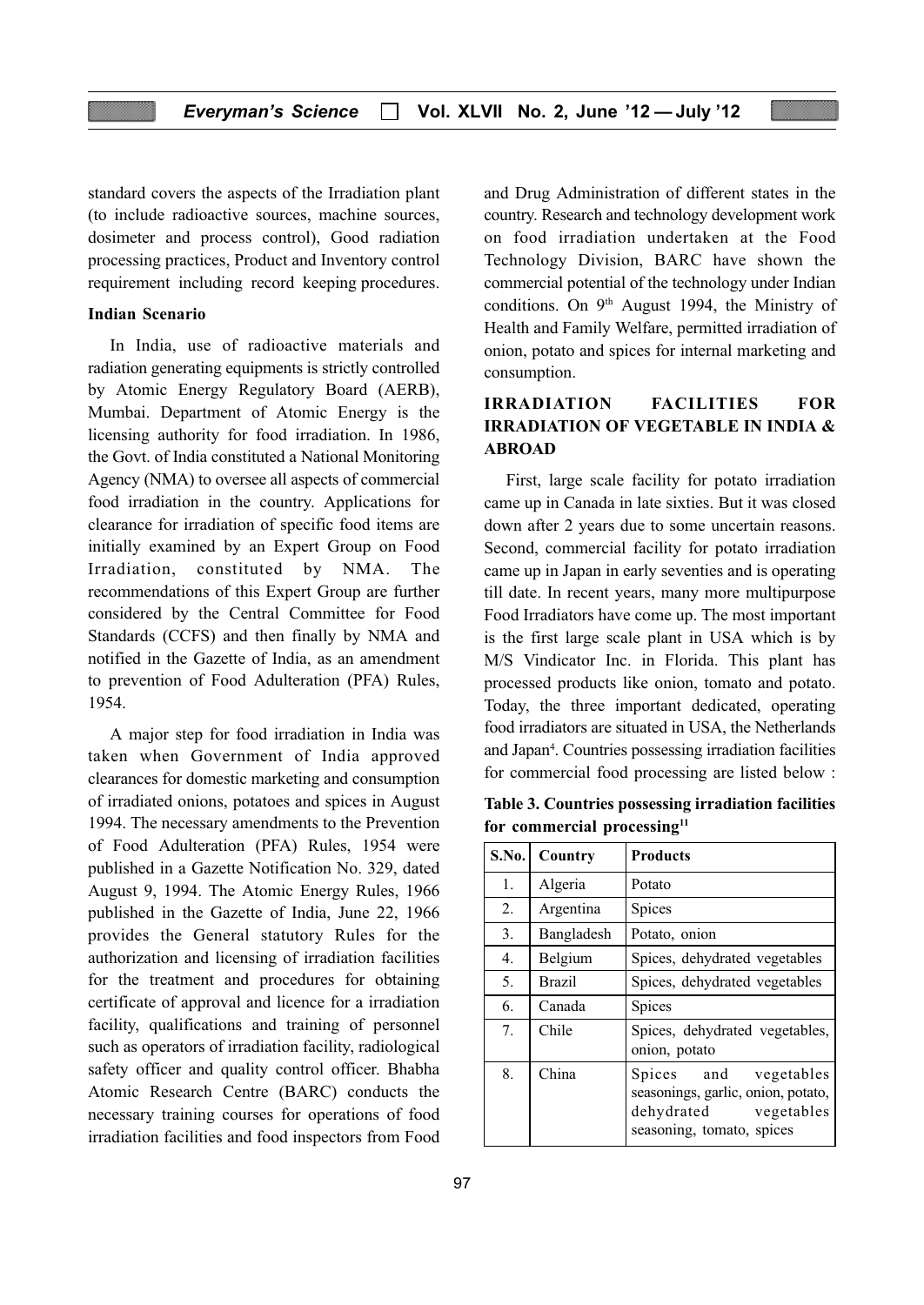| S.No. | Country            | <b>Products</b>               |
|-------|--------------------|-------------------------------|
| 9.    | Croatia            | Spices                        |
| 10.   | Czech Rep.         | Spices                        |
| 11.   | Cuba               | Potato, Onion, beans          |
| 12.   | Denmark            | Spices                        |
| 13.   | Finland            | Spices                        |
| 14.   | France             | Spices, vegetable seasoning   |
| 15.   | Hungary            | Spices, onion                 |
| 16.   | India              | Onion, garlic, potato, spices |
| 17.   | Indonesia          | Spices                        |
| 18.   | Iran               | Spices, condiments            |
| 19.   | Japan              | Potato                        |
| 20.   | Korea Rep.         | Spices, Garlic powder         |
| 21.   | Mexico             | Spices                        |
| 22.   | <b>Netherlands</b> | Spices, dehydrated vegetable  |
| 23.   | Norway             | Spices                        |
| 24.   | Peru               | Spices                        |
| 25.   | Poland             | Onion, garlic, spices,        |
| 26.   | South Africa       | Potato, onion, spices         |
| 27.   | Thailand           | Onion, spices                 |
| 28.   | U.K.               | Spices                        |
| 29.   | United States      | Vegetable and Spices          |
| 30.   | Yugoslavia         | Spices                        |

In India two pilot plant irradiation facilities, namely the Food Package Irradiator in Food Technology Division, Bhabha Atomic Research Centre and another at Defence Laboratory, Jodhpur have been cleared for domestic trade and consumption.

A prototype commercial demonstration irradiator with an initial throughput of 20 tons/day for treatment of spices and dehydrated onions is constructed in Vashi, Navi Mumbai, under the management of Board of Radiation and Isotype Technology (BRIT) a constituent unit of the Department of Atomic Energy. The plant is operational since January 2000 and now has a capacity of processing 30 tones of material per day. An irradiator for the treatment of onions and potatoes at a throughput of 10 tons/hr is under development at BARC. The first prototype

commercial demonstration irradiator KRUSHAK (Krushi Utpadan Sanrakshan Kendra) was made operational in July 2003 at Lasalgaon, Dist. Nashik in Maharashtra. The plant has a capacity of processing 10 tones of onion per day. The Centre for Advanced Technology (CAT), Indore has developed a Microtron Electron Beam Irradiator, which could be used for certain vegetable irradiation applications.

#### FUTURE PROSPECTS

Irradiation has been extensively studied for wholesomeness, toxicological and microbiological quality and approved to be safe by Joint Expert Committee on Food Irradiation (JECFI). Being an effective and environment friendly technology, it can supplement or replace some of our traditional food processing technologies for safeguarding our harvests and for hygienization of vegetables. Although, irradiation technology is not a panacea, yet is capable of solving specific problems of vegetable losses and food safety. Govt. of India has cleared this technology for a number of products. Consumer acceptability in Indian conditions has to be studied through market tests. Moreover, consumer should be satisfied through education on the subject bringing out its desirable aspects and impacts.

#### **REFERENCES**

- 1. J. F. Diehl, Safety of Irradiated Foods, 1995, 2<sup>nd</sup> edition, Marcel Dekker, New York.
- 2. E. S. Josephson, M. H. Thomas and W. K. Calhoun, Effects of treatments of foods with ionizing radiation, In : Nutritional Evaluation of Food Processing, 1975, R. S. Harris and E. Karmas (eds.), 393-411, AVI, Westport, Conn.
- 3. ——— Safety and nutritional adequacy of irradiated food, 1994, World Health Organization, Geneva, Switzerland.
- 4. N. Sehgal, Irradiation of Fruits vegetables and their products, In : Post Harvest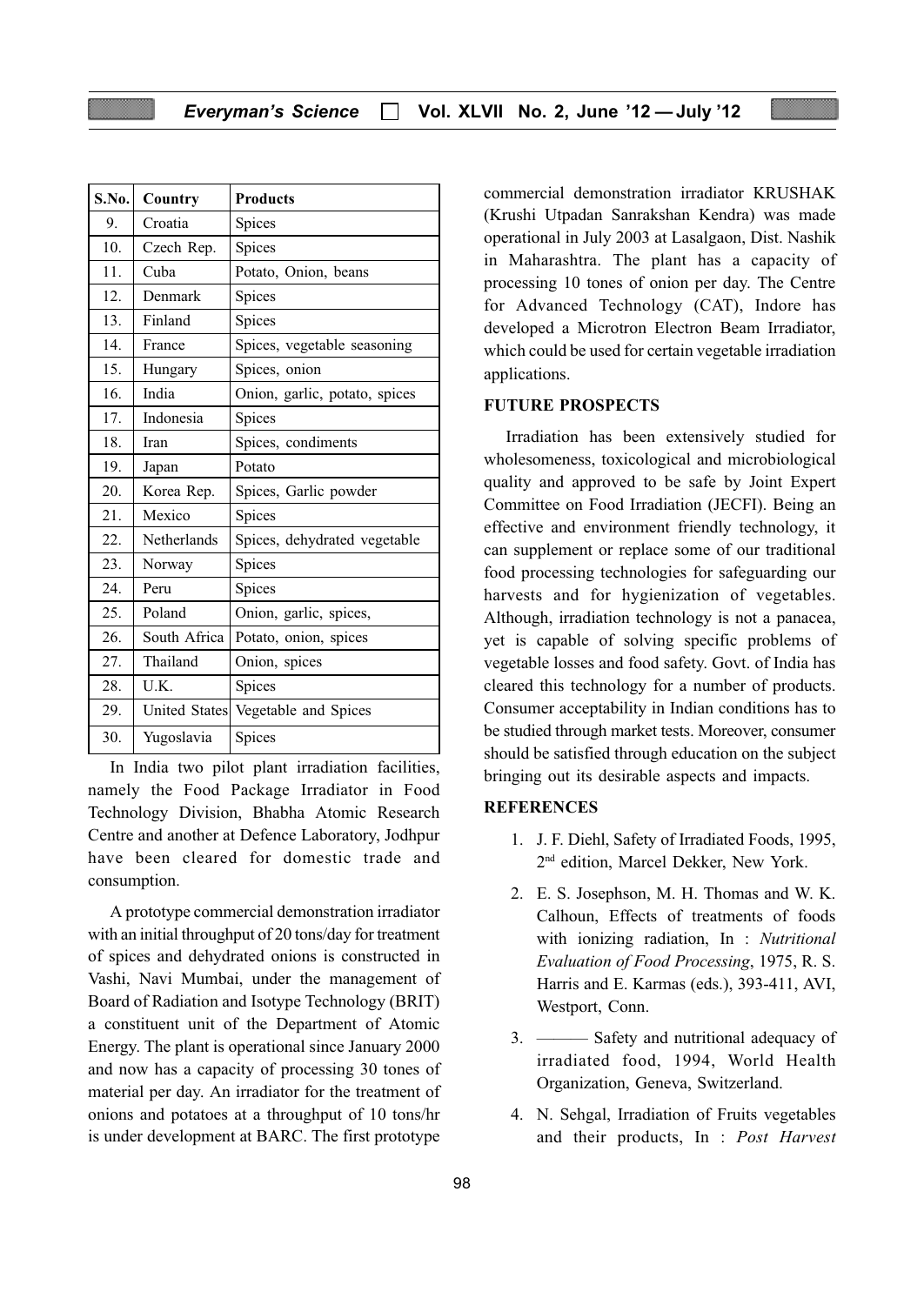Technology of Fruits and Vegetables, Vol. 2, 2006, L. R. Verma and V. K. Joshi, (eds.), 896-940, Indus Publishing Company, New Delhi.

- 5. C. K. George, Quality control and disinfectation of spices for export. In: Proc. of Int. Conf. on Application of Radioisotopes and Radiation in industrial development, (ICARID-98), Feb. 4-6, 1998, NAARRI, Mumbai.
- 6. G. Lescano, P. Narvaiz, E. Kairiyama, Lebensmittel Wissenschaft and Technologie, 26(5), 411-416, 1993.
- 7. N. Yusuf, Journal of Food Processing and Preservation, 14(2) : 113-122, 1990.
- 8. F. M. Wiendl, V. Arthur, T. A. Wiendl, Revista de Agricultura Piracicaba, 71(1), 21-32, 1996.
- 9. F. M. Wiendl,; V. Arthur, T. A. Wiendl, Revista de Agricultura Piracicaba, 72(2), l79-188, 1997.
- 10. ——— International Standards for Phytosanitary Measures 2011, ISPM 28:2007 Phytosanitary treatments for regulated pests PT 13 : Irradiation treatment for Euscepes postfasciatus, International

Plant Protection Convention, http:/ /www.ippc.int/file\_uploaded/l 323951742\_ PT 13\_2011 En\_2011-12-01\_Reforma.pdf.

- 11. ——— Food Irradiation: A guide for the consumer, 1997, Food Technology Division, Bhabha Atomic Research Centre, Mumbai.
- 12. J. Scott Smith and Suresh Pillai, Food Technology, 58(11), 48-55, 2004.
- 13. D. W. Thayer, J. Food Qual. 13, 147-169, 1990.
- 14. WHO, 1999, High-dose irradiation: Wholesomeness of food irradiated with doses above 10 kGy. Report of a joint FAO/ IAEA/WHO study group, WHO technical report series 890. World Health Organization, Geneva, Switzerland.
- 15. J. F Diehl, Zeitschrift fur Lebensmittel-Untersuchung und-Forschung, 168, 29-31, 1979.
- 16. Ana Paula Dionisio, Renata Takassugui Gomes and Marilia Oetterer, Braz. Arch. Biol. Technol., 52(5), 1267-1278, 2009.
- 17. M. R. Joshi, A. N. Srirangarajan, P. Thomas, Food Chem., 35, 209-216,1990.
- 18. M. T. Janave, P. Thomas, Potato Res., 22, 365-369, 1979.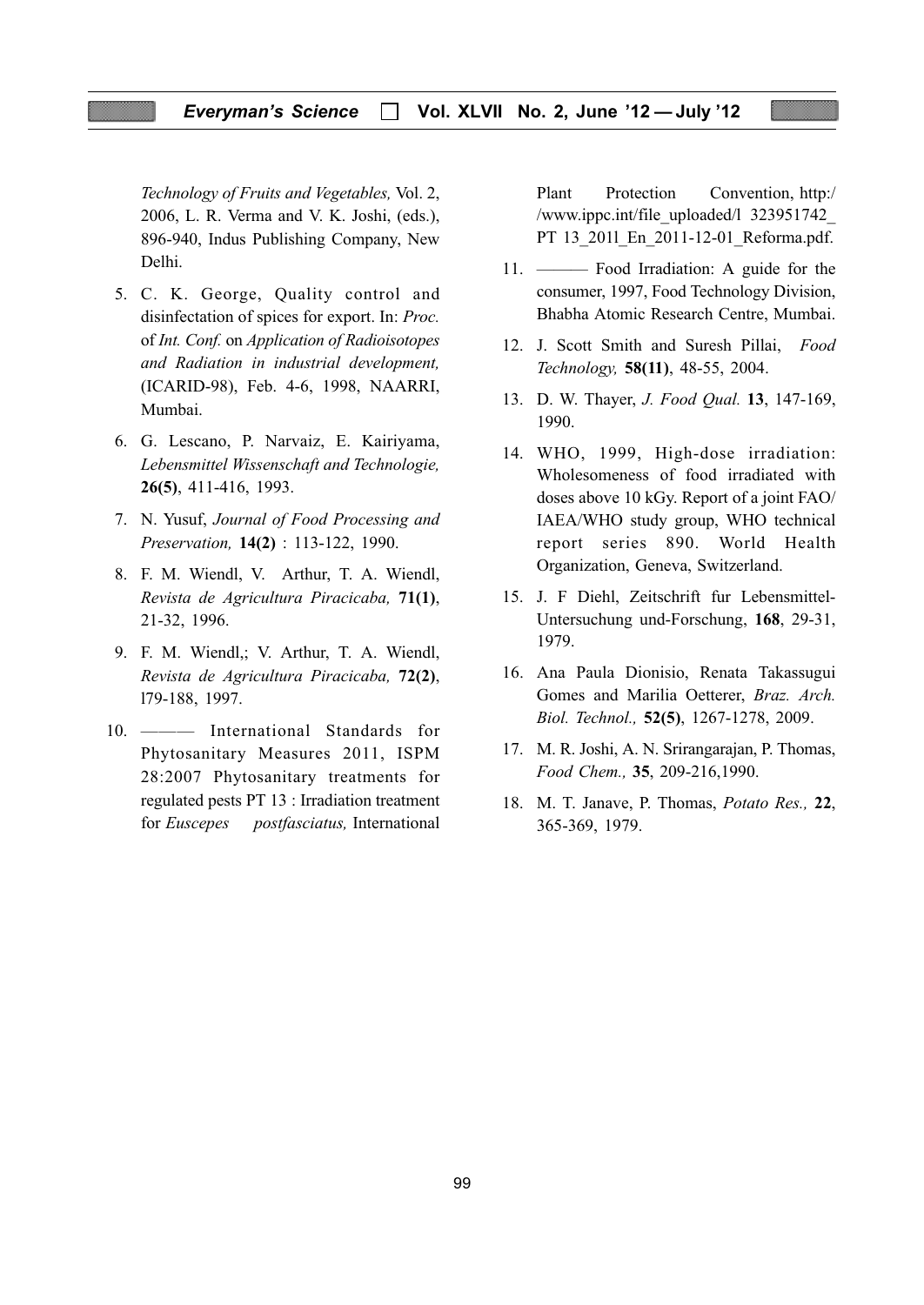# TRANS FATS : ALL WE NEED TO KNOW

Prabha Bisht<sup>1</sup> and Jyoti Tiwari<sup>2</sup>

Fats are required for energy and taste, when eaten in moderation fats are essential for good health. Recently there has been a growing global concern over the counter effects of Trans Fats. We the Indians need to worry even more for our genetic predisposition to heart disease and fetish for fried food. The situation is alarming especially with the younger generation being lured by junk foods, become vulnerable to heart diseases in the prime of their life. Here is what we need to know all about Trans fats in our food.

# INTRODUCTION

rans fats/fatty acids are a type of unsaturated fat that acts like saturated fats. Most trans fats are mono unsaturated (one double bond) fatty acids. The shape of trans fat molecules is more like cholesterol-raising saturated fat than a typical mono unsaturated fatty acid. A large no. of the trans fats in our food are created as byproducts of the process called Hydrogenation. Trans fats can also be produced by heating oil and occur naturally in the meat and milk of ruminant animals such as cows and sheep.

#### HYDROGENATION

To convert soybean, cottonseed, or other liquid oil into a solid shortening, the oil is heated in the presence of hydrogen and a catalyst. This Hydrogenation process converts some polyunsaturated fatty acids to monounsaturated and saturated fatty acids. It also converts some monounsaturated fatty acids to saturated fatty acids. Thus, healthful oil is converted into a harmful one. The problem arises when some of the fatty acids are converted to the "trans" form, term "Trans"

comes from the fact that two parts of fatty acid molecules are on opposite sides of double bonds. In the usual "Cis" fatty acids, the two parts are on the same side of the double bonds. The degree of Hydrogenation determines how solid the final product will be and how much of the different fatty acids it will contain. In complete hydrogenation trans fats are not formed and the product is solid, the melting point is high.

### PARTIAL HYDROGENATION

To increase shelf life and obtain the cooking properties of solid shortenings, oils are partially hydrogenated. That eliminates most of the unstable fatty acids—those with three or two double bonds. Partially hydrogenated oils have been used to replace butter, lard, palm oil, coconut oil, and other "hard" fats in such foods as many processed foods. In partial hydrogenation the product is semi solid and forms trans fat and has higher melting point.

# FULLY Vs PARTIALLY, HYDROGENATED **OILS**

Interestingly fully hydrogenated oils appear to be harmless. In the case of fully hydrogenated soybean oil, the hydrogenation process increases the amount of saturated fat, but most of that fat is stearic acid. Stearic acid does not raise "bad"

<sup>1</sup> Department of Home Science, Government Degree College Joshimath, Chamoli, Uttarakhand, India.

<sup>2</sup> Department of Home Science, Birla Campus, H.N.B.Garhwal University, Srinagar Uttarakhand, India.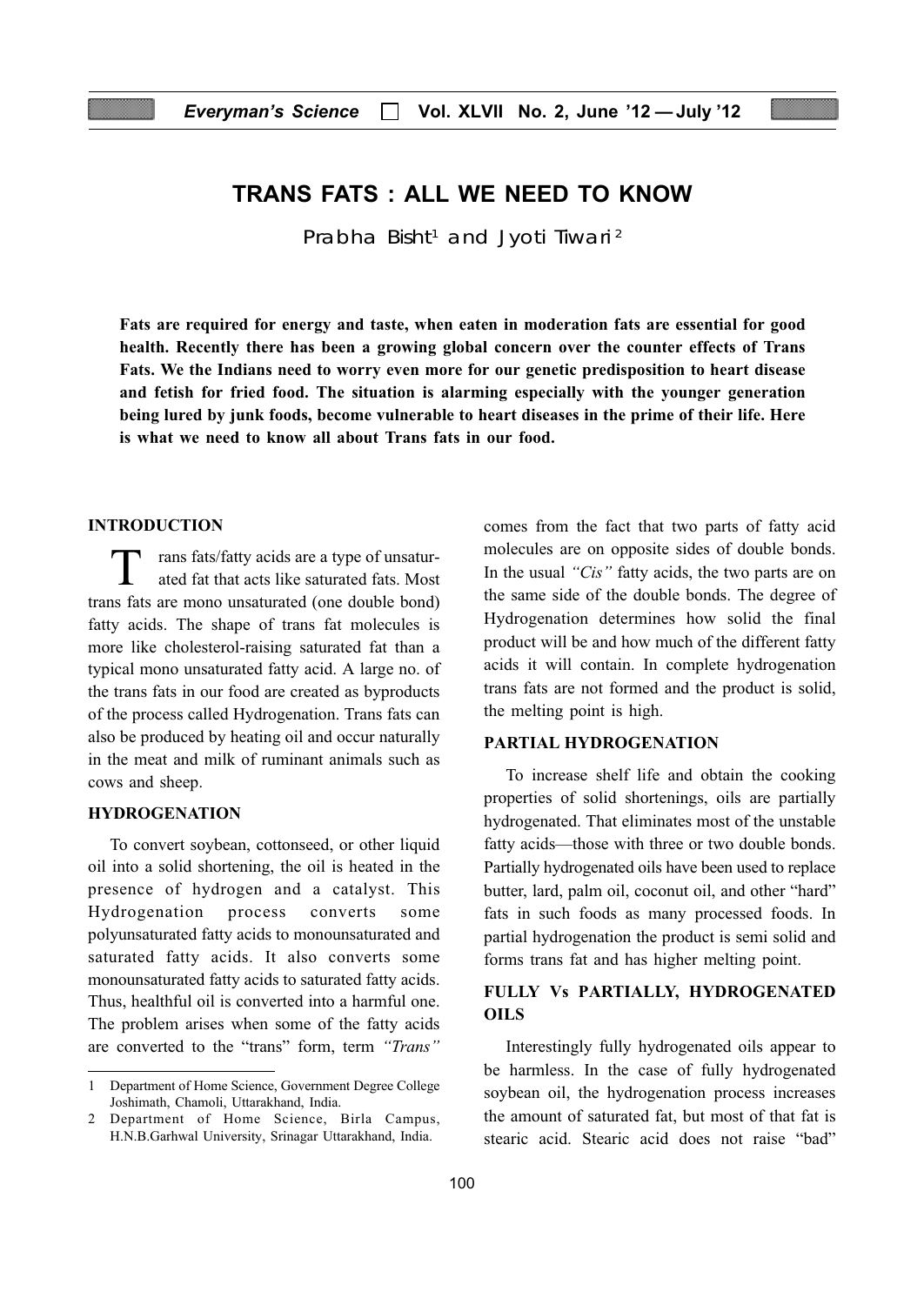(LDL) cholesterol levels, because the body converts it swiftly to monounsaturated oleic acid.

# NUTRITIONAL GUIDELINES

Trans fatty acids whether of plant or animal origin are not essential and provide no known benefit to human health.Trans fat increases the amount of "bad" (LDL) cholesterol in blood, and that increases the risk of heart disease. It also decreases the "good" (HDL) cholesterol, which may increase the risk of heart disease even more. Preliminary research suggests that trans fat might have additional harmful effects on the body as the hydrogenation process also destroys some of the vitamin K in vegetable oil, which might be a problem for consumers who have marginal intakes of that vitamin. Large population studies have shown that people with a high intake of trans fats have higher level of heart disease. They are also found to be worse because they inhibit metabolism of an essential fatty acids called Omega-6. Trans fats during maternity increases the risk of diet related chronic diseases; breast cancer and infertility in women along with diabetes, Alzheimer's disease, obesity and liver diseases. From a nutritional standpoint the consumption of trans fatty acids results in considerable potential harm but no apparent benefit.

Owing to such facts and concern no safe level of trans fat consumption is recommended. This is because any incremental increase in the consumption of trans fats is directly proportional to the increase in the risk of coronary heart diseases.

#### TRANS FATS ; A DIFFERENT ASPECT

Despite the above facts the complete elimination of trans fat is not recommended as they are naturally present in animal foods though in trace amount. Moreover, totally avoiding them in our diet would result in cutting out on other nutrients as well, especially from dairy and meat products. The complete removal of trans fats from our routine diet might lead to undesirable side effects and nutritional imbalance. The WHO in the year 2003, has suggested a practical level of Trans fat consumption to be limited to less than 1% of overall energy intake.

Trans fats are not toxin that will kill everyone who eats even in a small amount. It is the trans fats coming from manufacturing process that is of concern, from health and nutrition perspectives.

#### TRANS FAT FREE FOOD

According to the Prevention of Food Adulteration Act (1954), if the food uses hydrogenated vegetable fats, it must be declared on the label "Contains Trans Fat". If the manufacturer claims it to be "trans Fat Free" it would mean that product contains less than 0.2 gms of trans fat per serving.

#### THE INDIAN CONCERN

A large proportion of the population in Indian sub continent is identified as genetically predisposed to Cardio Vascular Diseases (CVD) and the risk is further compounded due to the consumption of vanaspati and trans fatty acids (TFA).Vanaspati/ PHVO, shortenings as in cookies, crackers, snack foods i. e. jalebi, samosa, pakora, panipuri, mathri, tikki, chaat, namkeen fried foods poori, parantha, bhature, vada, dosa, chips, papad, deep fried meat, dough nuts, pastries, baked goods and other processed foods, French fries, noodles (the list in fact, is endless as far as staples in different part of India are concerned) made with or fried in partially hydrogenated oils are all sources of trans fats.

# THE NATIONAL INSTITUTE OF NUTRITION STUDY AND RECOMMENDATION

The National Institute of Nutrition (NIN) conducted a national consultation based on recommendations of the third meeting of Food Safety and Standards Authority of India (FSSAI) on January 9, 2010. The consultation concluded that Trans Fatty Acids (TFA) level in vanaspati/ PHVO should be below 10 per cent. It also recommended that the existing regulations for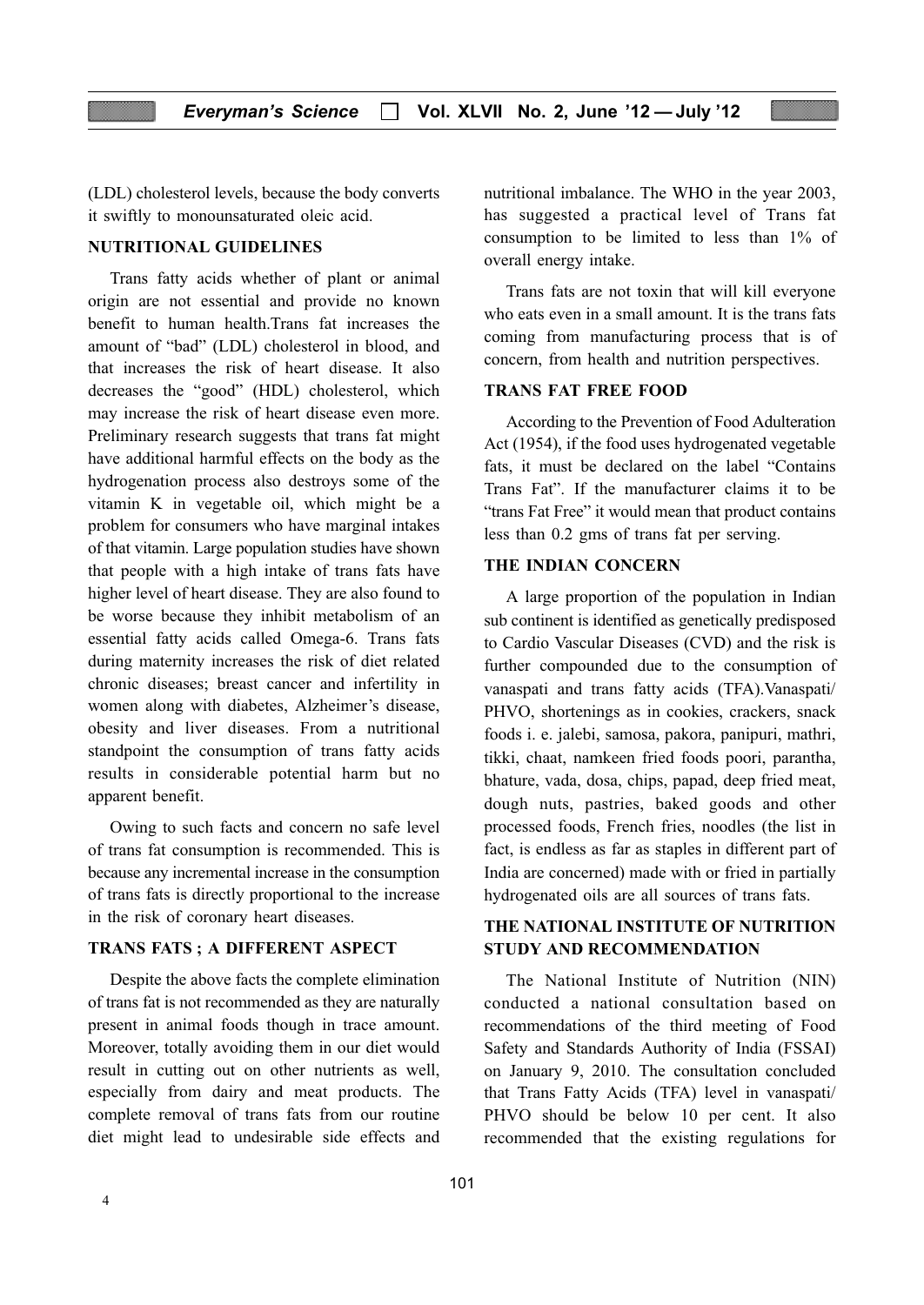melting point which is at 31°C to 41°C should be removed all together, to be in line with the Codex Alimentarius guidelines.

The FSSAI prepared the proposal on the lines of the NIN recommendations. The proposal recommends setting the limit of trans fats to 10 per cent and reducing it to five per cent in three years. It also considers increasing the melting point from the current limit of 41°C to 51°C or removing the limit completely. Mandatory labeling of trans fatty acids and saturated fatty acids content on vanaspati packs, edible oils or any other product containing trans fatty acids from vanaspati sources has also been proposed.

According to a risk assessment report by the NIN on trans fatty acids in Indian diets, the fat consumption in rural and urban India is 20 grams and 30 grams per day, respectively. If a 10 per cent trans fatty acid level is permitted in vanaspati/ PHVO, a person consuming 2000 Kcal will derive 0.9 and 1.35 per cent energy from the trans fatty acids. This shows that even at 10 per cent trans fatty acids level, the vanaspati/PHVO will pose a risk to the urban consumer as it exceeds the 1 percent energy limits to be derived for trans fatty acids as is recommended by WHO.

# THE REGULATION OF HYDROGENATED OIL AND TRANS FATS, IN INDIA

In 2004, the Union health ministry's Oils and Fats Sub-committee, under the Central Committee for Food Standards, begun discussions on a standard for trans fats. In January 2008, the sub-committee forwarded its recommendations to the Central committee for standards. But the Central committee is still awaiting more data and information. Instead of standards, in September 2008, the Union ministry issued a notification for labeling of trans fats on oil and food.

The NIN proposal calls for further studies to make an informed decision but no committee has been appointed by the FSSAI as of now to study this. In India even though our food regulatory authorities have accepted trans fats as serious health concern, but there have been delay in setting the standards, "As a result, India has no regulation to check the content of trans fats in oil".

# THE DENMARK GOVERNMENT'S BREAK-THROUGH

In the year 2003 Denmark became the first ever country to legislate against trans fats in foods limiting, the trans-fat content of foods to two percent of the fat. (Naturally occurring trans fats are exempted from that limit.)

# THE ALTERNATIVES WE HAVE

A variety of oils in the food preparation as Sunflower, Mustard, Soyabean, Olive, Peanut, Sesame, Grape seed can be used. Oils rich in Saturated/ Trans fat including Palm oil, Tallow, Lard, Butter, Ghee, Vanaspathi and Baking Margarine, must be avoided to the extent one can. Home makers / the nurtures of the Family are advised to stick to baking, grilling or steaming rather than deep frying the food using such fat, as far as they can.

#### **CONCLUSION**

Trans fats were first used commercially about 75 years ago, and became far more widespread in the 1950s, that means prior to this our diet has very much survived without using such fats. Now for commercial reasons to make profits (unhealthy profits) it is used in many thousands of processed foods to meet the demands of ever growing market. Bringing out some modification in our routine diet and lifestyles, by adhering to the basics will fulfill our health objectives.

It is very important to eat a diet that is based largely on whole grains, fruits, vegetables, and low-fat animal products. Try to minimize saturated fat, sodium, cholesterol, and refined sugars.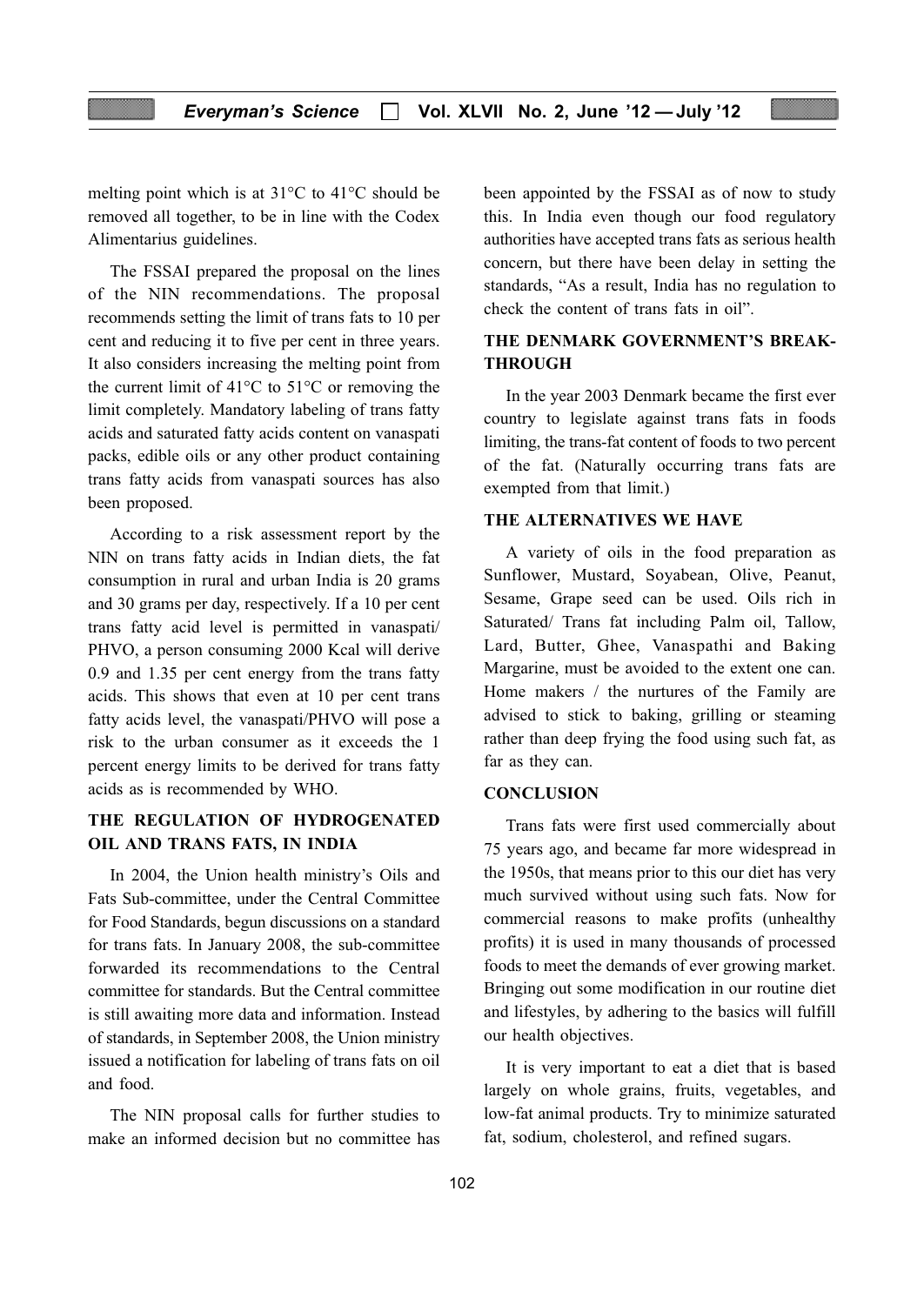# **REFERENCES**

- 1. http//: www.cseindia.org (press release March 2012).
- 2. M. Swaminathan, "Essential of Foods and Nutrition Vol -1", 151 1985, The Banglore Printing and Publishing Co. Ltd. No. 88, Mysore Road Banglore.
- 3. H. Signy, Readers' Digest, Aug 10, 142-147, 2010.
- 4. D Mozaffarian, MB Katan, A Ascherio, MJ Stampfer, WC Willet. New England Journal of Medicine, 354 (15): 1601-1613, 2006
- 5. Food and Nutrition Board, Institute of medicine of the national academies. Dietary Reference Intakes for Energy, Carbohydrate, Fiber, Fat, Fatty Acids, Cholestrol, Protein and Amino Acids (Macronutrients). National Academies Press, P. 424 & 447, 2005
- 6. http//:www.codexalimentarius.net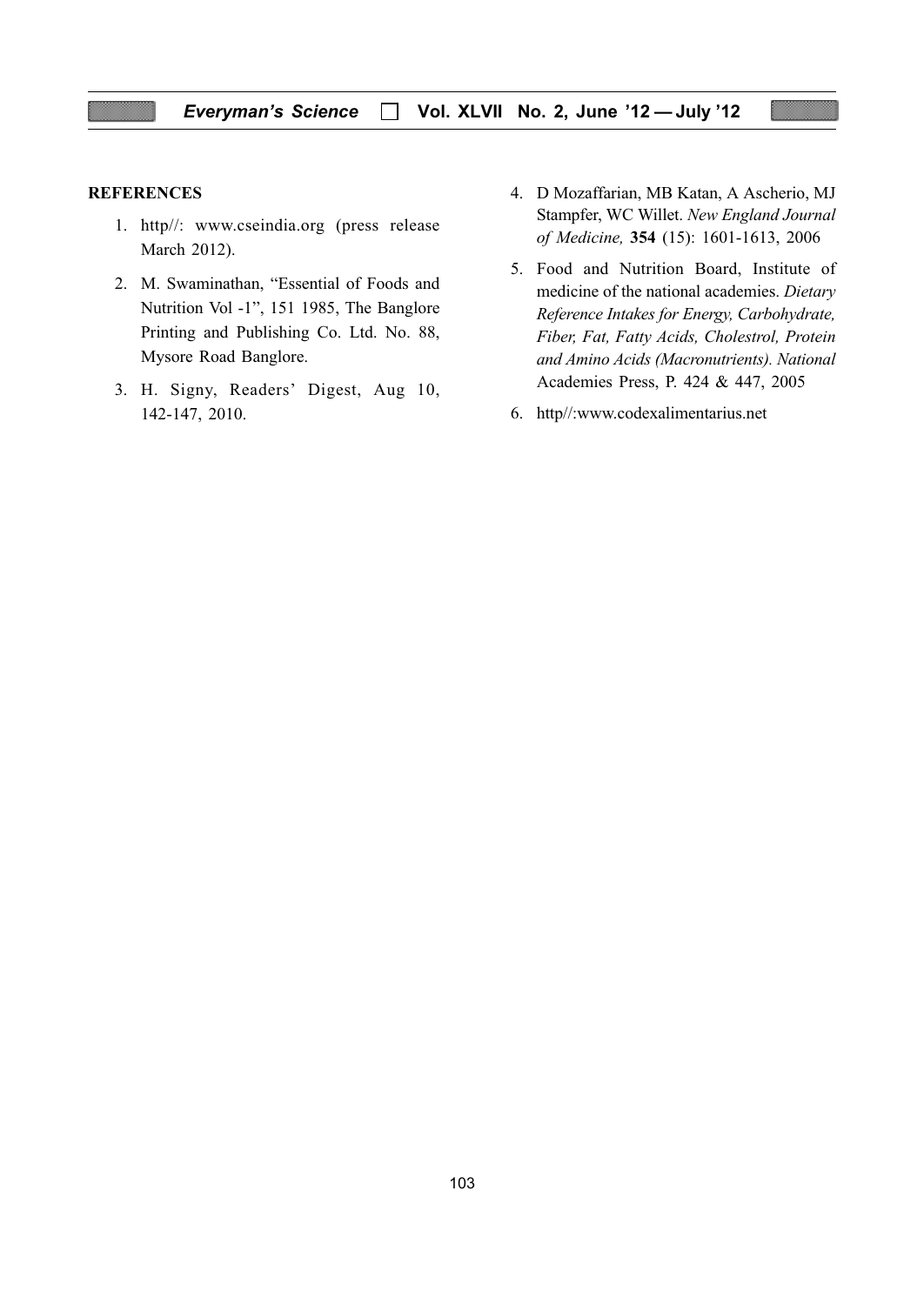# CONTRIBUTION OF DIFFERENTIAL EQUATION AS A MATHEMATICAL MODEL

U. N. Singh and Amal Kumar\*

Differential equations are not only applied by physicist and engineers but they are being used more and more in certain biological sciences, social sciences, engineering & applied sciences, fuzzy control system and queueing theory and probability distribution. The purpose of this paper is to correlate the differential equation with experimental observation in terms of mathematical models.

#### INTRODUCTION

ny equation which gives the relation between independent variable, dependent variable and the derivative of dependent variable is called differential equation. If a relation  $Y = f(x)$ involving two variables X and Y exist, then we call X is independent variable and Y is dependent variable.

The subject of differential equation constitutes a part of mathematics and it plays an important role in understanding the physical sciences and other phenomenon also. It is the source of ideas and theories which constitute higher analysis. In physics, engineering and many other disciplines, it has become necessary to build a mathematical model to represent the problem. These mathematical model often involve the search for unknown function that satisfies an equation in which derivative of the unknown functions play an important role. The primary purpose of differential equation is to serve as a tool for studying changes in physical world.

#### HOW DIFFERENTIAL EQUATION ARISE

Differential equations occur quite frequently in our daily life. The notion of an object can always be associated with a differential equation. The changes in prices of commodities, the flow of fluids, the deflection of beam etc. often lead to differential equation. Such equation may depend on one or more independent variables. They are studies in two types, such as ordinary and partial differential equation. Further they may include the derivative of the first or higher order. In order to determine their exact physical significance the unknown functions need to satisfy certain conditions.

# MATHEMATICAL MODELING

Our general aim is to understand the background of any observed phenomenon i.e. to analyse its manifestation and then to predict its future, wherever possible e.g. in case of an epidemic it is necessary to study how rapidly the virus and infection spreads in order to arrest the epidemic, these problems are referred to as word Problems. In each case the prediction sought for is the solution of the corresponding word problem, and so is referred to as the word solution. Mathematics comes into play its role in the process of deriving the desired word solution to the proposed word problem, to achieve this the word problem are required to be converted into mathematical problem the process being known \* Deptt. of Mathematics, M.I.T., Muzaffarpur. <br>as mathematical modeling. Various mathematical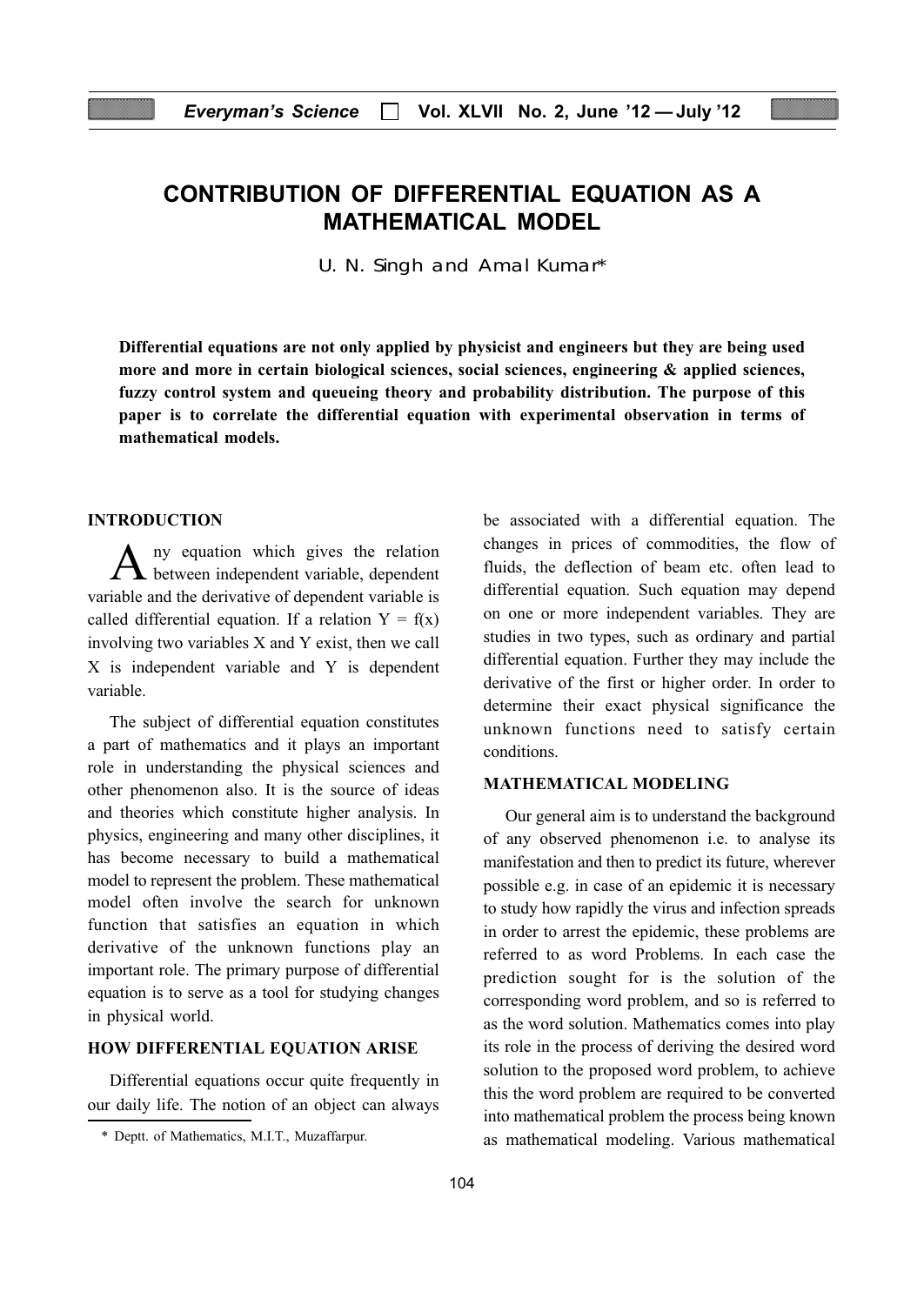tools are then employed to obtain the solution of the mathematical problem under concern. This solution has to be interpreted properly in order to achieve the required word solution of the given word problem, the whole process is depicted below :



Now we shall correlate the differential equation with mathematical model in different fields as below :

#### THE BIOLOGICAL SCIENCES

The problems of biology are manifolds of these we discuss here only the spread of virus and epidemics.

(a) The spread of Virus : Suppose that in a college hostel accommodating 1000 students, one of them came in carrying a flu virus, then the hostel was isolated. If the rate at which the virus spreads is assumed to be proportional not only to the number Ni of infected students, but also the number of non-infected students and if the number of infected student is 50 after 4 days then more than 95% of the students will be infected after 10 days. According to the assumption of the problem, we have  $\frac{dNi}{dt}$  = KNi (1000 – Ni), Ni(0) = 1  $\rightarrow$  (1) It is a differential equation with variable separable.

(b) Spread of epidemics : Several diseases spread by infection. Suppose that the susceptible is also infected by contact. This process continuous to cover the entire susceptible population, let us have some assumption to simplify the mathematical considerations. Assume that a person once infected remains so far all time dump the spread of epidemics and none of them die during the period.

Let  $X(t)$  = The popultaion susceptible of infection

 $Y(t)$  = The infected population at a time t.

At  $t = 0$ , the starting time of the epidemic.

Suppose that a person from out of the town, who is carrier of the epidemic visits the town. It implies that at  $t = 0$ , there is one individual who is infected i.e. Y (0) = 1, further X (0) = p.

These consideration lead to the following relation  $X(t) + Y(t) = p + 1 \longrightarrow (2)$ 

Clearly the rate of change of epidemic is given as,

$$
\frac{dy}{dt} = \alpha y,
$$

where  $\alpha$  is a parameter of proportion here  $\alpha$ depends on the size of susceptible population x.

If  $\alpha$  (x) = kx, where k is a constant, then the differential equation may be the form

$$
\frac{dy}{dt} = kxy - ky (p + 1 - y) \longrightarrow (3)
$$

which represents the spread of epidemic in the town.

# IN SOCIAL SCIENCES

The population growth is an important problem in social sciences. If the growth is independent of external influences, it is found that the rate of growth of a species is proportional to the number of species present at the time. If  $x = x(t)$  denotes the number of species present at time t,

 $\frac{dx}{dt} = kx \longrightarrow (4)$ 

#### ENGINEERING AND APPLIED SCIENCES

Several problems in engineering modeled as initial boundary value problems consisting of partial differential equation with initial condition  $t = 0$  and boundary conditions specified in the problem such as heat flow equation.

(a) Heat flow equation : Consider a heat conduction rod of length L placed along x axis. The amount of heat crossing the rod per second depends on uniform corss section A, conductivity k

of the rod and temperature gradient  $\frac{\delta}{\delta}$  $\overline{\mathbf{u}}$  $\mathbf x$ 

Let  $u(x, t)$  be the temp. at the point x at any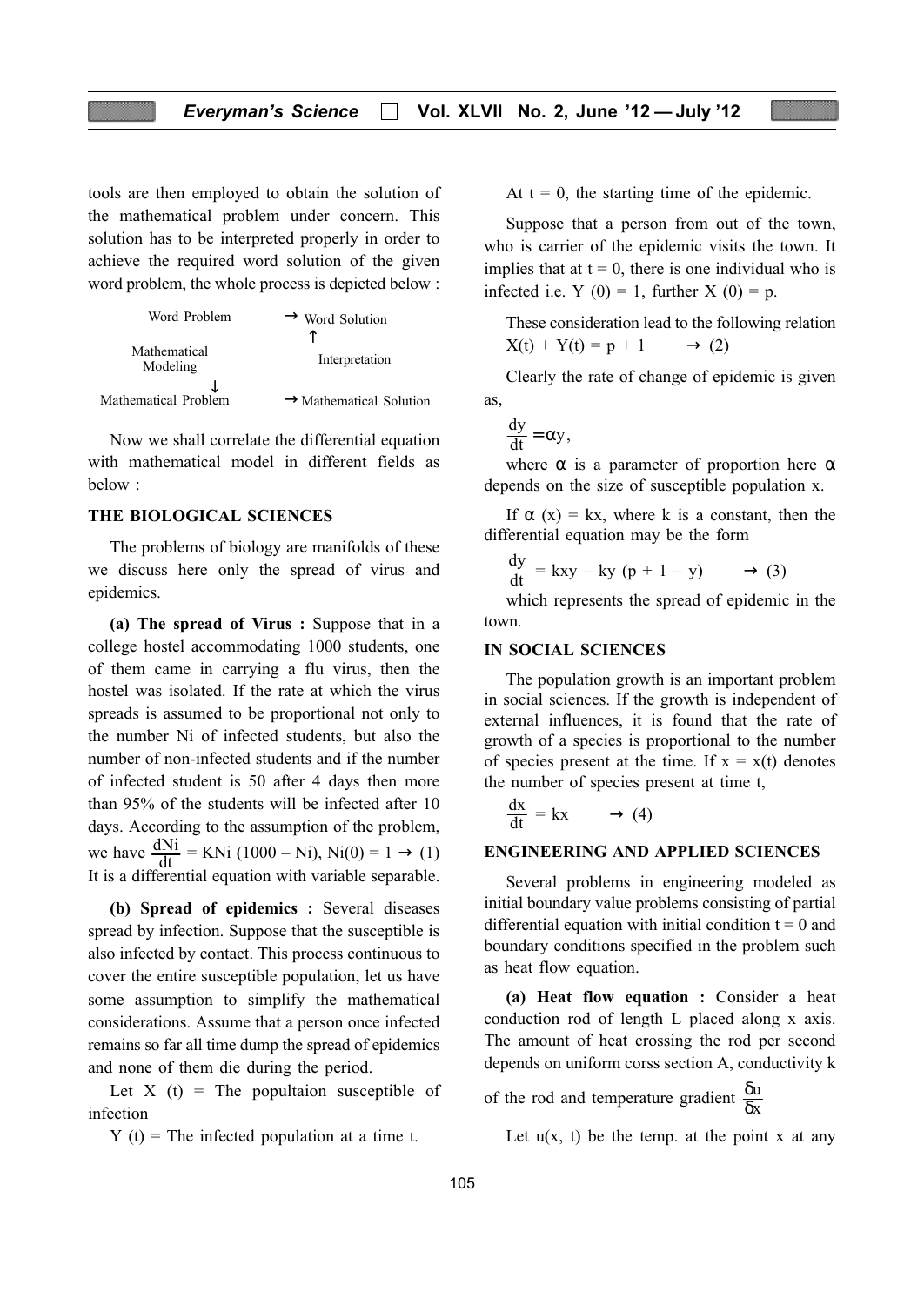time t, then the rate of increases of heat in the rod

is given 
$$
\frac{\delta u}{\delta t} = \frac{K}{sp} \prod_{n = \delta x}^{\delta u} \left| \frac{\delta u}{\delta x} \right|_{x + \frac{\delta x}{\delta x}} - \prod_{n = \delta x}^{\delta u} \left| x \right|_{x}
$$
 Here s is

specific heat and p is density.

Taking limit  $\delta x \rightarrow 0$  we get :

$$
\frac{du}{dt} = C^2 \frac{\delta^2 u}{\delta x^2}
$$
 where  $C^2 = \frac{k}{sp}$  (5)

Equation (5) is known as on dimensional heat flow equation.

(b) Transmission line equations : Consider the flow of electricity is a long insulated cable placed along x axis. Assuming the flow to be one dimensional the current I and potential V at any point in the cable is completely determined by one co-ordinate X and time variable t.



Consider the fall of potential in a linear element  $PQ = \delta x$  situated at point x, we obtain

$$
-\delta V = IR\delta x + L\delta x \left|\frac{\delta l}{\delta t}\right|
$$

Where R and L are resistance and inductance per unit length respectively. If there is a capacitance C and conductance G per unit length, then we have

$$
-\delta L = G V \delta x + C \delta x \left| \frac{\delta v}{\delta t} \right|
$$

Dividing by  $\delta x$  and taking limit as  $\delta x \rightarrow 0$ , the above equations becomes

$$
\frac{\delta v}{\delta x} + RI + L \frac{\delta I}{\delta t} = 0 \longrightarrow (6)
$$
  
and 
$$
\frac{\delta l}{\delta x} + GV + C \frac{\delta v}{\delta t} = 0 \longrightarrow (7)
$$

Equations (6) and (7) are known as transmission line equations.

#### IN FUZZY CONTROL SYSTEM

We will consider here a cart-pole problem. This system consists of a wooden rectangular base with mounted on it. Based on the control strategy, the block will be moved to and fro manually.



For this arrangement the governing equation is,

$$
-mL^{2}\left\{\frac{d^{2}Q}{dt^{2}}\right\} + mLg \sin Q = u \longrightarrow (8)
$$

Where m is mass of the pole which is assumed to be located at the top of pole, L is length of pole, Q is angle made by pole with vertical line and u is applied force to the cart.

After solving equation (8) we get equations for simulating system Q  $(k + 1) = Q(k) + X(k)$  and  $X(k + 1) = Q(k + 1) - u(k)$ . If domain of Q and X are the same and given by  $[-4, 4]$  and domain of u is  $[-8, 8]$ , we choose three fuzzy sets  $- N$ , Z and P on the domain of Q and X and five fuzzy sets NB, N, Z, P and PB-on the domain of u.



The rule base for cart-pole control is shown below :

|   |   |    | Х |    |
|---|---|----|---|----|
|   |   | N  | Z | P  |
|   | N | NB | N | Z  |
| O | Z | N  | Z | P  |
|   | P | Z  | P | PB |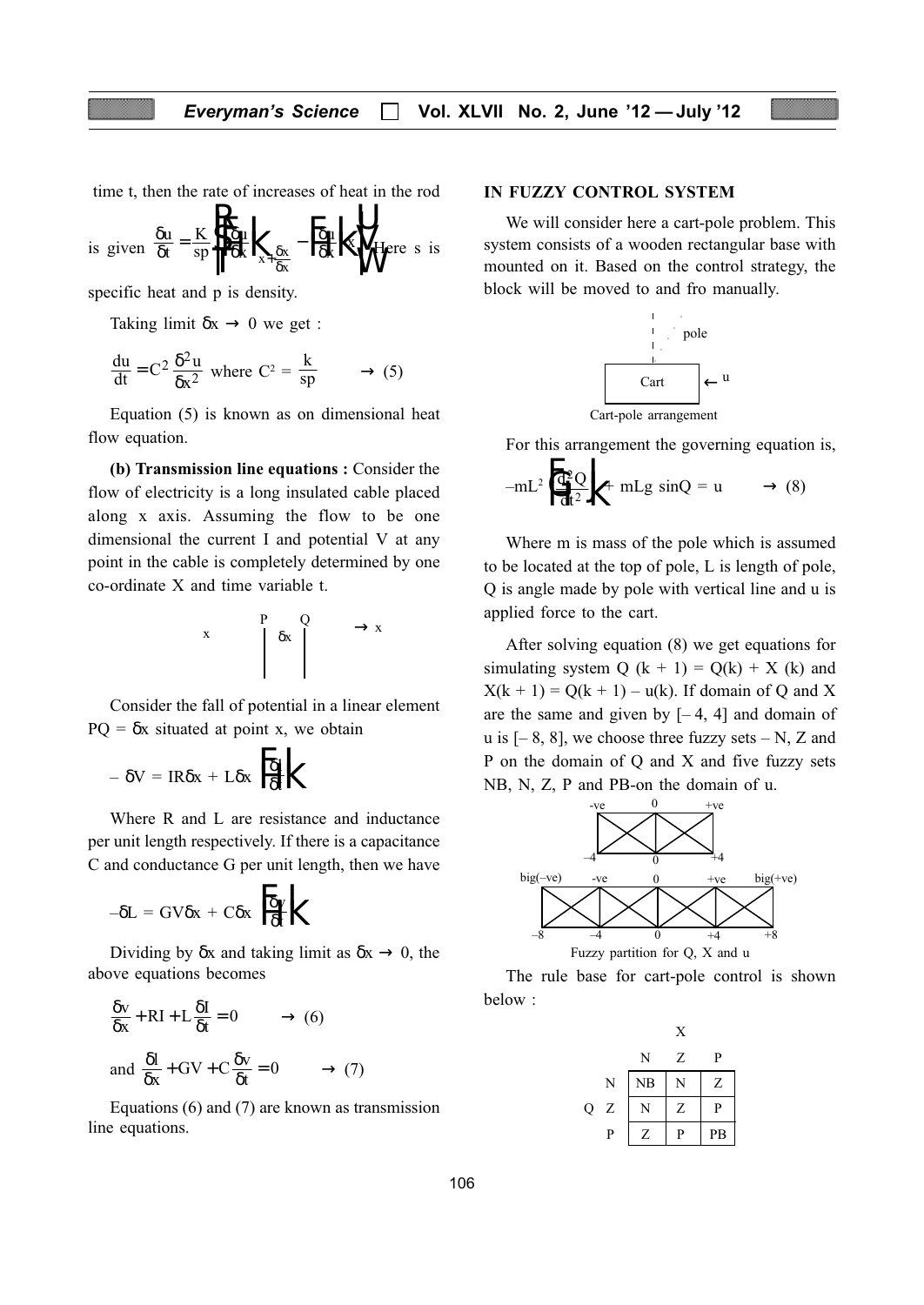# IN QUEUEING THEORY AND PROBABILITY DISTRIBUTION

Queueing process is a random process since the customer's arrival and their service time are not known in advance. The probability distribution is very effective in mathematical modeling of queueing problems.

Mathematical modeling : we consider the queueing situation in which the number of arrivals and departure during an interval of time is controlled by the following conditions :

- 1. the probability of an arrival or depatrture occuring in time interval  $T$  and  $T + h$ dependents only on length of h of the interval and not on T. The corresponding inter arrival density function is given as f(t).
- 2. In any interval of time  $h > 0$  there is positive probability of an arrival.
- 3. At most only one arrival can occur during a small time interval h.

Let Pn  $(T)$  = Probability of n arrivals in the interval (O, T). Using exponential distribution f(t) =  $\lambda e^{-\lambda T}$  we get an equation :

$$
\frac{d}{dt}Pn=-\lambda\ Pn\ (T)+\lambda\ P_{_{n-1}}\ (T),
$$

for  $n = 1, 2, \longrightarrow (9)$ 

Which is a linear first order differential equation with constant coefficient.

#### **REFERENCES**

- 1. P. H. Sachdev, Nonliner ordinary differential equation and their application, INC, New York.
- 2. H. T. H. Piaggio, Elementry trealise on differential equation and their application, C.B.S. Publisher.
- 3. G. F. Simmons, Differential equation, Tata Mc graw Hill, 1972
- 4. M. Ganesh, Introduction of fuzzy sets & Fuzzy Logic, PHI learning Pvt. Ltd., New Delhi, 2006
- 5. George J. Klir, Tina A. Folger-Fuzzy sets, uncertainty and information, prentice Hall-New Jersey 1988.
- 6. J. Siepmannet, International Journal of Pharmaceutics 201 2000 p. 153
- 7. H. A. Taha, Operations Research, Mac-Millan, 1987.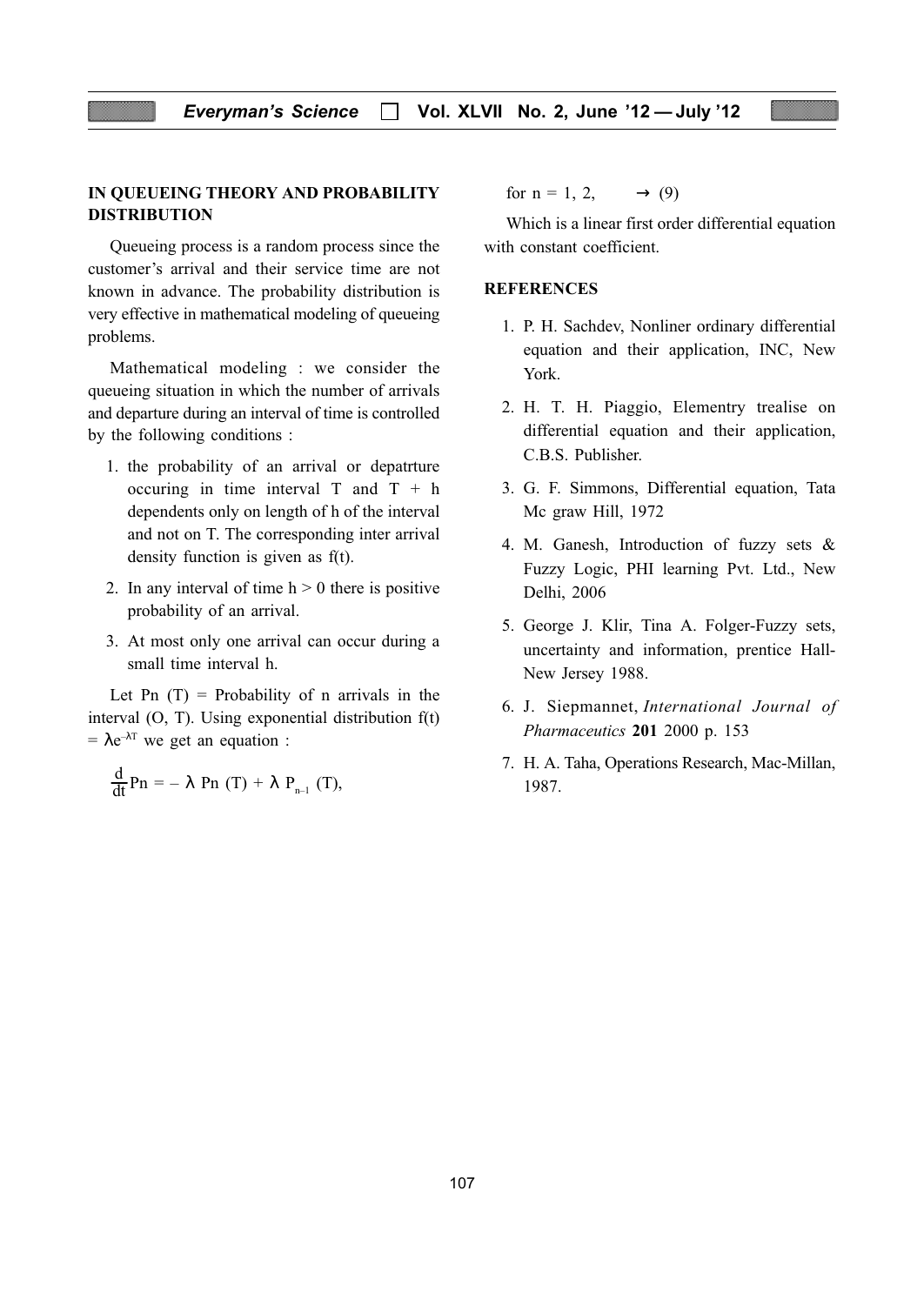# GENETICALLY MODIFIED FOODS : CURRENT SCENARIO

Abhishek Bansal and Seema R. Pathak\*

G. M. food are latest major breakthrough in the field of biotechnology. Genetically Modified Foods provides us with a possible solution for the problem of food shortage, removal of possibilities of diseases, good crop yield, which is only going to intensify in the coming years. Along with being the best solution, it is also most controversial one. This article covers the idealistic  $\&$  realistic problems faced by the governments of various countries  $\&$  impact of GMF on environments as well as on human health.

# INTRODUCTION

The world population has topped 6 billion<br>people and is predicted to double in the next 50 years. Ensuring an adequate food supply for this booming population is going to be a major challenge in the years to come. Genetically modified foods or GM foods promise to meet this need. The term genetically modified foods is most commonly used to refer to crop plants created for human or animal consumption using the latest molecular biology techniques. Their genetic material (DNA) has been altered in a way that does not occur naturally. The technology is often called "modern biotechnology" or "gene technology", sometimes also "recombinant DNA technology" or "genetic engineering". It allows selected individual genes to be transferred from one organism into another, also between non-related species, to enhance desired traits such as increased resistance to herbicides or improved nutritional content. The enhancement of desired traits has traditionally been undertaken through breeding. GM foods are developed – and marketed – because there is some perceived advantage either to the producer or consumer of these foods. This is meant to translate into a product with a lower price, greater benefit (in terms of durability or nutritional value) or both. Initially GM seed developers wanted their products to be accepted by producers so have concentrated on innovations that farmers (and the food industry more generally) would appreciate. The initial objective for developing plants based on GM organisms was to improve crop protection. The GM crops currently on the market are mainly aimed at an increased level of crop protection through the introduction of resistance against plant diseases caused by insects or viruses or through increased tolerance towards herbicides. Insect resistance is achieved by incorporating into the food plant the gene for toxin production from the bacterium Bacillus thuringiensis  $(BT)^1$ .

This toxin is currently used as a conventional insecticide in agriculture and is safe for human consumption. GM crops that permanently produce this toxin have been shown to require lower quantities of insecticides in specific situations, e.g. where pest pressure is high. GM foods promise to be better in various factors such as pest resistance as pest destroys crops at a staggering level leading to devastating loss to farmers. Typically this problem is overcome by using millions of pesticides and consumers are left with no choice other than contaminated food having potential hazards that is direct way of harm that a pesticide can create apart

Amity School of Engineering & Technology (ASET) Amity University, Haryana, India E-mail : srpathak@ggn.amity.edu, seemarpathak@yahoo.com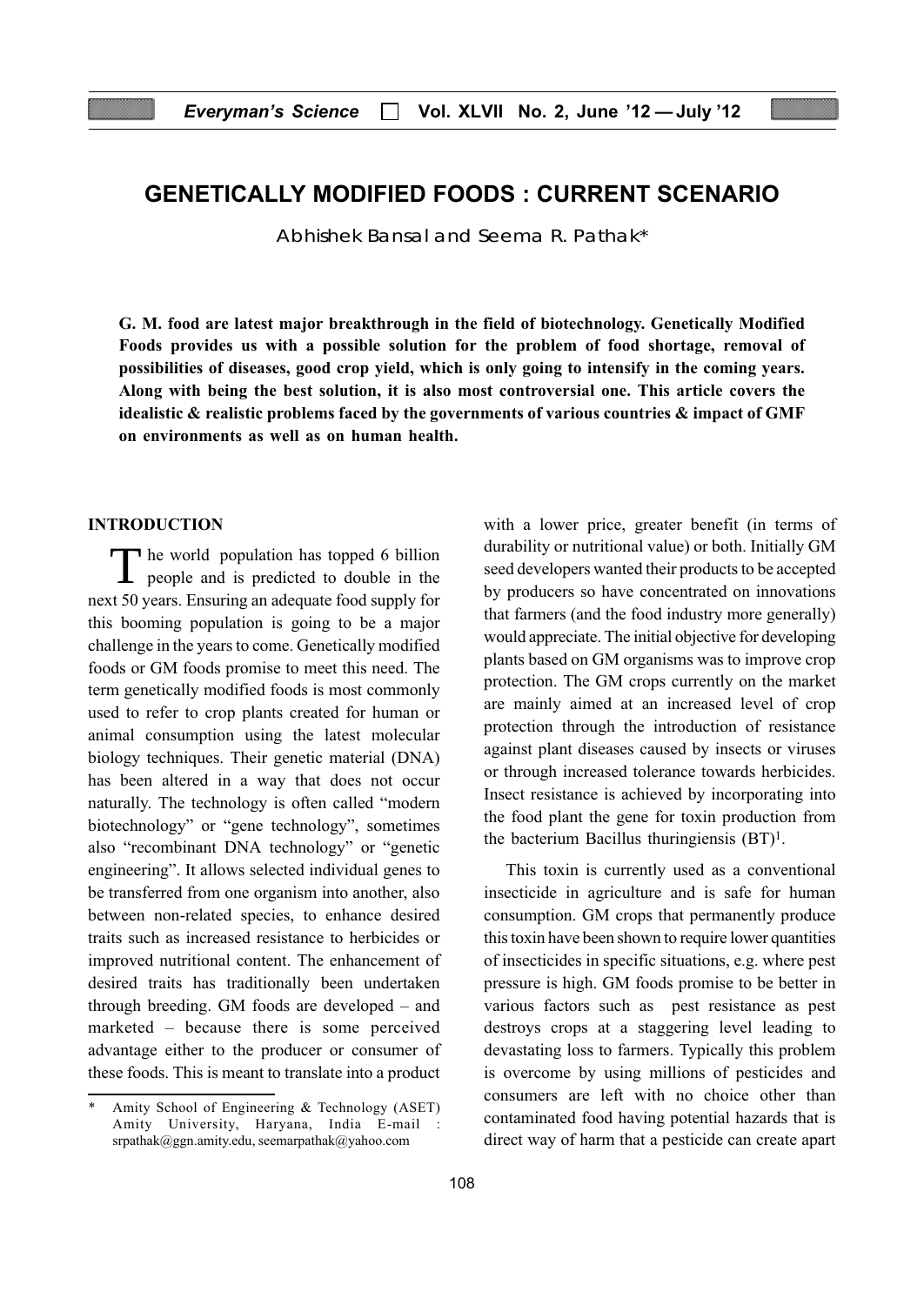from that agricultural waste from excessive use of pesticides affects purity of underground water as well as disturbs pH of land leading to great harm to environment.

For centuries, archaic forms of genetic engineering have been practiced by farmers by gathering and planting the seeds of fatter grains or cross-fertilizing different plant species to result in one that gives the cleanest characteristics of the parent plants. However, this approach is limited by the fact that breeders can only breed a plant with its stop relative, and results can sometimes be random or imprecise, therefore it could take decades to produce a crop that can be commercialized. Insist applications started in the 1960's, when genetically modified foods first appeared on the market. In 1967, a new breed of potatoes called Lenape potato was genetically engineered to contain high solid content which made it useful for making potato chips. Two years later, the Lenape potato developed a toxin called solanine, which lead to the withdrawal of this variety from the market by the U.S. Department of Agriculture. The development of this toxin showed that genetic modification of organisms can lead to unprecedented effects. In the 1980s, researchers found a method of creating transgenic plants by using a certain pathogenic bacterium, this bacterium allowed researchers to insert a number of desired genetic traits into plants. In the late '80s, scientists came up with more advanced techniques for genetic transformation of plants and animals. In the '90s, a huge step was taken and the first genetically engineered foods were made available to the public. The first commercially grown genetically modified food crop was a tomato created by a California-based company in the early 1990s. It was genetically modified so that it took longer to decompose after being picked. A number of other GMO's were popular, such as the rBST in dairy cows (a growth hormone injected in cows to increase their milk producing capacity). Today, genetically modified foods are becoming very common, from pest resistant corn to long lasting apples, and

scientists continue researching GMO's and their effects.

#### SOCIAL ISSUES

Many scientists argue that there is more than enough food in the world and that the hunger crisis is caused by problems in food distribution and politics, not production, so people should not be offered food that may carry some degree of risk.

Genetic modifications often have significant unforeseen consequences, both in the modified organisms and their environments. For example, determined strains of corn have been developed that are toxic to plant-eating insects. It has been suspected those strains cross-pollinated with other varieties of wild and domestic corn and passed on these genes with a putative impact on corn biodiversity. Following to the publication of these results, several scientists pointed out that the conclusions were based on experiments with developmental flaws. After this criticism Nature, the scientific journal where this data was originally published concluded that "the evidence available is not sufficient to justify the publication of the original paper". More novel attempts to replicate the original studies have concluded that genetically modified corn is absent from southern Mexico in 2003 and 2004.

Activists and many scientists opposed to genetic engineering say that with current recombinant (a form of artificial) technology there is no way to ensure that genetically modified organisms will remain under control, and the use of this technology outside secure laboratory environments represents multiple unacceptable risks to both farmed and wild ecosystems.

Potential impact on biodiversity may occur if herbicide-tolerant crops are sprayed with herbicide to the extent that no wild plants (weeds) are able to survive. Plants toxic to insects may mean insect-free crops. This could result in declines in other wildlife like birds which feed on weed seeds and insects for food resources.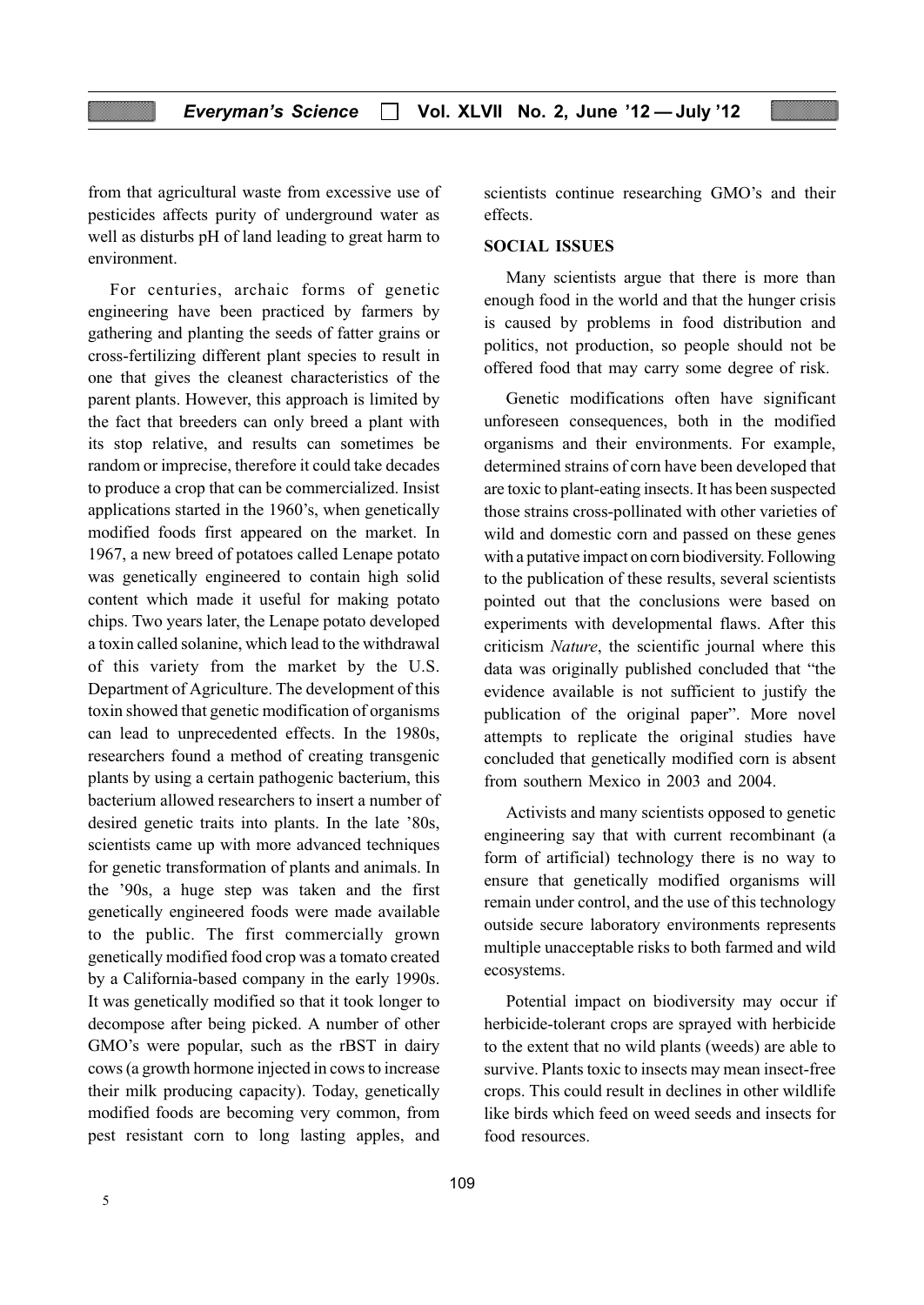Although some scientists have claimed that selective breeding is a form of genetic engineering, (e.g. dogs have evolved with human intervention over the course of tens of thousands of years from wolves), others assert that modern transgenesisbased genetic engineering is gracious of delivering changes faster than, and sometimes of different types from, traditional breeding methods.

# INSTITUTIONAL REACTION

The spend of GMOs has sparked significant controversy in many areas. Some groups or individuals behold the generation and use of GMO as intolerable meddling with biological states or processes that have naturally evolved over long periods of time, while others are concerned about the limitations of recent science to fully understand all of the potential negative costs of genetic exploitation.

While some groups advocate the complete prohibition of GMOs, others call for mandatory labeling of genetically modified food or other products. Other controversies include the definition of patent and property pertaining to products of genetic engineering and the possibility of unforeseen local and global effects as a result of transgenic organisms reproduced.

# United States

In 2004, Mendocino County, California became the first county in the United States to ban the production of GMOs. The measure passed with a 57% majority. In California, Trinity and Marin counties have also imposed bans on GM crops, while regulation to do so were unsuccessful in Butte, San Luis Obispo, Humboldt, and Sonoma counties. Supervisors in the agriculturally-rich counties of Fresno, Kern, Kings, Solano, Sutter, and Tulare have passed resolutions supporting the practice.

# Canada

In 2005, a standing committee of the government of Prince Edward Island in Canada began work to

assess a proposal to ban the production of GMOs in the province. Prince Edward Island has already banned GM potatoes, which anecdote for most of its crop. Mainland Canada is one of the world's largest producers of GM canola however.

#### Australia

Several states of Australia have had suspension on the planting of GM food crops dating from around 2003. However, in late 2007 the states of New South Wales and Victoria lifted these bans. A new government in Western Australia is to recall the states' suspension while South Australia continues its ban. Tasmania has extended their suspension to June 2008. The state of Queensland has allowed the growing of GM crops since 1995 and has never had a GM ban.

# Italy

Italy banned four kinds of genetically modified corn and then refused to eliminate the ban a month later when the European Union said the corn was safe. That case is on hold pending a decision whether an EU member state has the right to impose standards stricter than those from the EU even when there is no published evidence that the products may be contemptible.

Currently, there is little international consensus regarding the acceptability and effective role of modified "complete" organisms such as plants or animals.

Crop plants genetically-engineered to be resistant to one very powerful herbicide could help prevent environmental damage by reducing the amount of herbicides needed.

 Genetic engineering can also help us with evolution of disease resistant plants which are caused by many viruses, bacterieses and fungi. Cold tolerance drought tolerance and salinity tolerance can also be attained by genetic modification.

Nutritional values of certain crops for e.g. rice can also be increased by GM technology<sup>2</sup>. Edible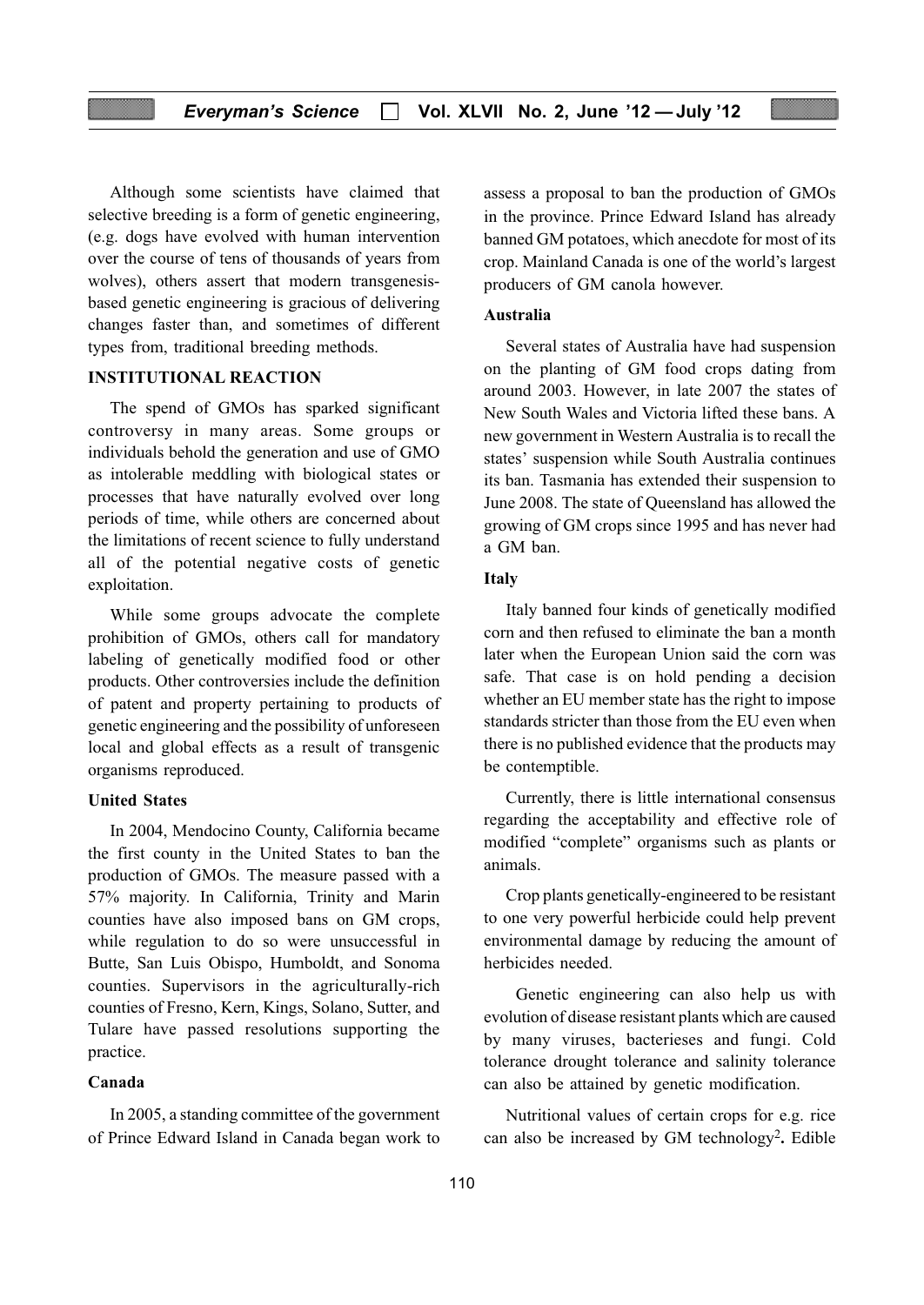medicines and vaccines are also being developed in tomatoes and potatoes. These vaccines will be much easier to ship, store and administer than traditional inject able vaccines<sup>3</sup>. Plants such as poplar trees have been genetically engineered to clean up heavy metal pollution from contaminated soil leading to phytoremediation<sup>4</sup>.

# ADAPTATION OF G.M. FOOD BY **COUNTRIES**

Thirteen countries grew genetically-engineered crops commercially in 2000, and of these, the U.S. produced the majority. In 2000, 68% of all GM crops were grown by U.S. farmers. In comparison, Argentina, Canada and China produced only 23%, 7% and 1%, respectively. Other countries that grew commercial GM crops in 2000 are Australia, Bulgaria, France, Germany, Mexico, Romania, South Africa, Spain, and Uruguay. Soybeans and corn are the top two most widely grown crops (82% of all GM crops harvested in 2000), with cotton, rapeseed (or canola) and potatoes trailing behind. 74% of these GM crops were modified for herbicide tolerance, 19% were modified for insect pest resistance , and 7% were modified for both herbicide tolerance and pest tolerance. Globally, acreage of GM crops has increased 25-fold in just 5 years, from approximately 4.3 million acres in 1996 to 109 million acres in 2000 - almost twice the area of the United Kingdom. Approximately 99 million acres were devoted to GM crops in the U.S. and Argentina alone. In the U.S., approximately 54% of all soybeans cultivated in 2000 were genetically-modified, up from 42% in 1998 and only 7% in 1996. In 2000, genetically-modified cotton varieties accounted for 61% of the total cotton crop, up from 42% in 1998, and 15% in 1996. GM corn and also experienced a similar but less dramatic increase. Corn production increased to 25% of all corn grown in 2000, about the same as 1998 (26%), but up from 1.5% in 1996. As anticipated, pesticide and herbicide use on these GM varieties was slashed and, for the most part, yields were increased.





#### CONTROVERSIES AND CONCERNS

"Genetic modification is analogous to nuclear power: nobody loves it, but climate change has made its adoption imperative. On the other hand, many believe that GM food has not been a success and that we should devote our efforts and money into another solution. "We need biodiversity intensification that works with nature's nutrient and water cycles, not against them," Environmental activists, religious organizations, public interest groups, professional associations and other scientists and government officials have all raised concerns about GM foods, and criticized agribusiness for pursuing profit without concern for potential hazards, and the government for failing to exercise adequate regulatory oversight. It seems that everyone has a strong opinion about GM foods. Most concerns about GM foods fall into three categories :

- Environmental hazards
- Human health risks
- Economic concerns

# IMPACT ON ENVIRONMENT AND HUMAN HEALTH

#### Unintended harm to other organisms

Study shows that pollen from B.T. corn caused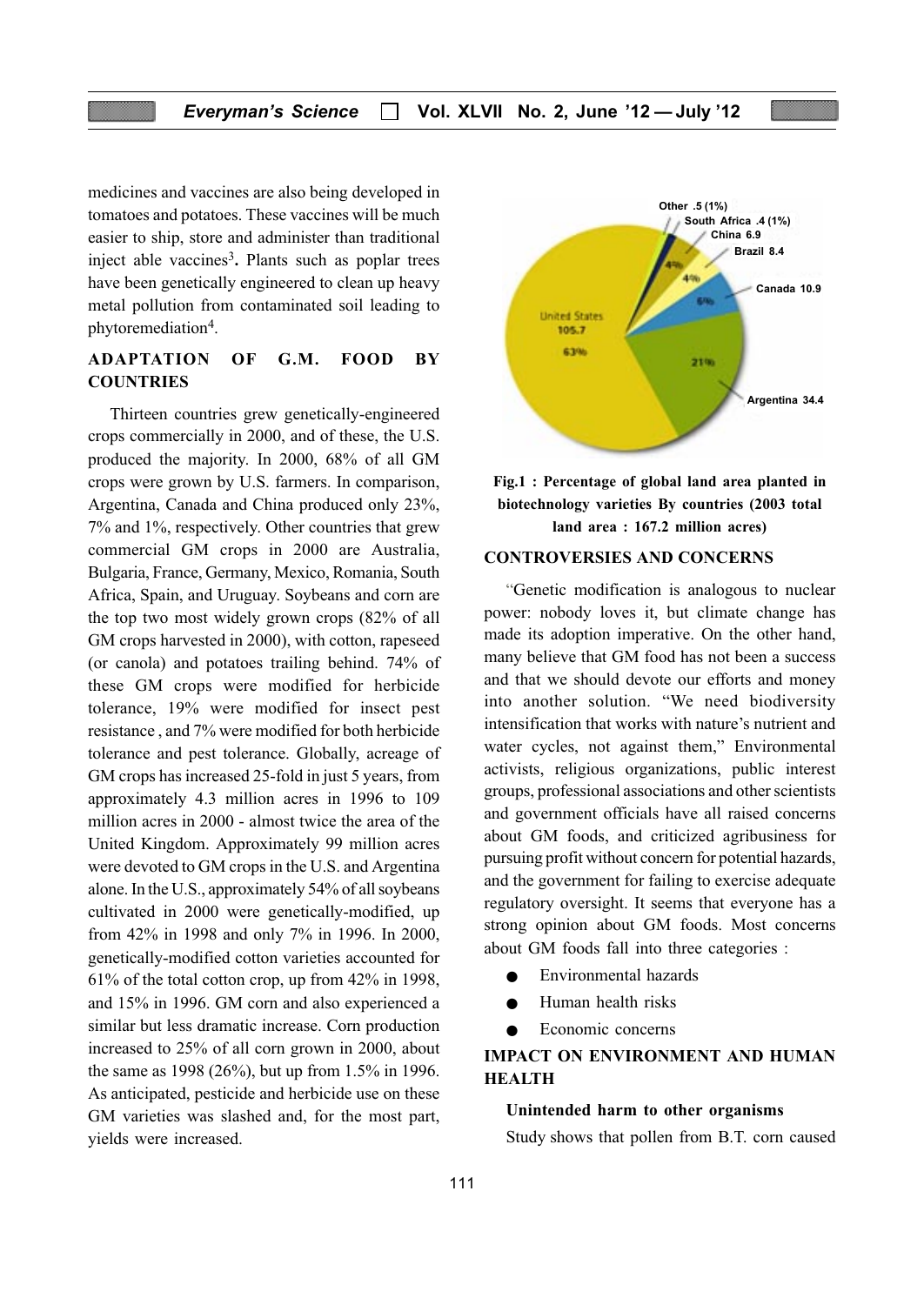high mortality rates in monarch butterfly caterpillars<sup>5</sup>. Monarch caterpillars consume milkweed plants, not corn, but the fear is that if pollen from B.T. corn is blown by the wind onto milkweed plants in neighboring fields, the caterpillars could eat the pollen and perish. Unfortunately, B.T. toxins kill many species of insect larvae indiscriminately; it is not possible to design a B.T. toxin that would only kill crop-damaging pests and remain harmless to all other insects.

#### Reduced effectiveness of pesticides

Just as some populations of mosquitoes developed resistance to the now-banned pesticide DDT, many people are concerned that insects will become resistant to B.T. or other crops that have been genetically-modified to produce their own pesticides.

#### Gene transfer to non-target species

Another concern is that crop plants engineered for herbicide tolerance and weeds will cross-breed, resulting in the transfer of the herbicide resistance genes from the crops into the weeds. These "super weeds" would then be herbicide tolerant as well. Other introduced genes may cross over into nonmodified crops planted next to GM crops. There are several possible solutions to the three problems mentioned above. Genes are exchanged between plants via pollen. Two ways to ensure that non-target species will not receive introduced genes from GM plants are to create GM plants that are male sterile (do not produce pollen) or to modify the GM plant so that the pollen does not contain the introduced gene.6 Cross-pollination would not occur, and if harmless insects such as monarch caterpillars were to eat pollen from GM plants, the caterpillars would survive. Another possible solution is to create buffer zones around fields of GM crops. Estimates of the necessary width of buffer zones ranges from 6 meters to 30 meters or more.

# The Impact on Human Health Due to regular consumption

Allergenicity Many children in the US and Europe

have developed life-threatening allergies to peanuts and other foods. There is a possibility that introducing a gene into a plant may create a new allergen or cause an allergic reaction in susceptible individuals. A proposal to incorporate a gene from Brazil nuts into soybeans was abandoned because of the fear of causing unexpected allergic reactions.7 Extensive testing of GM foods may be required to avoid the possibility of harm to consumers with food allergies. Labeling of GM foods and food products will acquire new importance, which has been discussed later.

#### Undetermined effects on human health

There is a growing concern that introducing foreign genes into food plants may have an unexpected and negative impact on human health. A recent article published in Lancet examined the effects of GM potatoes on the digestive tract in rats. This study claimed that there were appreciable differences in the intestines of rats fed GM potatoes and rats fed unmodified potatoes. Yet critics say that this paper, like the monarch butterfly data, is flawed and does not hold up to scientific scrutiny. Moreover, the gene introduced into the potatoes was a snowdrop flower lectin, a substance known to be toxic to mammals. The scientists who created this variety of potato chose to use the lectin gene simply to test the methodology, and these potatoes were never intended for human or animal consumption. On the whole, with the exception of possible allergenicity, scientists believe that GM foods do not present a risk to human health.

#### Economic Impact Due to the onset of GM Foods

Bringing a GM food to market is a lengthy and costly process, and of course agro-biotech companies wish to ensure a profitable return on their investment. Many new plant genetic engineering technologies and GM plants have been patented, and patent infringement is a big concern of agribusiness. Yet consumer advocates are worried that patenting these new plant varieties will raise the price of seeds so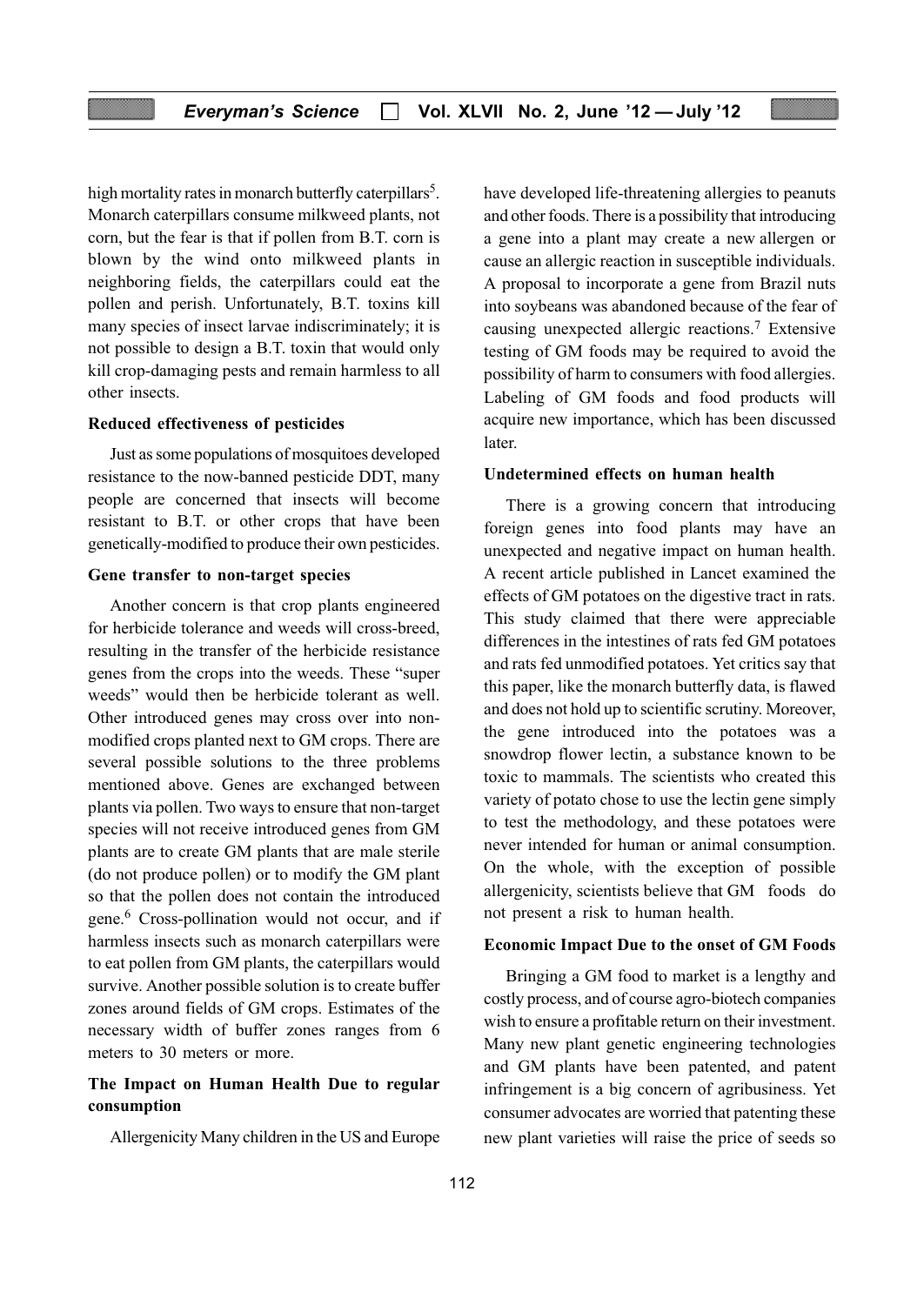# Everyman's Science □ Vol. XLVII No. 2, June '12 - July '12

| Food                                 | Properties of the Genetically<br><b>Modified variety</b>                                                                                                                                                                                                                                                                                                           | Modification                                                                                                                              | Percent<br><b>Modified</b><br>in US                                                                  | Percent<br><b>Modified</b><br>in world   |
|--------------------------------------|--------------------------------------------------------------------------------------------------------------------------------------------------------------------------------------------------------------------------------------------------------------------------------------------------------------------------------------------------------------------|-------------------------------------------------------------------------------------------------------------------------------------------|------------------------------------------------------------------------------------------------------|------------------------------------------|
| Soybeans                             | Resistant<br>to glyphosate or glufosinate herbicides                                                                                                                                                                                                                                                                                                               | Herbicide resistant<br>gene taken from<br>bacteria inserted<br>into soybean                                                               | 93%                                                                                                  | 77%                                      |
| Corn, field                          | Resistant<br>to glyphosate or glufosinate herbicides.<br>Insect resistance via producing Bt<br>proteins, some previously used as<br>pesticides in organic crop production.<br>Vitamin-enriched corn derived from<br>South African white corn variety M37W<br>has bright orange kernels, with 169x<br>increase in beta carotene, 6x the vitamin<br>C and 2x folate. | New genes, some<br>from<br>the<br>bacterium Bacillus<br>thuringiensis,<br>added/transferred<br>into plant genome.                         | 86%                                                                                                  | 26%                                      |
| <b>Cotton</b><br>(cottonseed<br>oil) | Pest-resistant cotton                                                                                                                                                                                                                                                                                                                                              | Bt crystal protein<br>gene added<br>transferred into<br>plant genome                                                                      | 93%                                                                                                  | 49%                                      |
| <b>Alfalfa</b>                       | Resistant<br>to glyphosate or glufosinate herbicides                                                                                                                                                                                                                                                                                                               | New genes added/<br>transferred into<br>plant genome.                                                                                     | Planted in the<br>US from 2005-<br>2007; no longer<br>planted currently<br>due to court<br>decisions |                                          |
| Hawaiian<br>papaya                   | Variety is resistant to the papaya<br>ringspot virus.                                                                                                                                                                                                                                                                                                              | New gene added/<br>transferred into<br>plant genome                                                                                       | 80%                                                                                                  |                                          |
| <b>Tomatoes</b>                      | Variety in which the production of the<br>enzyme polygalacturonase (PG) is<br>suppressed, retarding fruit softening<br>after harvesting.                                                                                                                                                                                                                           | A reverse copy<br>(an antisensegene)<br>of<br>the<br>gene<br>responsible for the<br>production of PG<br>enzyme added into<br>plant genome | Taken off the<br>market due to<br>commercial<br>failure.                                             | Small<br>quantities<br>grown in<br>China |
| Rapeseed<br>(Canola)                 | Resistance to herbicides (glyphosate or<br>glufosinate), high laurate canola                                                                                                                                                                                                                                                                                       | New genes added/<br>transferred into<br>plant genome                                                                                      | 93%                                                                                                  | 21%                                      |

# Food species in which a Genetically Modified version exists are :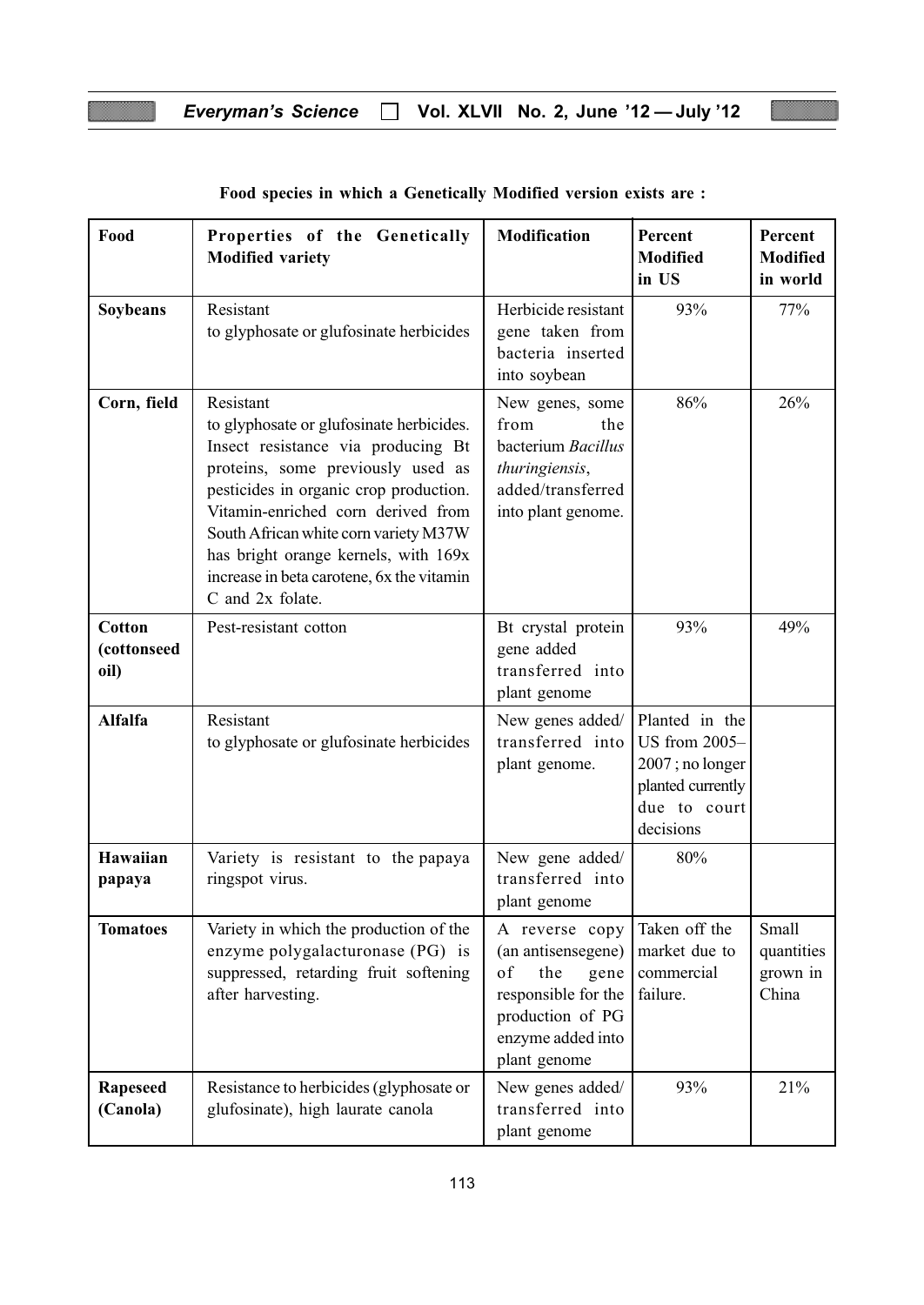| <b>Everyman's Science</b> |  | Vol. XLVII No. 2, June '12 - July '12 |  |  |  |
|---------------------------|--|---------------------------------------|--|--|--|
|---------------------------|--|---------------------------------------|--|--|--|

| Food                           | Properties of the genetically modified<br>variety                                      | <b>Modification</b>                                                                                          | <b>Percent</b><br><b>Modified</b><br>in US                                                | Percent<br><b>Modified</b><br>in world   |
|--------------------------------|----------------------------------------------------------------------------------------|--------------------------------------------------------------------------------------------------------------|-------------------------------------------------------------------------------------------|------------------------------------------|
| Sugar cane                     | Resistance to certain pesticides, high<br>sucrose content.                             | New genes added/<br>transferred into<br>plant genome                                                         |                                                                                           |                                          |
| Sugar beet                     | Resistance to glyphosate, glufosinate<br>herbicides                                    | New genes added/<br>transferred into<br>plant genome                                                         | 95% (2010);<br>planting in the<br>US is halted<br>as of 13 Aug.<br>2010 by court<br>order | 9%                                       |
| <b>Rice</b>                    | Genetically modified to contain high<br>amounts of Vitamin A (beta-carotene)<br>$[27]$ | "Golden<br>rice"<br>Three new genes<br>implanted: two<br>from daffodils and<br>the third from<br>a bacterium | Forecast to be<br>on the market<br>in 2012                                                |                                          |
| Squash<br>(Zucchini)           | Resistance to watermelon, cucumber<br>and zucchini yellow mosaic viruses               | Contains<br>coat<br>protein genes of<br>viruses.                                                             | 13%                                                                                       |                                          |
| <b>Sweet</b><br><b>Peppers</b> | Resistance to virus                                                                    | Contains<br>coat<br>protein genes of<br>the virus.                                                           |                                                                                           | Small<br>quantities<br>grown in<br>China |

high that small farmers and third world countries will not be able to afford seeds for GM crops, thus widening the gap between the wealthy and the poor. It is hoped that in a humanitarian gesture, more companies and non-profits will follow the lead of the Rockefeller Foundation and offer their products at reduced cost to impoverished nations.

# REGULATIONS ON GM FOODS AND GOVERNMENT'S ROLE IN DIFFERENT **COUNTRIES**

Governments around the world are hard at work to establish a regulatory process to monitor the effects of and approve new varieties of GM plants. Yet depending on the political, social and economic climate within a region or country, different governments are responding in different ways.

# Japan

 In Japan, the Ministry of Health and Welfare has announced that health testing of GM foods will be mandatory as of April 20018. Currently, testing of GM foods is voluntary. Japanese supermarkets are offering both GM foods and unmodified foods, and customers are beginning to show a strong preference for unmodified fruits and vegetables.

# 7.2 India

 India's government has not yet announced a policy on GM foods because no GM crops are grown in India and no products are commercially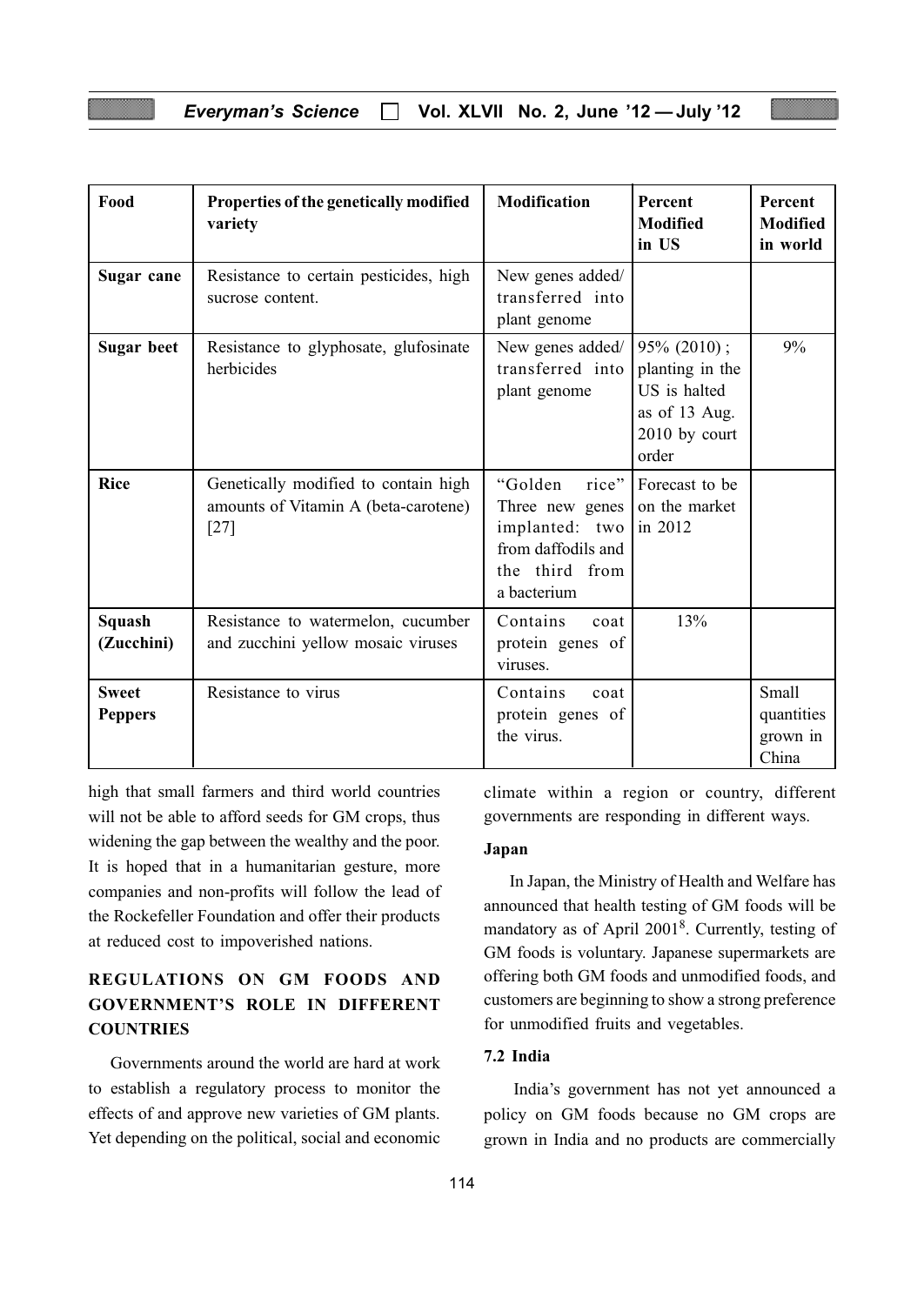available in supermarkets yet. India is, however, very supportive of transgenic plant research. It is highly likely that India will decide that the benefits of GM foods outweigh the risks because Indian agriculture will need to adopt drastic new measures to counteract the country's endemic poverty and feed its exploding population.

# Brazil

Some states in Brazil have banned GM crops entirely, and the Brazilian Institute for the Defense of Consumers, in collaboration with Greenpeace, has filed suit to prevent the importation of GM crops. Brazilian farmers, however, have resorted to smuggling GM soybean seeds into the country because they fear economic harm if they are unable to compete in the global marketplace with other grain-exporting countries

### Europe

In Europe, anti-GM food protestors have been especially active. In the last few years Europe has experienced two major foods scares: bovine spongiform encephalopathy (mad cow disease) in Great Britain and dioxin-tainted foods originating from Belgium. These food scares have undermined consumer confidence about the European food supply, and citizens are disinclined to trust government information about GM foods. In response to the public outcry, Europe now requires mandatory food labeling of GM foods in stores, and the European Commission (EC) has established a 1% threshold for contamination of unmodified foods with GM food products<sup>9</sup>.

# United States

In the United States, the regulatory process is confused because there are three different government agencies that have jurisdiction over GM foods. To put it very simply, the EPA evaluates GM plants for environmental safety, the USDA evaluates whether the plant is safe to grow, and the

FDA evaluates whether the plant is safe to eat. The EPA is responsible for regulating substances such as pesticides or toxins that may cause harm to the environment. GM crops such as B.t. pesticide-laced corn or herbicide-tolerant crops but not foods modified for their nutritional value fall under the purview of the EPA. The USDA is responsible for GM crops that do not fall under the umbrella of the EPA such as drought-tolerant or disease-tolerant crops, crops grown for animal feeds, or whole fruits, vegetables and grains for human consumption. The FDA historically has been concerned with pharmaceuticals, cosmetics and food products and additives, not whole foods.

# LABELING GENETICALLY MODIFIED FOOD IN INDIA

In 2006, India proposed a draft rule requiring the labeling of all genetically modified (GM) foods and products derived thereof. This paper assesses the economic implications of introducing such a mandatory labeling policy for GM food. Focuses on four products that would likely be the first affected by such a regulation in India are: cottonseed oil, soybean oil, brinjal (egg plant), and rice. It has been found that GM food labeling would generate a specific market outcome for each of these products. With GM labeling, virtually all cottonseed oil would be labeled as GM, with limited costs for all factors involved, but also limited benefit for consumers. Labeling soybean oil derived from GM crops could affect market shares for edible oils at the benefit of domestic oils, and non-GM soybean oil could appear on the market at a very limited scale. Labeling GM brinjal would be extremely challenging. Assuming it was implemented, some non-GM brinjal would be sold at a premium in high-income retail outlets, while virtually all others would be labeled GM. A similar outcome would occur for rice, with highquality rice used for both domestic consumption and exports markets certified non-GM and most of the remaining rice labeled as GM.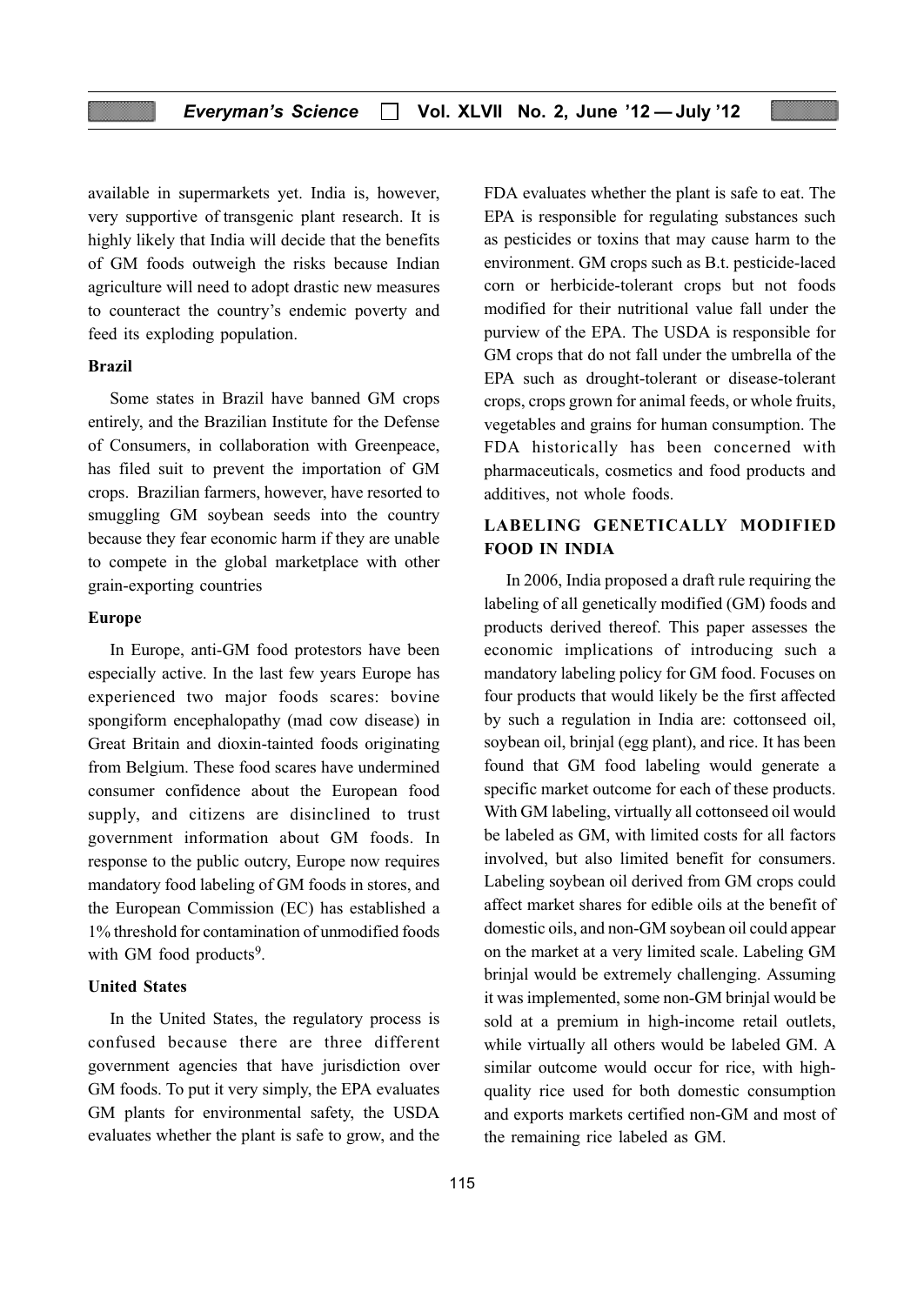# **CONCLUSION**

Genetically-modified foods have the potential to solve many of the world's hunger and malnutrition problems, and to help protect and preserve the environment by increasing yield and reducing reliance upon chemical pesticides and herbicides. Yet there are many challenges ahead for governments, especially in the areas of safety testing, regulation, international policy and food labeling. Many people feel that genetic engineering is the inevitable wave of the future and that we cannot afford to ignore a technology that has such enormous potential benefits. However, we must proceed with caution to avoid causing unintended harm to human health and the environment as a result of our enthusiasm for this powerful technology.

# **REFERENCES**

1. DJ Moellenbeck, ML Peters, JW Bing, JR Rouse, LS Higgins, L Sims, T Nevshemal, L Marshall, RT Ellis, PG Bystrak, BA Lang, JL Stewart, K Kouba, V Sondag, Nature Biotechnology, 19, 7, 668-672, 2001.

- 2. Hong-Xia Zhang & Eduardo Blumwald, Nature Biotechnology, 19, 8, 765-768, 2001.
- 3. H. Daniel, S.J. Streatifield, K. Wycoff, Trends in Plant Science, 6, 5, 219-226, 2001.
- 4. Scott P. Bizily, Clayton L. Rugh & Richard B. Meagher, Nature Biotechnology, 18, 2, 213-216, 2000.
- 5. John E. Losey, Linda S. Rayor and Maureen E. Carter, Nature, 399, 6733, 214, 1999.
- 6. Henry Daniell, Nature Biotechnology, 17, 9, 855-856, 1999.
- 7. J. A. Nordlee, S. L. Taylor, J. A. Townsend, L. A. Thomas, and R. K. Bush, New England Journal of Medicine, 334, 11, 688-692, 1996.
- 8. Paul Smaglik, Nature, 402, 846, 1999.
- 9. John Hodgson, Nature Biotechnoloy, 17, 1155- 1156, 1999.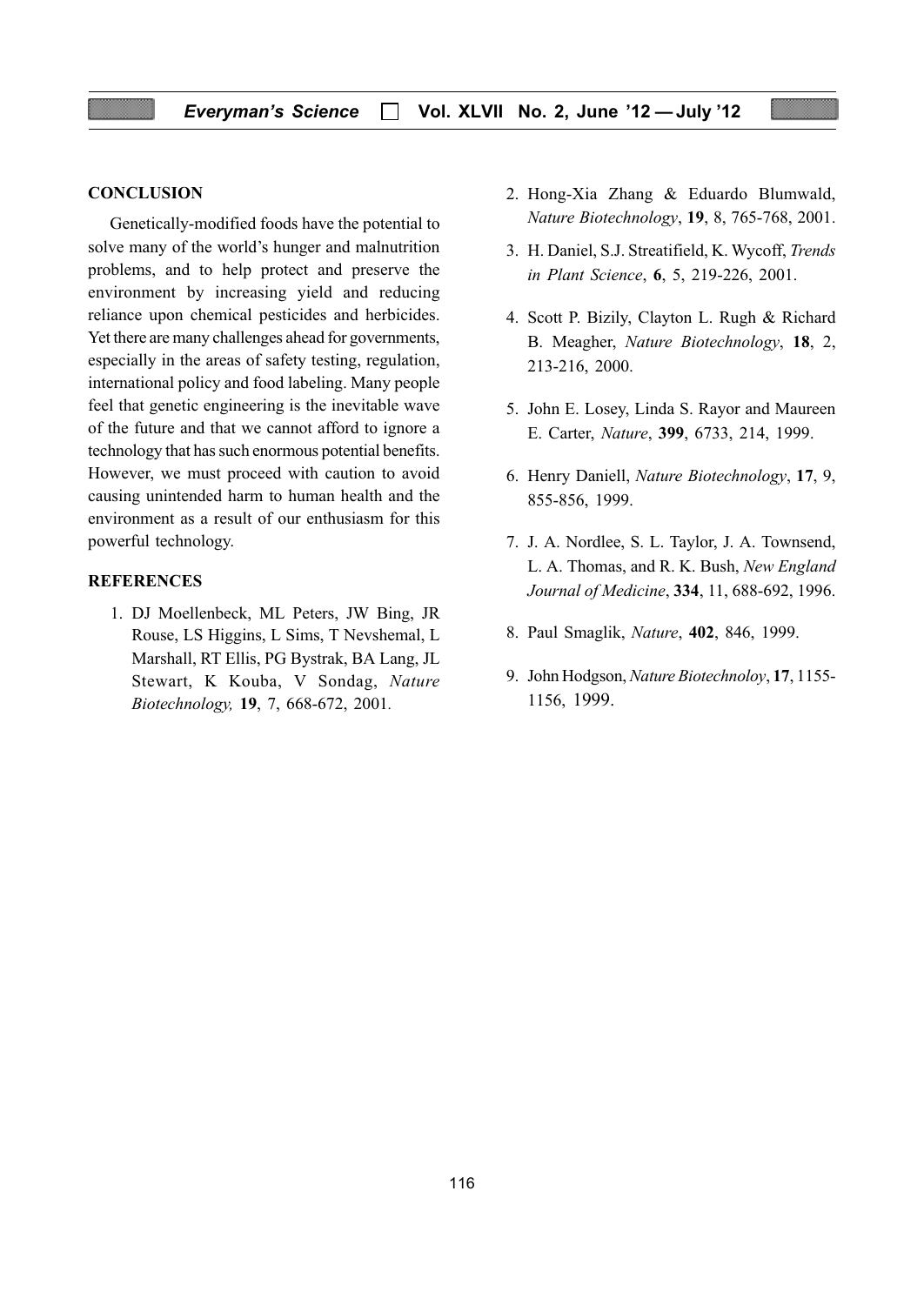# WASTE WATER, A POTENTIAL RESOURCE FOR IRRIGATION

Anil K Dwivedi\*#, Madhvi Tiwari\* and Shashi Dwivedi\*\*

Waste water is gaining popularity as a source of irrigation water in different countries around the world. This is especially true in India, where it has been in use for a long time. Its economic benefits and its importance as a coping strategy for the poor have had little recognition. The lack of alternative source of water has generated viable markets for wastewater. Increased disposable incomes have resulted from the catalytic use of waste water that was formerly not socially acceptable, i.e. the farmers considered it unhealthy and unclean. The use of waste water to grow food crops poses uncertain risks to the health of both, the consumers and to those who actually handle the waste water. It is useful in the discussion to differentiate between unplanned use of waste water resulting from poor sanitation and planned use which tries to address matters such as economic benefits but also institutional challenges and risks which require different management approaches and ideally different guidelines. This diversity makes the current WHO guidelines, which try to be global in nature, complex to understand and apply.

#### INTRODUCTION

escribing the present use of waste water in the agricultural practices of developing countries is not an easy task. On one hand, there is a lack of reliable and sufficient information and on the other hand, the available information does not use uniform terms and units to describe these practices, making it difficult to compare the data or to establish global inventories. In many countries, as a result of rapid urbanization and due to the lack of wastewater treatment facilities, urban farmers after use wastewater either directly from sewage drains or indirectly through wastewater-polluted irrigation water. Waste water use in agriculture is a

common practice and is increasing as a result of the rising water scarcity worldwide<sup>1</sup>. But the use of wastewater for agricultural purpose can pose a significant occupational and public health risk<sup>7</sup>.

The role of wastewater in agriculture has become increasingly important Worldwide, its agriculture use is not limited to arid areas. As both industry and populations continue to increase and fresh water availability decrease, wastewater becomes an important regional planning variable.

Land application of wastewater is a wide spread practice with a long tradition in many countries around the world. For centuries, farmers in china used human and animal excrements as fertilizers. In many European and North American cities, wastewater was disposed of in agricultural fields before the introduction of wastewater treatment technologies to prevent pollution of water bodies. In developing countries like China, Mexico, Peru,

Pollution and Environmental Assay Research Laboratory (PEARL), Department of Botany, DDU Gorakhpur University, Gorakhpur-273009, U.P., India.

<sup>\*\*</sup> Laboratory of Environmental Chemistry and Complexes, Department of Chemistry, Udai Pratap Auton. P.O. College, Varanasi-221002, U.P., India.

<sup>#</sup> Corresponding Author (anil.k.dwiwedi@gmail.com)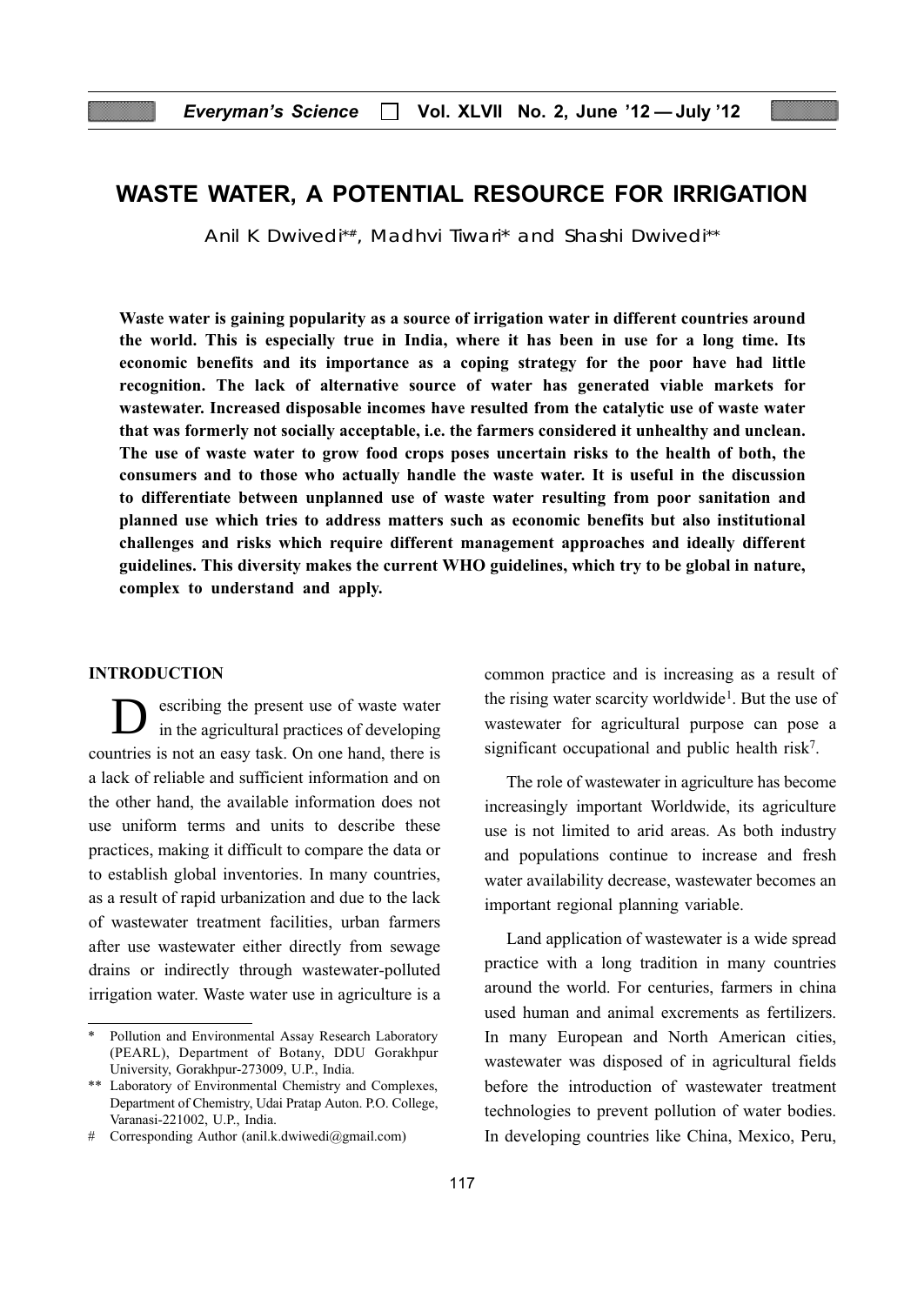Egypt, Lebanon, Morroco, India and Vietnam, wastewater has been used as a source of crop nutrients over many decades<sup>4, 8</sup>.

In India, wastewater irrigation is increasingly used for such crops as vegetables, fruits, cereals, flowers and fodders. Kolkata has a long history of using wastewater stabilization tanks for aquaculture. The rural of areas downstream of Vadodara in Gujrat, present an interesting case where waste water supports annual agricultural production worth Rs 266 million (U.S \$ 5.5 million). Both food crops and cash are irrigated by domestic waste water and industrial effluent.

Therefore, agricultural use of untreated wastewater has been associated with land application and crop production for centuries.<sup>11</sup> However over the years, it has become less popular in developed countries with the improvement of treatment technologies and increased awareness of the invironmental and health issue associated with the practice by contrast in developing countries, due to variety of factors described later farmers use it improve their livelihoods.

# USE OF WASTEWATER IN IRRIGATION **SYSTEM**

In the literature, there is no comprehensive global inventory of the extent of non treated wastewater. Based on information from the countries providing data on irrigated areas, it is estimated that more than 4-6 million hectares (ha) are irrigated with wastewater or polluted water $8,9,11$ . A separate estimate indicates 20 million ha globally an area that is nearly equivalent to 7 per cent of the total irrigated land in the world $10$ .

The resulting agricultural activities are indeed most common in and around cities<sup>6</sup>. But, can also be seen in rural communities located downstream of where cities discharge unless treatment or self purification processes take place. Much of this use is not international and is the consequence of water sources being polluted due to poor sanitation and waste disposal practices in cities. It was suggested from a survey across the developing world that wastewater without any significationt treatment is used for irrigation purposes in four out of five cities2.

Few studies have quantified the aggregate contribution of wastewater to food supply. In Pakistan about 26 per cent of national vegetable production is irrigated with wastewater<sup>5</sup>, while in Hanoi, Vietnam which is much better than Pakistan about 80 percent of vegetable production is from urban and peri-urban areas irrigated with diluted wastewater.3 Major cities in West Africa between 50% and 90% of vegetables consumed by urban dwellers are produced with in or close to the city<sup>6</sup>. Where much of the water used for irrigation is polluted. Faislabad is the third largest city of Pakistan, a detailed description of the city and its wastewater use practices is given by Ensink<sup>2</sup>.

Sewage wastewater has source of different and many solid waste so ionic concentrations and hardness in wastewater is higher than in ground water. Sewage wastewater proved superior to ground water for the growth parameters giving higher shoot length, shoot fresh weight and dry weight, leaf number and leaf area. This may be because of the presence of essential mineral nutrients in wastewater like  $N_2$ , P, S, Ca and some of the micronutrients (Table 1) resulting in increased growth. Similar views have also been expressed $13,14$ . The role of these nutrients is well known. For example, nitrogen is essential for cell division and expansion; Sulphur for certain amino acids and vitamins and the role of Phosphorus for energy transfer compounds<sup>15</sup>.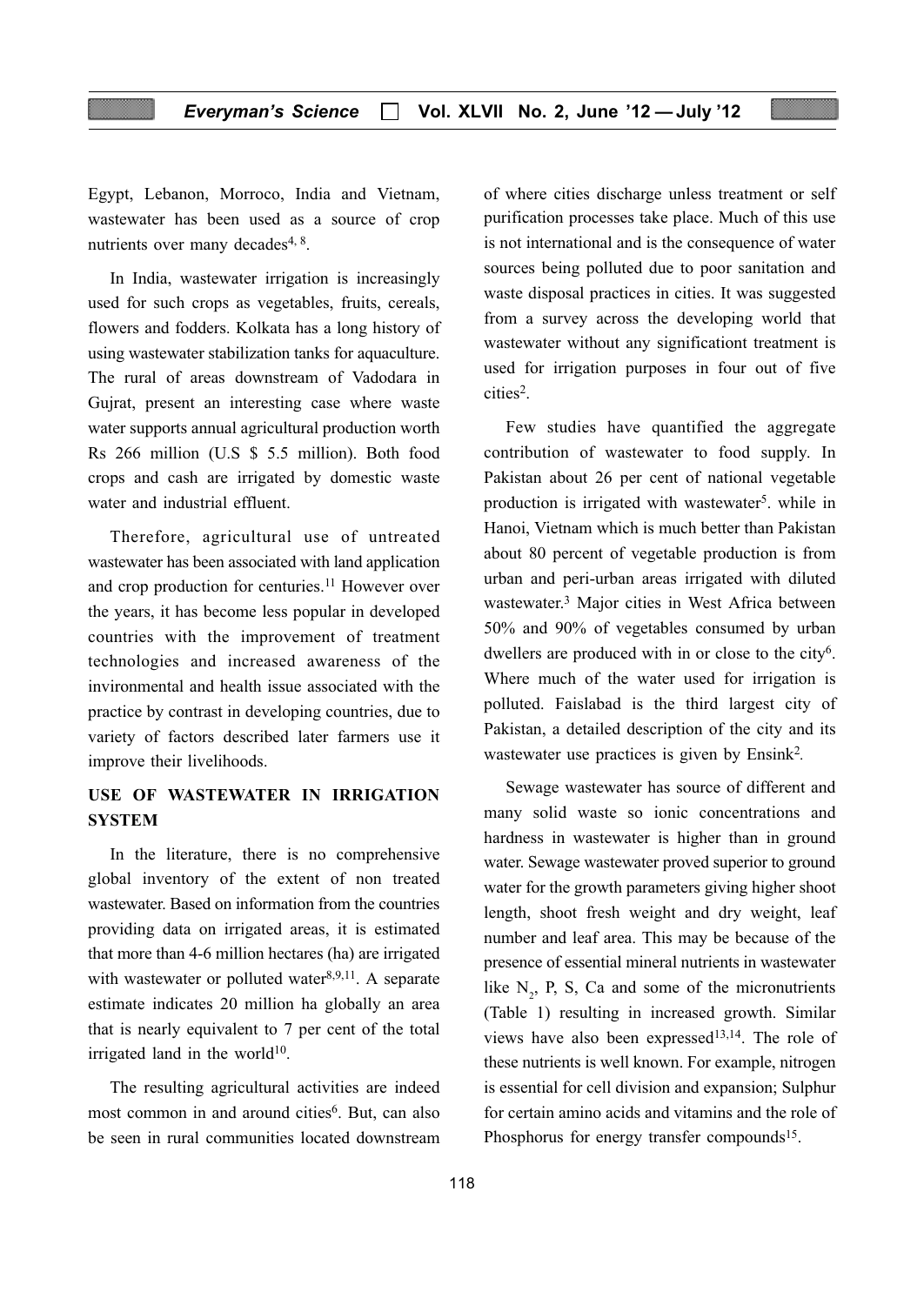| Table-1 Comparison of physico-chemical |
|----------------------------------------|
| characteristics of sewage wastewater   |
| and ground water                       |

| <b>Determination</b> | Sewage                  | groundwater            |
|----------------------|-------------------------|------------------------|
|                      | wastewater              |                        |
| 1. PH                | 8.2                     | 7.5                    |
| 2. EC                | $1210 \text{ dSm}^{-1}$ | 573 $dSm$ <sup>1</sup> |
| 3. TDS               | $1421 \text{ mg}/1$     | 542 mg/1               |
| 4. BOD               | $155.18$ ,              | 16.75,                 |
| 5. COD               | 366.0<br>,              | 38.5,                  |
| 6. Calcium           | $157.05$ m.mol/1        | 23.98 m.mol/1          |
| 7. Magnesium         | 132.0<br>,              | $26.0$ ,               |
| 8. Carbonate         | 94.85<br>,              | 19.32,                 |
| 9. Bicarbonate       | $219.20$ mg/1           | $68.0$ mg/1            |
| 10. Chloride         | $130.70$ mg/1           | 74.66 $mg/1$           |

The physiological parameters i.e. total chlorophyll content and photosynthetic rate were significantly enhanced by the application of wastewater as compared to ground water. It may also be due to the presence of many important nutrients in the wastewater in surplus amount. For eg. Mg, which is an important constituent of chlorophyll and K has a role in photosynthesis as a co- factor for many photosynthetic enzymes $16, 17$ . Earlier reports have also indicated the beneficial effect of waste water on chlorophyll contents<sup>17</sup>.

Thus the application of sewage wastewater may lower pressure on fertilizer industries as well as on major fresh water resources.

Table 2. The characteristics and composition of liquid distillery effluent parameters

| 1. Colour                  | Dark Brown          |
|----------------------------|---------------------|
| 2. Odour                   | Unpleasent          |
| 3. PH                      | 7.8                 |
| 4. Electrical Conductivity | $20.8$ dsm-1        |
| 5. Organic Carbon          | $0.8\%$             |
| 6. TDS                     | $14635$ mg/1        |
| 7. BOD                     | $4620 \text{ mg}/1$ |

| 8. Total suspended particle | 3800 mg/1          |
|-----------------------------|--------------------|
| 9. COD                      | $20000$ mg/1       |
| 10. Nitrogen                | $0.19\%$           |
| 11. Total Phosphorus        | 6 ppm              |
| 12. Potassium               | 5356 ppm           |
| 13. Total Calcium           | 100m.mol/l)        |
| 14. Total Magnesium         | 120<br>,           |
| 15. Sulphite                | 4.20<br>,          |
| 16. Chloride                | 14.40,             |
| 17. Sodium                  | $20.0$ ppm         |
| 18. Zinc                    | 6.0<br>,,          |
| 19. Copper                  | 3.0<br>,,          |
| 20. Iron                    | 38.0<br>,          |
| 21. Maganese                | 2.0<br>,,          |
| 22. Boron                   | $0.4\degree$<br>,, |
| 23. Carbonates              | Nil                |
| 24. Bi Carbonates           | $150$ mg/l         |

# EFFECT OF WASTEWATER ON PLANT GROWTH

As a consequence of the high global food demand it is not surprising that, worldwide, the biggest user of wastewater is agriculture<sup>23</sup>. As important factor which makes wastewater valuable is that it is a reliable source of water as it is available all year round unlike pluvial precipitation or seasonal streams.

Where vegetables are the main commodity produced with wastewater there can be a more balanced diet. In the case of Accra, for example more than 200000 people eat vegetables produced with wastewater everyday<sup>19</sup>. On the other hand this is also the group potentially at risk as the possible adverse health effects to farmers and consumers are well established<sup>10</sup>.

Wastewater recycles organic matter and a larger diversity of nutrients than any commercial fertilizer can provide. It is estimated that 1000 cubic meters of municipal wastewater used to irrigate one hectare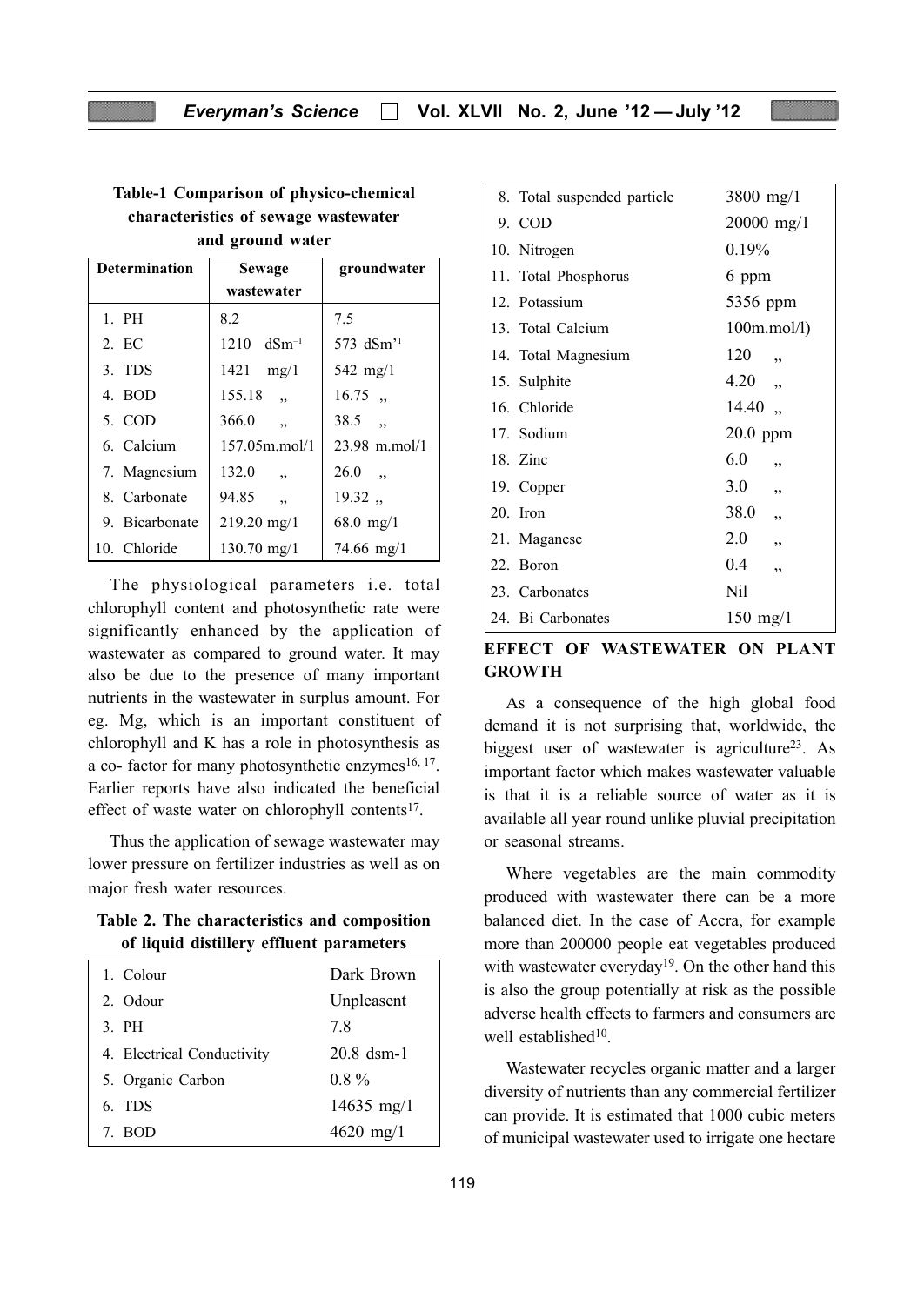# Everyman's Science  $\Box$  Vol. XLVII No. 2, June '12 - July '12

can contribute 16-62 kg total  $N_2$ , 4-24 kg P, 2-69 kg K, 18-208 kg Ca, 4-110 kg Mg and 27-182 kg Na20. It therefore can reduce the demand for chemical fertilizers especially where the wastewater is not diluted i.e. make crop nutrients more accessible to poor farmers. On the other hand, excessive concentration of nitrogen in wastewater can lead to over fertilization and cause excessive vegetative growth, delayed or uneven crop maturity and reduced quality<sup>20, 21</sup>.

Most crops give higher potential yields with wastewater irrigation reduce the need for chemical fertilizers resulting in net cost savings to farmers. Thus it is important to understand the specificity of crop effluent liasions for their appropriate application in irrigation practices $22$ .

# **CONCLUSION**

With an increasing world population and improved living standards domestic water use will increase and so will the production of wastewater, excreta and biosolids. Simultaneously there are many regions facing severe fresh water shortages which are responding increasingly with unplanned or planned wastewater use. Water scarcity will thus continue to be a key driver for the recycling wastewater next to poor sanitation and wide spread water pollution. Reuse will be supported by economic and environmental perspectives to substitute for some uses that do not need potable water quality and will contribute to nutrient recovery24.

The global fertilizer and energy crises call for the development of alternative solutions for producing affordable nutrients which can sustain agricultural food production. A new paradigm in waste processing is needed. Pollution growth, urbanization and improved quality of life are accompanied by an increase in demand for food and water, leading to the generation of large concentrations of waste products originating from urban centers.

Under these conditions, resource recovery of biosolids, water and nutrients become essential. The most appropriate options for water and excreta reuse are offered by the agricultural sector which uses on average around 80 per cent of total water consumption in developing countries, moreover, agricultural accepts a lower water quality compared to other uses<sup>23</sup>. In fact, water and nutrient recovery is happening extensively already but the practice at present is not free from risks to move forward, a strategy that accommodates the needs of the users. While full filling the public health and environment requirements is essential. This strategy should be developed locally based on local options and needs and can contribute to financing treatment facilities.

# **REFERENCES**

- 1. C.A. Scott, N.I. Faruqui, and L. Raschid Sally, (eds) Wastewater use in Irrigated Agriculture : confronting the livelihood and environmental realities, 2004, CABI Publishing Wallingford, UK.
- 2. L. Raschid-Sally, and P. Jayakody, 2008 'Drivers and characteristics of wastewater agriculture in developing countries : Result from a global assessment, Colombo, 'Sri Lanka' IWMI Research report 127, International Water management Institute, Colombo.
- 3. T. Lai, 2002 'Perspectives of peri-urban vegetable production in Hanoi' background paper prepared for the action planning workshop of the GGIAR Strategic Initiative for urban and Peri-urban Agriculture (SIUPA), Hanoi, 6-9 June, convened by international Potato Centre (CIP), Lima, Peru.
- 4. B. Jimenez, and T. Asano, 2008 'Water reclamation and reuse around the world', In B. Jimenez and T. Asano (eds) water Reuse : An International survey of Current Practice, Issue and Needs, IWA Publishing, London, 648.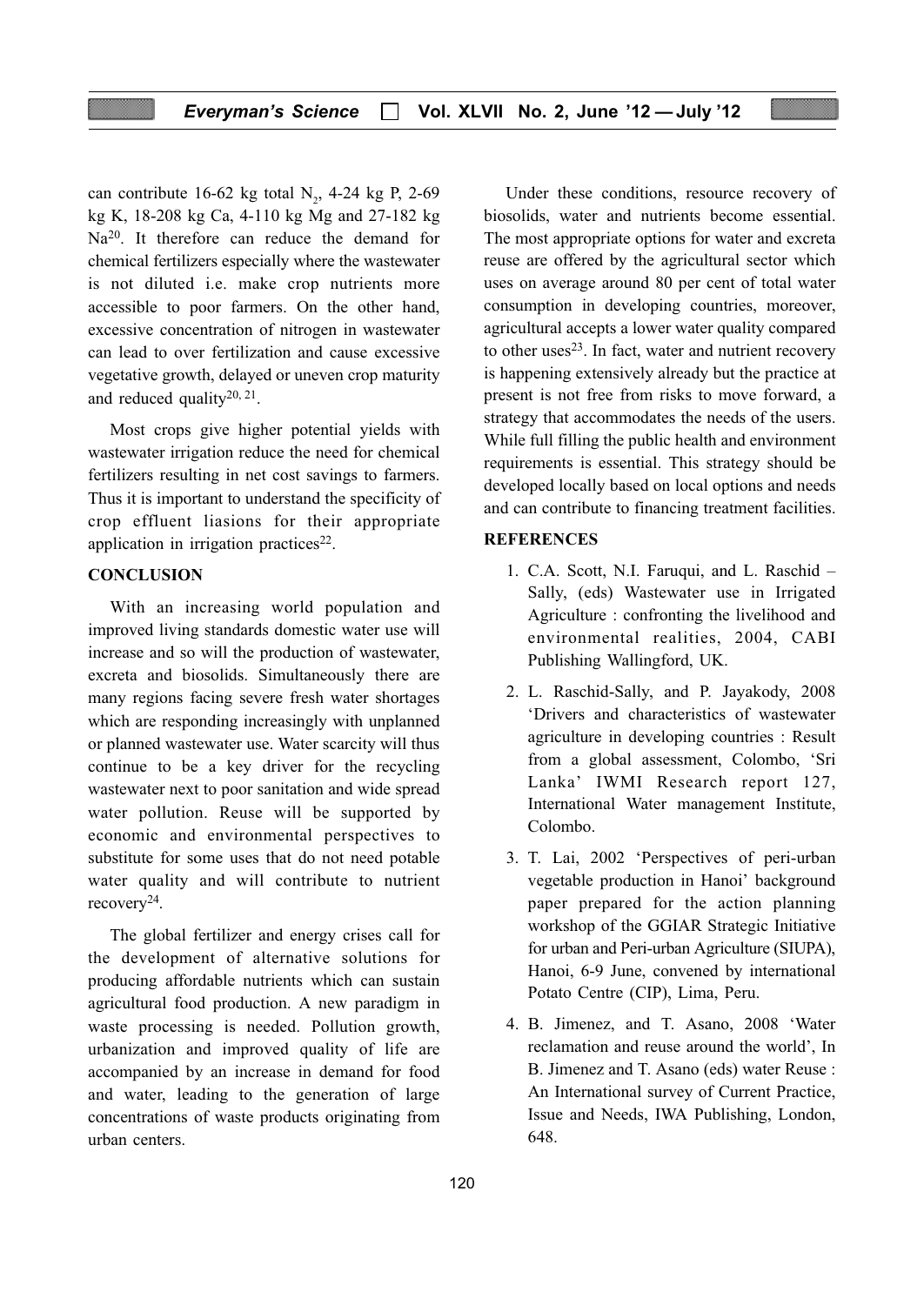# Everyman's Science  $\Box$  Vol. XLVII No. 2, June '12 — July '12

- 5. J. Ensink, T. Mahmood, W. Vander hoek, L. Rashid – Sally, and F. Amerasinghe, 'A nation-wide assessment of wastewater use in Pakistan : An obscure activity or a vitally important one?' Water Policy, 6, 197-206, 2004.
- 6. P. Drechsel, S. Graefe, M. Sonou, and O. Cofie, 2006 Informal Irrigation in Urban West Africa : An overview, Research Report 102, international Water Management institute Colombo, Sri Lanka.
- 7. U. J. Blumenthal, and A. Peasey, 2002 Critical review of epidemiological evidence of the health effects of waste water and excreta use in agriculture : unpublished document prepared for world health organization, Geneva.
- 8. AATSE-Australian Academy of Technological Sciences and Engineering, 2004 Water Recycling in Australia, AATSE, Victoria, Australia.
- 9. United Nations Human sattlements programme 2008 in R. LeBlance, P. Mathews and P. Roland (eds) Global Atlas of Excreta, wastewater sludge and Biosolids Management : Moving forward the sustainable and Welcome uses of a Global Resource, UN - Habitat, Nairobi, 632.
- 10. WHO 2006 Guidelines for the safe use of wastewater, excreta, and Grey water, volume 2: waste water use in agriculture World Health Organization, Geneva.
- 11. B. Keraita, B. Jimenez, and P. Dreschsel, 2008 Extent and implications of agricultural reuse of untreated partly treated and diluted wastewater in developing countries, Agriculture, Veterinary Science, Nutrition and National resources, 3, 58, 15.
- 12. J. H. J. Ensink, W. Vander Hoek, M. Mukhtar, Z. Tahir and P.P. Amera Singh, Transactions of the Royal Society of Tropical Medicine and Hygiene 99, 809-818, 2005.
- 13. B. Veer, and K. Lata : Acta. Bot. India, 15, 242-246, 1987.
- 14. S. Adhikari, and S.K. Gupta, 2002 J. Environ. Hlth., 44, 197-202, 2002.
- 15. F. P. Gardner, L. R. Mitchell, R.B. Pearce, 1985 Physiology of crop plants, L'owa State University, Press, USA.
- 16. R. M. Devlin, and F. H. Witham, 1986 PLANT Physiology 4<sup>th</sup> Ed. Publisher and Distributors Delhi.
- 17. S. Kanenyal, G Renuga and K. Paliwal. Bioresource Technol, 47, 215-218, 1994.
- 18. P. P. Amoah, Drechsel, R.C. Abaidoo and M. Henseler, 2007 Journal of Water and Health, 5, 3, 455-466, 2007.
- 19. M. Qadir, D. wichelns, L. Raschid Sally, P.S. Minhas, P. Drechsel, A. Bahri and P. Me. Cornick, 2007 Aqricultural use of marginal-quality water-apportunities and challenges in D. Molden (ed) water for food, water for life., A comprehensive Assessment of water management in Agriculture, Earthscan, London and International water Management Institute ; Colombo, 425-427.
- 20. B. Jimenez, Review for Environmental strategies, 6, 2, 229-250, 2006.
- 21. Vinod Kumar, A.K. Chopra, Chakresh Pathak and Sachin Pathak, New York Science Journal 3, 5, 68-77, 2010.
- 23. B. Jimenez and G. Garduno, 2001 Social, Political and Scientific dilemmas for massive wastewater reuse in the world, in C. Davis and R. Mcginn (eds) Navigating Rough waters: Ethical Issues in the water industry, American Water Works Association, Denver, Co.
- 24. G. D. Mekala, B. A. Davidson and A. Boland, 2007 Multiple uses of wasterwater : A methodology for cost—effective recycling. 'In S. J. Khan, R. M. Stuetz and J. M. Anderson (eds) water reuse and Recycling, University of New South Wales (UNSW) Publishing and Printing Service, Sydney, Australia, 335-43.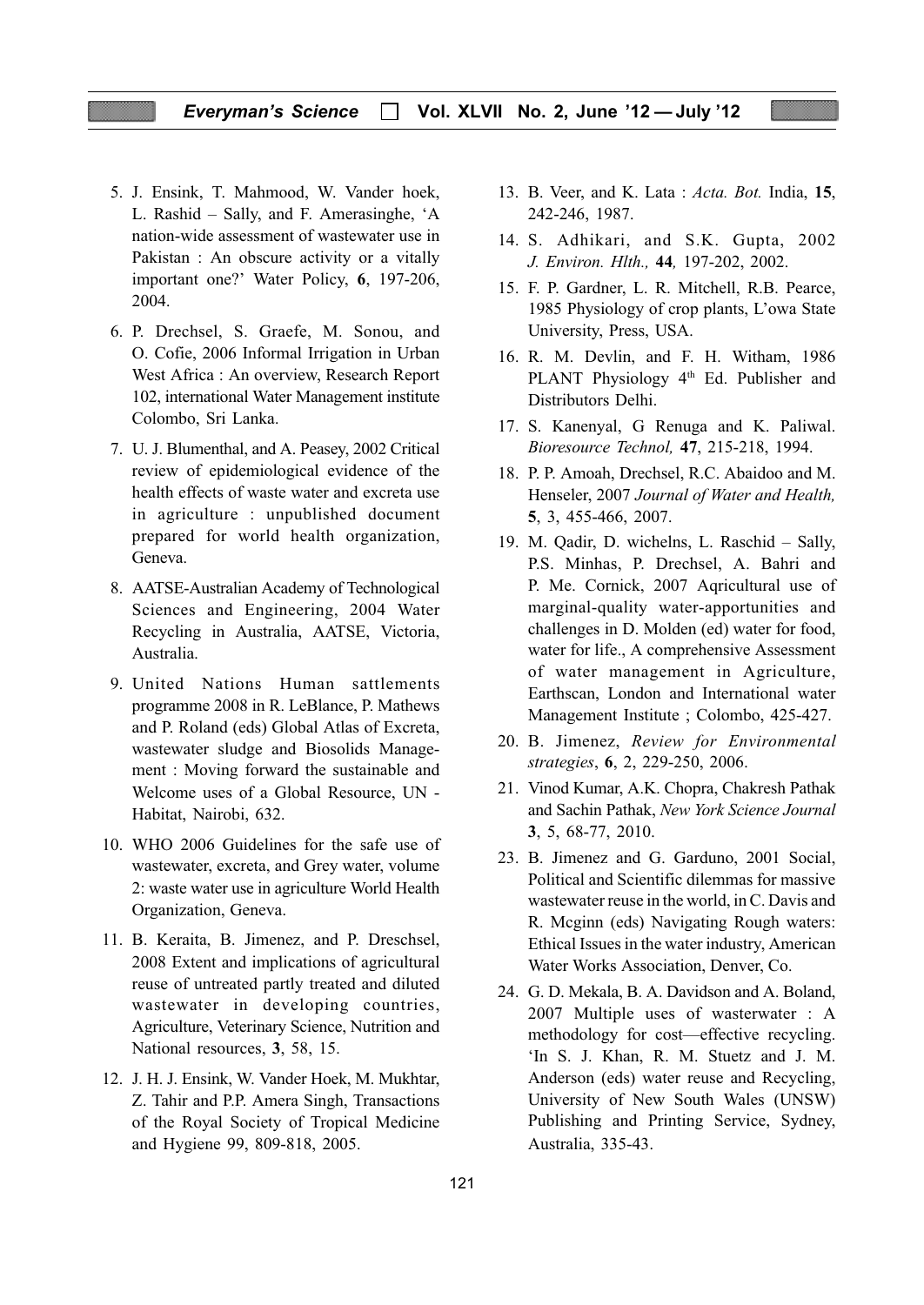# INDOLE-3-CARBINOL : A BOON TO CANCER PATIENT

Bhawana Srivastav<sup>1</sup> and Vijay L. Saxena<sup>2</sup>

The present article shows the importance of indole-3-carbinol, a product of cruciferous vegetables (cabbage, cauli flower, brussel sprouts) which contains numerous vitamins, minerals and photochemical. Indole-3-Carbinol, a major indole metabolite is a good chemo preventive to inhibit the development of tumours of fore stomach, glandular stomach, mammary gland, uterus and liver. Experiments of Indole-3-Carbinol on Swiss albino mice's skin was carried out and it was found that 44% of male and 29% of female mice remained tumour free in the experiment. A significant delay in the tumour induction time was also observed in Indole-3-Carbinol treated animals.

C ancer is becoming a leading cause of death in old age population groups. Most cancers arise in adults and at an advanced stage and the risk increases exponentially with age. Probably more than any other single disease, cancer provokes fearful images of pain disfigurement and inevitable death. According to Willis(1960)- "A tumour is an abnormal mass of tissue the growth of which exceeds and it is uncoordinated with that of normal tissues and persists in the same excessive manner after the cessation of stimuli which evoked the change"10. Yet cancer is not a single disease, it exists in more than 100 forms and has many causes from genetic factors to infections. Cancer may best be regarded as a group of diseases characterised by

- abnormal growth of cells
- ability to invade adjacent tissues and even distant organs
- death of the eventual abnormal growth of cells

● affected patient, if the tumour has progressed beyond the stage when it can be successfully removed or cured.

On the basis of their invasiveness tumour can be broadly divided into two categories that is benign and malignant tumours.

# BENIGN TUMOURS

It does not invade the neighbouring normal tissues from which it originates but pushes it aside and grows by expansion. It still shows the characteristic histological pattern of its tissue of origin to a great extent.

# MALIGNANT TUMOURS

It may have a slow or fast growth rate but its tendency to grow is irreversible. It infiltrates, invades, displaces and destroys the neighbouring tissues.

# CANCER REDUCTION

The aim of cancer education is to motivate people to seek early diagnosis and early treatment. Organisations working for prevention of cancer in many countries educate the public to the early

<sup>1.</sup> Dept of Zoology, DAV College, Kanpur

<sup>2.</sup> Dept of Zoology, DG(PG) College, Kanpur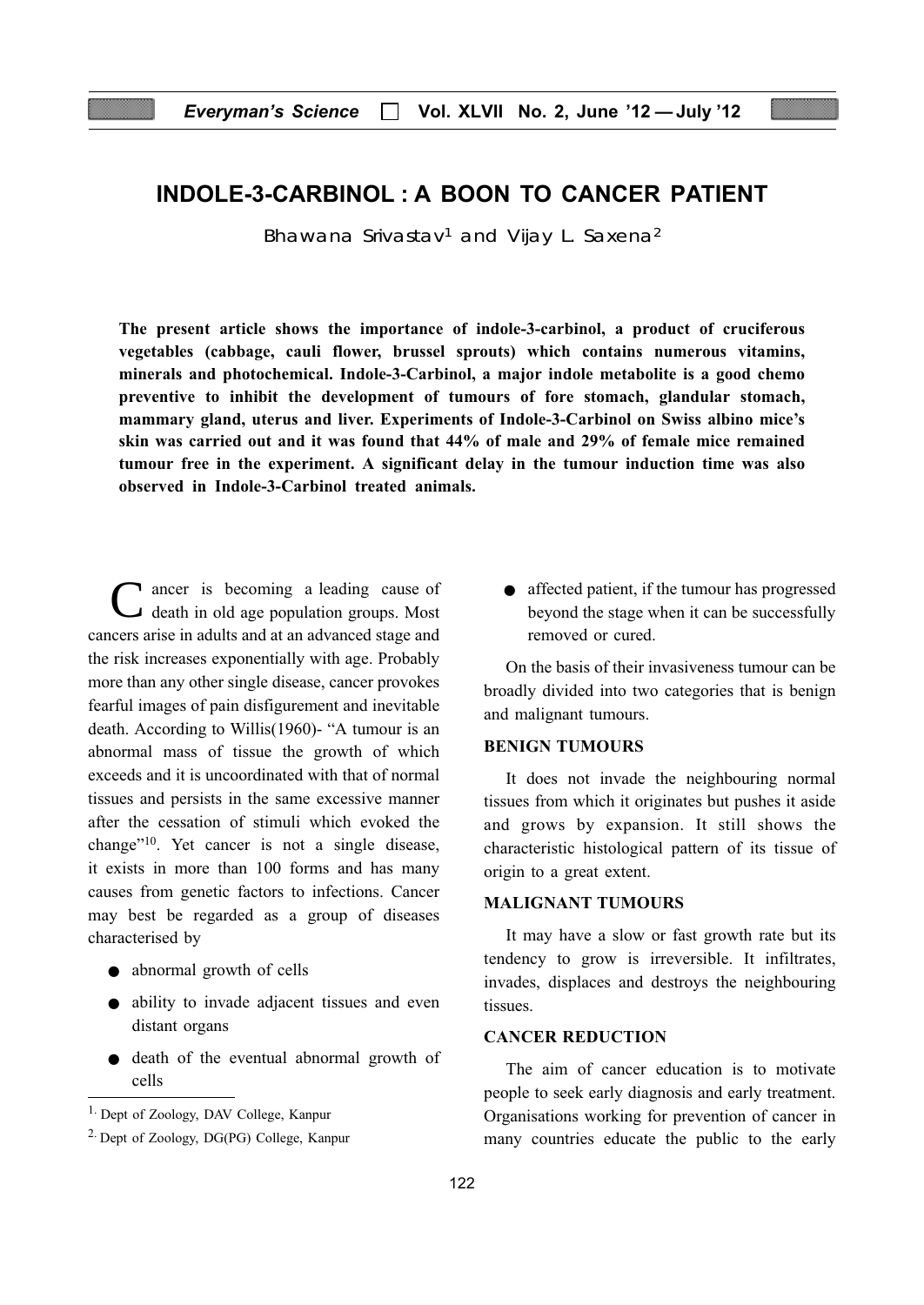warning sign (danger signal) of cancer. Some of these are :

- (i) a lump or hard area in the breast,
- (ii) any change in a wart or mole,
- (iii) a persistent change in digestive or bowel habits,
- (iv) a persistant cough or hoarseness,
- (v) a swelling or sore that does not get better,
- (vi) unexpended loss of weight.

# CANCER CHEMOPREVENTION

Cancer chemoprevention is a promising strategy of prevention of cancer by the administration of one or more chemical entities either as individual drugs or as naturally occurring constituent of the  $\text{dist}^5$ .

# CLASSES OF CHEMO PREVENTIVE AGENTS

The three types of chemo preventive agents are as below-

1. Preventing Agents : Compounds that prevent formation of carcinogens from their precursors.

2. Blocking Agents : Compounds that inhibit carcinogenesis by preventing carcinogenic agents from reaching or reacting with critical targets in the tissues i.e. they perform a barrier function.

3. Suppressing Agents : Inhibitors that act subsequent of exposure to carcinogenic agents.

# QUALITIES OF CHEMO PREVENTIVE AGENTS

The chemo preventive agent should have the following qualities-

- (a) little or no toxic effects,
- (b) high efficacy,
- (c) capability of oral administration,
- (d) known mechanism of action,
- (e) low cost.

# DIETARY INHIBITORS OF CHEMICAL **CARCINOGENESIS**

In recent years a considerable number of dietary compounds have been found to protect against the occurrence of neoplasia. The diversity and widespread occurrence of food compounds make it virtually impossible to consume a diet that does not contain inhibitors of carcinogenesis<sup>9</sup>.

| Table–1: Categorises of food with the most |                           |  |  |  |  |
|--------------------------------------------|---------------------------|--|--|--|--|
|                                            | prominent chemopreventors |  |  |  |  |

| <b>Chemopreventors</b>                 |
|----------------------------------------|
| Vitamins,<br>flavonoids,               |
| polyphenolic acids,<br>fiber,          |
| monoterpenoids (d-limonene)            |
|                                        |
|                                        |
| Vitamins, flavonoids, plant            |
| phenolics, chlorophyll, fiber,         |
|                                        |
| carotenes, aromatic Isothiocya-        |
| nates, Dithiolthiones, phytic          |
| acid calcium                           |
| Fiber, alpha-tocopherol, phytic        |
| acid, selenium                         |
| Conjugated isomers<br>of               |
| linoleic acid, vitamin<br>$\mathsf{A}$ |
| vitamin E, selenites                   |
| Fatty acids, Vitamin E                 |
| Fermentation products,                 |
| calcium, free fatty acids              |
| Coumarins, curcumin,                   |
| sesaminol                              |
| Polyphenols                            |
| Polyphenolic acids, diterpene          |
| alcohol esters, melanoid               |
| Flavonoids                             |
|                                        |
|                                        |

Diet is a complex mixture and co operation or interaction of individual components in the diet is a confounding but interesting possibility. The potential role of diet in the causation of disease is well organized . Dietary indiscretion either through ignorance, poverty or socio cultural practices may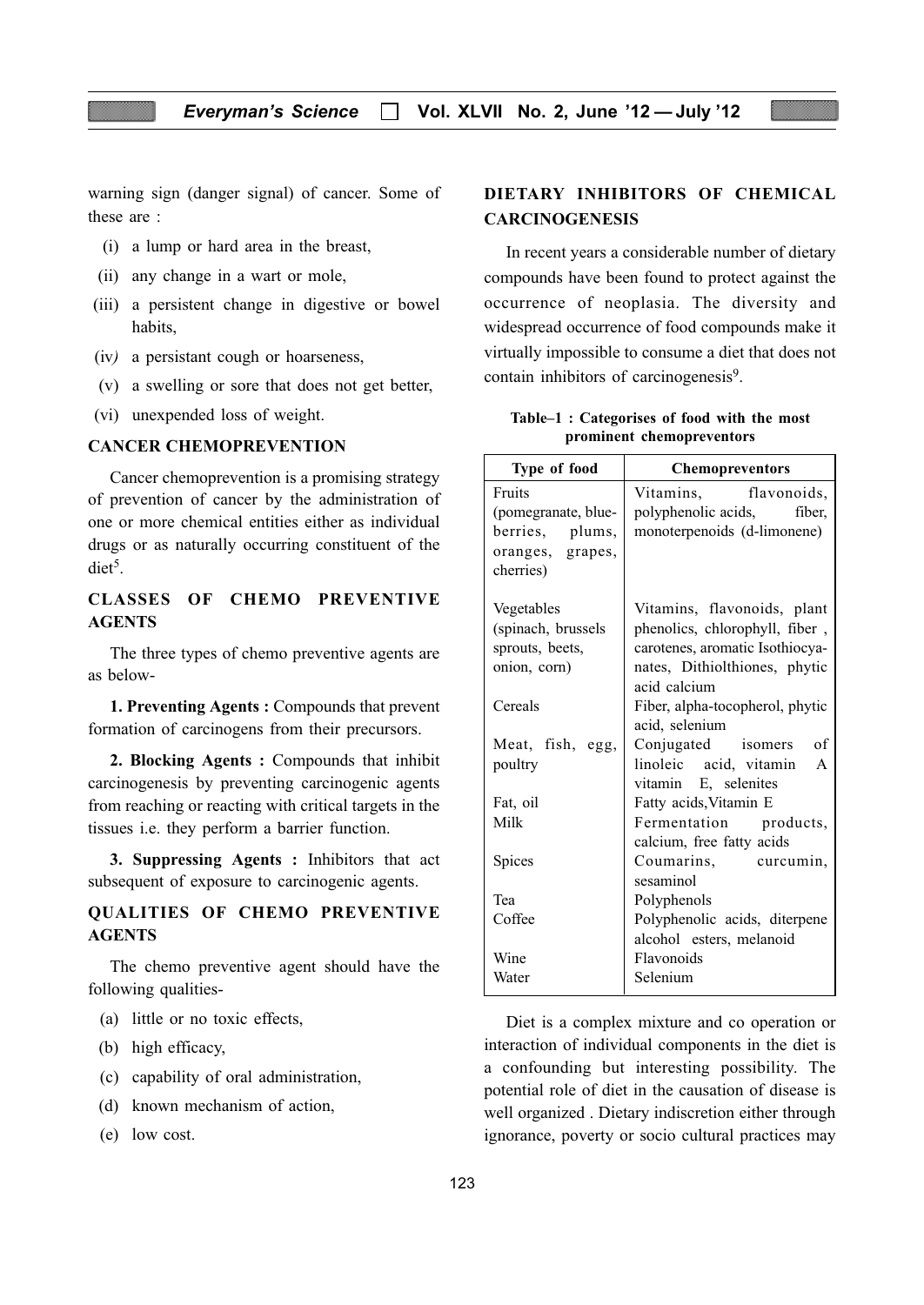be etiological important in the epidemiology of disease, including certain types of cancer. For the prevention of human cancer, dietary inhibitors of mutagenesis and carcinogenesis are of particular interest.

Chemoprevention of cancer may be defined as an attempt to use natural and synthetic compounds to intervene in the early stages of cancer against the development, before invasive disease actually spreads. Dietary constituents of cruciferous and organosulphur compounds are the source of some of the most promising cancer chemo preventive4. Many vegetables, fruits and grains are known to offer protection against cancers. Pomegranate an ancient fruit has powerful antioxidant and reduces hepatocellular carcinoma by regulating several house keeping genes under the control of NrF 2 without toxicity<sup>2</sup>. Dietary canola oil significantly ( $p$ <0.05) decreased colonic tumour incidence and tumour multiplicity as compared to dietary corn oil in rats<sup>1</sup>. In order to have a novel drug such compounds must be relatively non toxic and cost effective.

The cruciferous vegetables (cabbage, cauliflower and brussel sprouts) are a rich source of compounds including Indole derivatives i.e. Indole-3-Carbinol, Indole-3-Acetonitrile, Dithiolthiones and Isothiocyanates. Indole-3-carbinol  $(^{13}C)$ , is a member of sulphur containing chemicals called glucosinolates. It is formed from parent compounds whenever cruciferous vegetables are crushed or cooked. Indole -3-Carbinol and other glucosinolates are antioxidants and potent stimulators of phase 1 and phase2 detoxification enzymes in the liver and intestinal epithelial cells. Glucosinolates are a group of secondary products commonly found in plants of the family Cruciferae. They upon enzyme hydrolysis give rise to a range of volatile pungent and physiologically active compounds eg. the Indole glucosinolates (glucobrassicins). This compound on chemically or enzymatically hydrolysed ,give rise to a range of involatile Indole compounds which shows the anticarcinogenic and mixed

function oxidase (MFO) stimulatory activities of brassica vegetables<sup>3</sup>. Indole-3-Carbinol was most effective as a radical scavenger in the microsomal CC14 initiated system by inhibiting lipid peroxidation in a dose dependent manner<sup>7</sup>. Indole-3-Carbinol also inhibits the genotoxicity of alkylating agent like cyclophosphamide (CP) which forms crosslink to DNA molecule.

# HOW TO USE CRUCIFEROUS VEGETABLES

Cruciferous vegetables must be chopped or chewed or crushed in a proper way for maximum advantages. The myrosinase enzyme is separated from the glucosinolates in the intact vegetables; indolythiocynates are formed from the broken plant cell. The more you chop before cooking or chew if eating raw the better it may be. Some Indole thiolcynates benefit may be lost with boiling or steaming, so we get maximum benefits from eating the cruciferous vegetables raw.

Another way cruciferous vegetables may help to protect against cancer is by reducing oxidative stress. Oxidative stress is the overload of harmful molecules called oxygen free radicals, which are generated by the body. Reducing these free radicals may reduce the risk of colon, lung, prostate, breast and other cancers.

From the above, as we know that interest in Indole-3-carbinol has remained high because it has several characteristics that are desirable in a candidate chemo preventive agent. We have done several experiments of Inole-3-Carbinol on mouse skin and also in mouse bone marrow cells. To study the potential of Indole-3-Carbinol in mouse bone marrow cells. We have given Indole-3-Carbinol (5mg/kg) orally to mice five days prior to Cyclophosphamide(25 or 100mg/kg b wt) administration. Mice exposed to Indole-3-Carbinol (5mg/kg body wt) for five consecutive days induced mild frequency of chromosomal aberration (chromosome breaks and fragments). The frequency of chromosomal aberrations in cells was much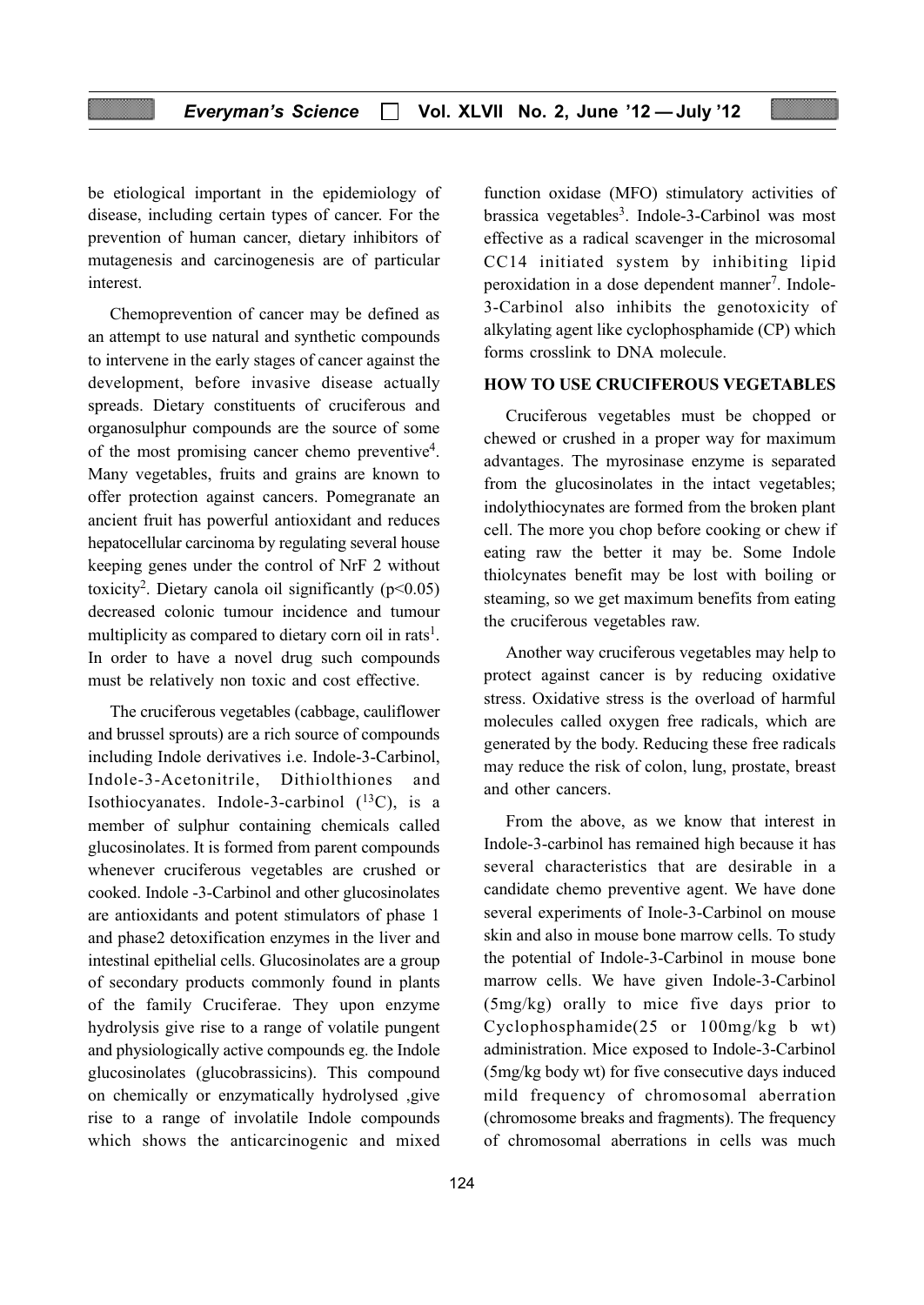lower than that of cyclophosphamide (25 mg/kg or 100mg/kg) induced 5.88% and 8.47% aberration while with (Indole-3-Carbinol) the frequency declined to 1.72% and 3.86% respectively. In second experiment we checked the antitumor promoting activity of Indole-3-Carbinol in mouse skin . Here we use 7,12- Dimethyl benzanthracene (DMBA) as tumour initiator and 12-o-tetradecanoylphorbol-13 acetate (TPA) as tumour promoter. About 44% male and 29% female mice remained tumour free at the end of the experiment<sup>8</sup>. Above experiments indicate that Indole-3-Carbinol has the potential to inhibit the development of neoplasia in sacrificed animals. Diet has become a key factor in the fight against cancer. It is observed that people who were regular consumer of green leafy vegetables food had approximately 60% less cancer. All vegetables are not equally protective. Epidemiological studies suggest that cruciferous vegetables, onions and mushrooms are far more protective against cancer than vegetables over all. We should take anti cancerous diet by including at least 4 fresh fruits daily, at least one large raw green salad as well as two other cooked (steamed) vegetables, such as broccoli, carrots and peas, squash or other colourful vegetables<sup>6</sup>. Nowadays individuals are very-aware and very choosing to modify their lifestyle to improve their health or reverse diseases.

Acknowledgement —We are extremely grateful to Dr. Yogeshwer Shukla, Scientist, Environmental Carcinogenesis Division, IITR, Lucknow for his expert guidance.

#### **REFERENCES**

- 1. E. Bhatia, C. Doddivenoka, X. Zhang, A. Bommareddy, P. Krishnan, D.P. Matthees, C. Dwivedi, Nutr. Cancer, 63(2), 242-7, 2011.
- 2. A. Bishayee, D. Bhatia, R. J. Thoppil, A. S. Darvesh, E. Nevo, E. P. Lansky, Carcinogenesis, 32(6), 888-896, 2011.
- 3. R. McDanell, A.E.M. Mclean, A.B. Hanley, R. K. Heaney and G.R. Fenwick, Fd. Chem. Toxicol., 26, 59-70, 1988.
- 4. M. Moriarty Robert, R. Naithani, Surve Bhushan, Reviews in Medicinal Chemistry, 7(8), 827, 2007.
- 5. M. A. Morse and G. D. Stoner, Carcinogenesis, 14, 1737-1746, 1993.
- 6. National institutes of health, National Cancer Institute, Cancer rates and risks, cancer death rates among 50 countries (age adjusted to the world standard) 4<sup>th</sup> ed. U.S. Department of Health and Human Services, Lung Cancer p.39 source world health, 1996.
- 7. H. G. Shertzer, M. L. Berger, and M. W. Tabor, Biochemical Pharmacology, 37, 333- 338, 1988.
- 8. B. Srivastava and Y. Shukla, Cancer Letters, 134 91-95, 1998.
- 9. L.W. Wattenberg, Cancer Res., 43, 2448- 2453, 1983.
- 10. R. A. Willis, In : "Pathology of tumours" 3rd Edn. Butterworths, London 1 pp., 1960.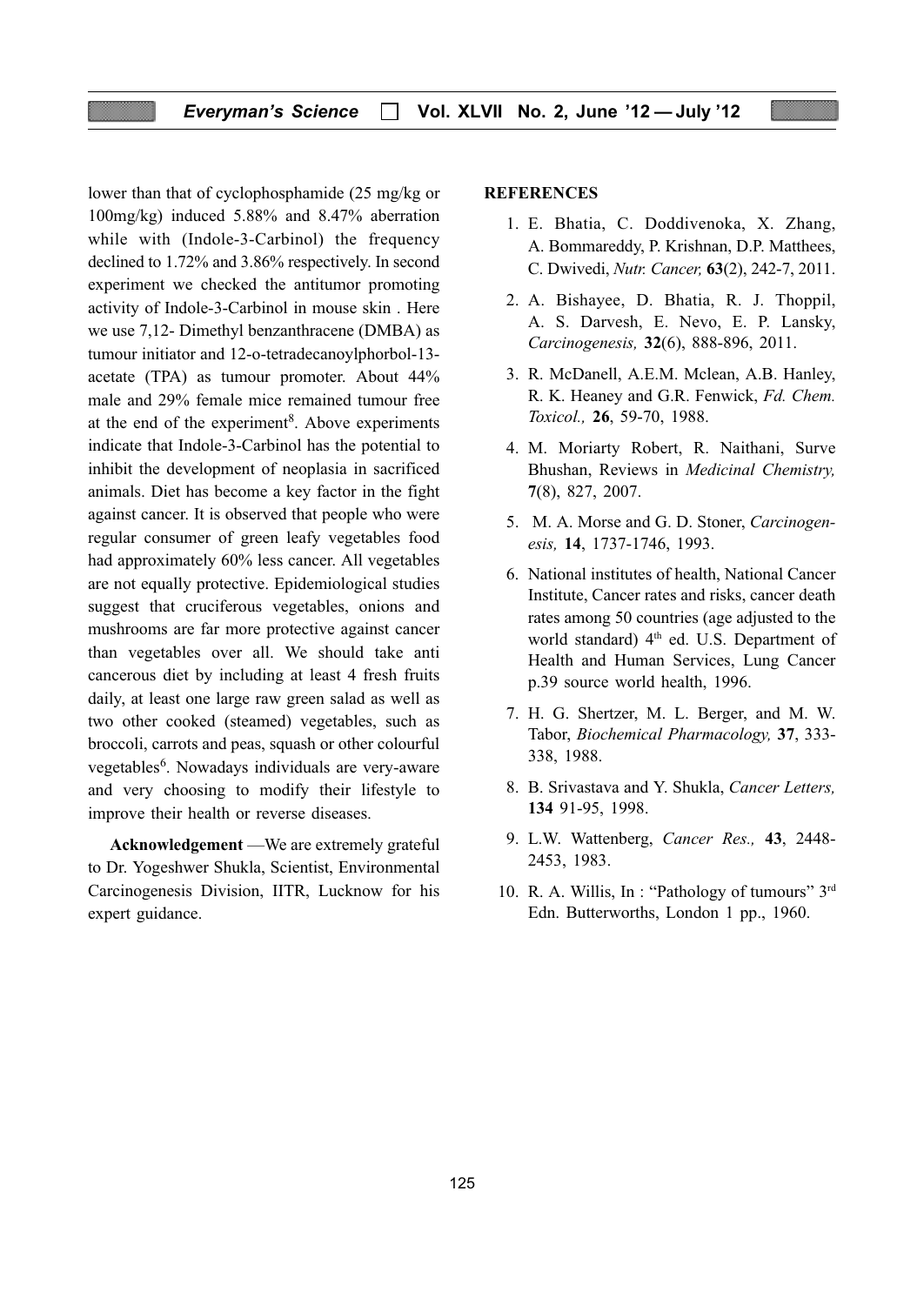# DETECTION OF COAL FIRES USING REMOTE SENSING IMAGES

Laxmi Shiveshwari<sup>1</sup>, H. N. Sinha<sup>2</sup> and Rishikesh Bharti<sup>3</sup>

The surface and sub-surface coal fires are very severe problem for the most coal producing countries. With the advancement in remote sensing sensors and image processing techniques, ample spatial, spectral and temporal information can be acquired for the objects within the field of view (FOV). Since 1960, remote sensing images have been used to identify the surface and sub-surface coal fires with the synoptic view of a wide area in a single frame. Since then various high resoloution (spectral, radiometric and temporal) images came into use. The potential use of various satellite/sensor images like Landsat, ASTER and MODIS have been evaluated for detection and mapping of coal fires. Combustion of coal is a chemical process which releases energy : Coal +  $O_2 \rightarrow CO_2$  + Energy. This released energy is responsible to make coal fire detectable by short wavelength infrared images. Nowadays, a number of satellites are available which collects images in thermal infrared region and have been successfully used in various studies. For monitoring the coal fire over a period, temporal resolution plays a vital role.

#### INTRODUCTION

T he surface and subsurface coal fires are the serious problem in many developing countries such as India, Indonesia and China<sup>1</sup>. In fact, coal fires are the result of spontaneous combustion of coal with oxygen and ambient temperature. The temperature starts to rise and when in reaches between 80°-120°C, the gaseous products mainly carbon dioxide liberates. The temperatue still to continue rise and when it reaches between 230°-280°C, the exothermic reaction takes place and burning of coal starts. The high ranking coals such as anthracite and sub bituminous varieties are susceptible to spontaneous combustion. Pyrite  $(FeS<sub>2</sub>)$  is found associated with some coals as in impurity and it was believed once that the presence

to pyrite in coal is the main cause of spontaneous combustion, but now it is thought that the oxidation of pyrite leads to breaking down of the coal into smaller fragments and exposing a larger surface area to the air2. An adequate flow of air through fissures, crakes and joints to sub surface coal deposit encourages fire through oxidation. However, the thermal conductivity of coal is poor and the heat produced by the oxidation is generally removed by rapid air flow and thus coal does not reach to its combustion of coal starts. The presence of moisture also plays an important role in coal firing. A specific amount of water is required during oxidation which produced intermediate compounds. When water vapour from the atmosphere reacts with coal then heat is liberated in the form of wetting and condensation heat. The reaction with liquid water produced wetting heat. Hence, it is always advisable not to use water to extinguish a coal fire. The lowrank coals have high heat of wetting and burning is often associated with such coals<sup>2</sup>.

<sup>1.</sup> Department of Physics, K. B. Women's College, Hazaribag-825301

<sup>2.</sup> Department of Geology, Vinoba Bhave University, Hazaribag-825301

<sup>3.</sup> Department of Earth Sciences, Powai, IIT, Bombay, Mumbai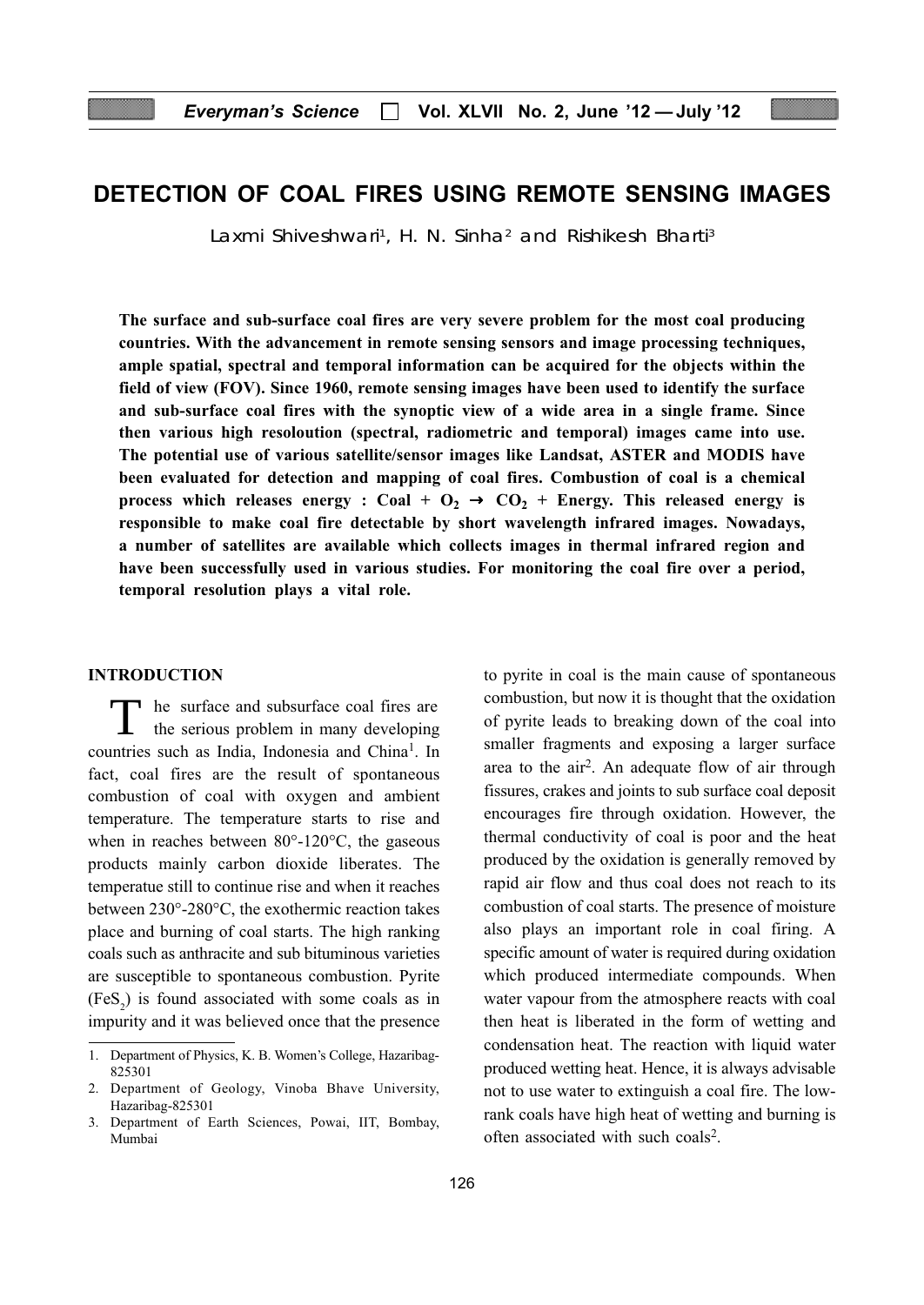# Everyman's Science  $\Box$  Vol. XLVII No. 2, June '12 — July '12

Until 1960, underground coal fires were monitored by borehole temperatue, but it was difficult to get data for a large-scale synoptic view of the coal fire propagation. At the same time, this method was too expensive to monitor the coal fire. The airborne thermal infrared scanners became available in the 1960s and it was theoretically possible to demarcate the land surface temperatures over a large area. The thermal scanners on satellites have been used since mid-1980<sup>2</sup>. In 1962, 223 underground coal fires were detected in United States<sup>3</sup> and because of the fact, the necessary technology was more easily available to this country, the first remote sensing for coal fire detection studies were carried out there only. The use of airborne infrared scanners for the identification of underground coal fires were first described in Pennsylvania4. Reconofax-IV thermal infrared scanning systems were used to get surface thermal anomalies<sup>4</sup> in detecting coal fire in Pennsylvania. For understanding the coal fire dynamics, the following multispectral and hyperspectral satellite/ sensores can be used :

- 1. ESA-European Remote Sensing (ERS) satellites images.
- 2. NOAA-Advanced Very High Resolution Radiometer (AVHRR).
- 3. System for Earth Obervation (SPOT).
- 4. MODIS (Moderate Resolution Imaging Spectroradiometer).
- 5. Landsat Images.
- 6. ASTER (Advanced Spaceborne Thermal Emission and Reflection Rediometer).
- 7. Hyperion Images.
- 8. Airborne Visible/Infra-Red Imaging Spectrometer (AVIRIS).
- 9. Hyperspectral Digital Imagery Collection Experiment (HYDICE).

All these satellite and airbone sensors have their limitations and each of them partially detect fires

depending on size of the fire, depth of the fire, topography of the area, month and time of data acquisition, existing weather conditions, etc. For example, in optical imagery, the brunt cap rock above the coal fire displays a unique spectral signature compared to the natural overburden. But, the optical imagery does not indicate the brunt cap rock due to present coal fire or due to palaco coal fire. The palaeo coal fires have been reported due to spontaneous combustion since Pleistocene (less than 1 million year) time in Sinjiang, northwest China5. Smoke and thermal anomalies are the best indicators of fires and recognized on air photos and thermal infrared imagery respectively.

The satellite imagery derived from the Landsat and SPOT statellites have been used to demarcate and delineate the coal fire areas. The six optical bands of Landsat TM with 30 m resolution provide data on brunt cap rock. SPOT-XS (three bands) at 20m spatial resolution is less useful than TM, in terms of area covered and choice of spectral bands. SPOT-Panchromatic Images (10 m spatial resolution) in stereo mode is also a useful tool. Russian SOYUS satellite images provide colour infrared aerial photographs with spatial resolution between 5m and 10 m. The data thus collected from the satellite has to be corrected geometrically. The method of geometric correction used for optical satellite systems (SPOT XS and Landsat TM) is done by selecting suitable ground control points (GCP's) at 1 : 50000 scales and then locating these on the images. Generally, on an average 30 GCP's are used to rectify the satellite image. The geometric corrections are vital for accurate temporal and multi-sensor image registration. For detection of coal fires, the images are radiometrically enhanced to maximize detection abilities. Hence, destripping of the Landsat TM images are done first followed by application of image enhancement techniques such as colour generation composite, contrast stretching, haze correction, principal component transformation etc. In the coal fire areas the best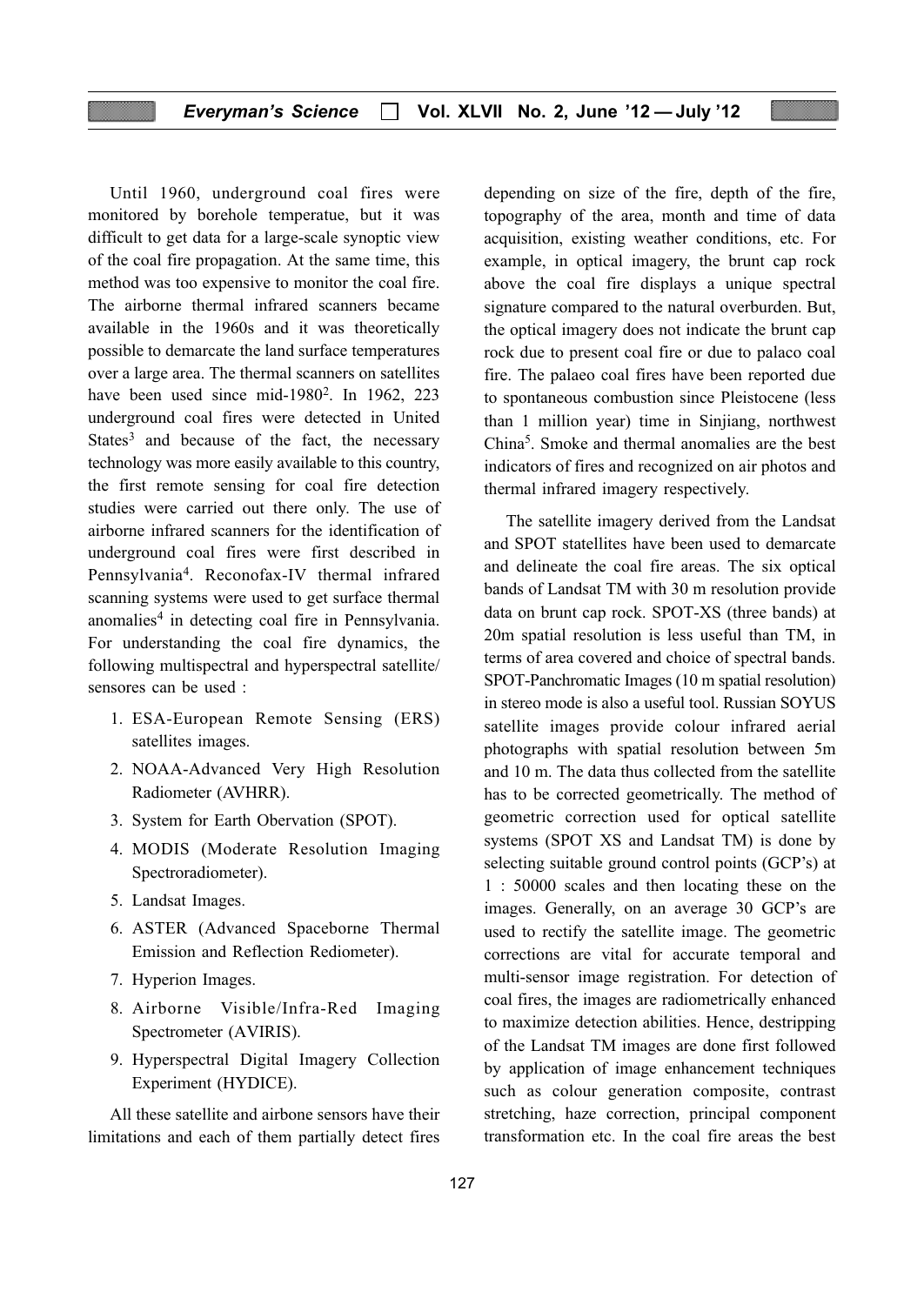result for geological interpretation are achieved by using TM bands 4, 5, 6 of blue, green and red respectively. However the active coal fires cannot be detected directly on optical satellite imagery but the smoke or steam emitting through cracks on the surface can be noticed<sup>2</sup>. Landsat TM band 6 and Landsat TM/ETM+ band 7, data acquired in the 10-12.4 µm spectral region respectively are potentially used for the identifications of surface and sub surface coal fires<sup>2,  $6-9$ </sup>. Some workers have only used day time data take between 9 : 30 AM and 10 : 30 AM by Landsat-7 ETM/TIR for delineating coal fires in Jharia coalfield, India. In the Lnadsat-7 ETM (Enhanced Thematic Mapper) the spatial resolution is 60m of thermal sensor and this is able to detect much smaller coal fires.

Apart from Landsat TM there are other satellite sensors which acquire data in the thermal wavelength bands. They are NOAA-AVHRR (Advanced Very High Resolution Radiometer) has several spectral bands in the thermal infrared region; channel-3 (3. 55-1.05 µm). Channel-4 (10.3- 11.3µm) and channel-5 (11.5-12.5 µm) with 1km spatial resolution. Some workers reported the AVHRR band 3 data to detect the sub surface coal fires in the Jharia coalfield. The other satellite data used for thermal anomaly in form ATSR (Along Track Scanning Radiometer). This operates in the thermal infrared wavelength at 11µm, 12µm and 3.7µm in night time with 1km spatial resolution. The Russian RESURS-1 satellite have thermal sensor has a spatial resolution half-why between Landsat and NOAA-AVHRR as well as ATSR satellite sensor.

#### **METHODOLOOGY**

The heat released from combustion of coal does not necessarily escape from the surface, but the soils or rocks above the fire get heated due to conduction of heat. The thermal infrared images recorded by various satellites have been used to identify these thermal anomalies. The hot spot (local areas of elevated temperatures) identified by

satellite images and the ground information together can be used to study the area. The temporal resolution can be used to monitor such area. In this study, we present the methodology which has been successfully used in monitoring and identification of coal fires.

The images recorded by sensors in thermal infrafed wavelength (3-14µm) region of the electromagnetic spectrum exploits the fact that above absolute zero (0°K/-273° C) everything emits energy. This emitted energy is recorded by the thermal infrafed sensors in terms of digital numbers. The relationship between the radiated energy recorded by the sensor and the temperature of the surface can be resolved by using Planck's law. Based on the differences in temperature, an infrared image will show a good contrast image.

The detection of surface and sub surface coal fires using thermal infrared remote sensing is based on the fact that the fire sources must produced detectable thermal anomalies<sup>2, 7</sup>. However, not all the underground fire produce any detectable temperature rise on the surface if it is located to deep, too low temperature, fire is young and the thermal conductivity of over lying rocks are too  $low<sup>4</sup>$ .



The detection of thermal anomaly depends on the resolution of the data, the size of anomaly, and the difference between the temperature of the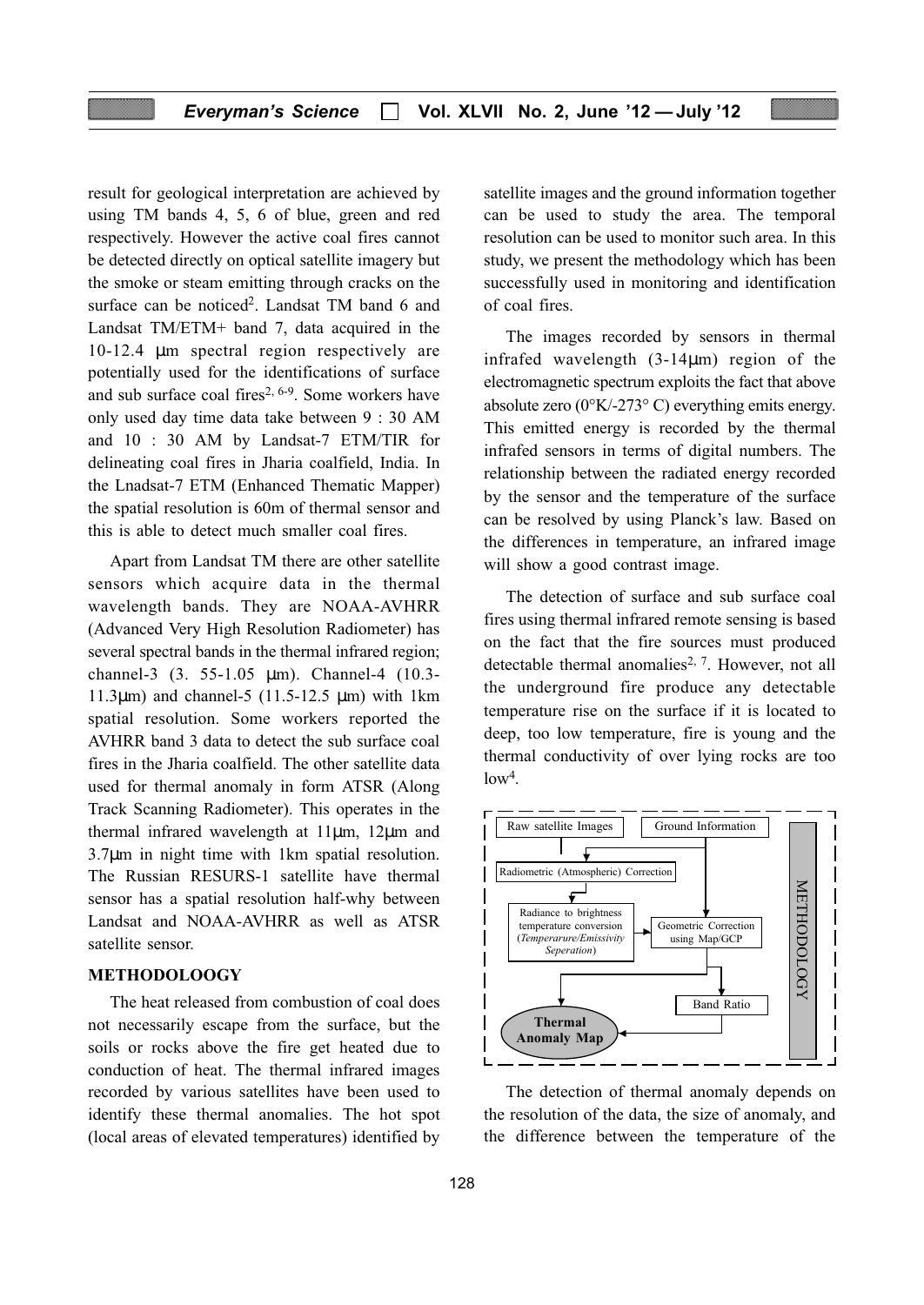thermal anomaly and overburden background temperature<sup>10</sup>. The Landsat-5 TM thermal sensor acquires data within 10.4-12.5 µm wavelength band with 120m ground resolution. The radiant temperature can be calculated from digital numbers (DN) of Landsat-5 TM digital data<sup>11</sup> with following equation :

$$
L_{\lambda} = L \min + \frac{L \max - L \min}{255} \times DN
$$
 (1)

Where,

L is the spectral radiance (in  $W/m^2/Sr/mm$ ),

L min =  $0.1238$  mWcm<sup>-2</sup>sr<sup>-1</sup>um<sup>-1</sup> and

L max =  $1.56$  mWcm<sup>-2</sup>sr<sup>-1</sup> $\mu$ m<sup>-1</sup>

Lmin and Lmax values are the minimum and maximum of the radiance recorded by the Landsat TM channel-6. The Landsat-5 TM data from the ground station are radiometrically post calibrated. Hence a linear relation lies between spectra radiance and the corresponding digital numbers (DNs). Planck's blackbody radiation equation expresses relation between the spectral radiance and wevelength with the radiant temperature of an object as follows :

$$
L_{\lambda} = \frac{\varepsilon C_1 \lambda^{-5}}{\pi \|\mathbf{F} \times \mathbf{P}\| \frac{C_2}{\lambda T} \|\mathbf{F} - \mathbf{P}\|}
$$
(2)

Where,

 $C_1 = 3.742 \times 10^{-16}$  Wm<sup>2</sup>

 $C_2$  = 0.0144 mk, is wavelength in meters,

 $\epsilon$  = emissivity of the object

Equation (2) can be rearranged as follows for ratiant temperature,

$$
T = \frac{C_2}{\lambda \ln \left| \frac{\text{EC}_1 \lambda^{-5}}{\pi L_\lambda} \right| + 1}
$$
 (3)

In equation (3), wavelength may be taken as the mean of the spectral region under investigation. Using equation (3), the radiant temperature of a pixel can be calculated if the spectral radiance is known when spectral emissivity of a pixel is available then the kinetic temperature of the investigated pixel may be calculated with following mathematical relation :

$$
T_{\text{kin}} = \frac{K_2}{\ln\left(\frac{K_1}{L_\lambda} + 1\right)}\tag{4}
$$

Where,

 $K_2$  = 1260.56 deg. K  $K_1 = 60.776$  mWCm<sup>-2</sup>sr<sup>-2</sup>mm<sup>-1</sup>

Temperature of the fier pixels obtained by postcalibration method was found low. This appears unrealistic in those areas where surface fires occupy a larger areas extent of the pixels<sup>9</sup>. Recently scenespecific calibration parameters have been used from the kinetic temperature image of Jharia coalfield and surface and subsurface coal-fires pixels are delineated<sup>9</sup>.

The ASTER includes five bands in thermal infrared region and can be used to estimate surface kinetic temperatures and emissivity image. The surface temperatues (T) measured by satellities are important in change detection studies. The ASTER temperature/emissivity seperation (TSE) algorithm is used to calculate surface temperature and emissivity images from raw data<sup>12</sup>.

Each object has its own spectral emissivity pattern in thermal infrared wavelength region. The man made or natural materials may have high reflectance value in some spectral portion, however, it may absorb in another spectral region. The property is used to enhance the hidden information of the data. Band rationing is a very powerful technique used to highlight spectral properties, compensate the background effects and normalized the effect of sun angle, viewing angle, the atmosphere, topography, instrument noise, etc, to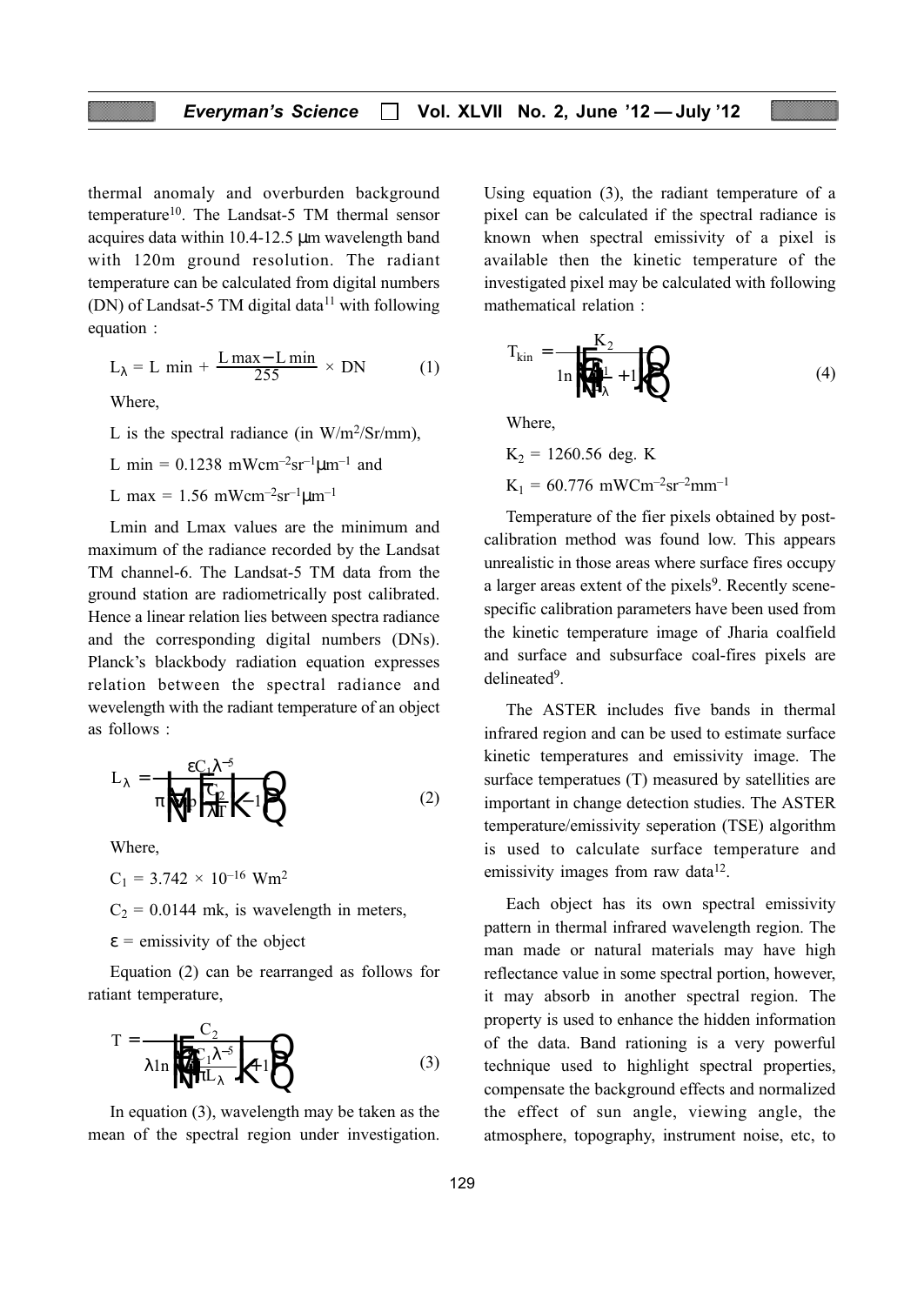allow consistent spatial and temporal comparisons $13$ . To monitor the coal fire over a period, it is very necessary to remove the effect of sun angle, viewing angle, the atmosphere, topography, instrument noise from all the images.

The development of thermal model allows determining the position, temperature, heat output and movement of underground coal fires. Various models have been suggested such as linear heat flow model, spherical models, geological models (deepening model, along-strike model lowering model, upwards models), coal fire depth model  $etc<sup>2</sup>$ .

# COMBATING COAL FIRES PREVENTION PLANS

Each fire represents its unique condition and two different fires situations are not similar. Hence all the fires cannot be controled alike. Several controlling methods have been suggested<sup>2</sup> : (a) loading out the fire (b) underground sealing (c) sufrace sealing (d) flushing with incombustible (e) fire barriers (f) inundation (g) remote sensing.

In Jharia coalfield about 3 million cubic meter of nitrogen gas has been flushed underground coal fires to control it<sup>9</sup>. The technology or remote sensing provides the adequate information for the work plan and planning of the fire fighting team such as area extent, precise size and location of the fire, depth of fire, topographical conditions of the area, infrastructure of the area, access to fire site, estimation of coal reserves, estimation of burnt coal, direction of fire, geomorphic features etc.<sup>9</sup>.

# **CONCLUSIONS**

Coal fires severe environmental and economic problems and has been reported in many countries such as USA, Australia, Germany, Spain, Czech Republic, Poland, Pakistan, Indonesia, China, India Venezuela etc. In China, the coal fires have been found in those areas where there is no human

mining activity exit. Many palaeo coal fires have been reported there due to spontaneous combustion of coal seams. The remote sensing techniques have been proved reliable to detect location and intensity of thermal anomalies caused by surface and sub surface coal fires. The use of temporal satellite images can give the information about new fires at an early stage and it would be easier and cheaper to control it. Now a day the earth observation satellites are increasing which would provide data for detecting coal fires by using thermal infrared region of electromagnetic spectrum at different spatial, temporal and spectral resolutions combination.

## **REFERENCES**

- 1. J. L. Van Genderen, C.J.S. Cassclls uiul X.M. Zhang, International Archives of Photogrammetry and Remote Sensing, XXXI(7), 1996, Vienna.
- 2. J. L. Van Gendern and G. Haiyan, Environmental monitoring of spontaneous combustions, DGXII-G.I.S.C., 1-244, 1997.
- 3. R.J. Slavecki, Proceeding third symposium Remote sensing of environment, Univ, Michigan, 537-547, 1964.
- 4. G.W. Greene, R. M. Moxham and A,II. Harvey, Proceeding sixth symposium Remote sensing of environment, Univ, Michigan, 517-525, 1969.
- 5. X.M. Zhang and S. B. Kroonenberg, 30th Int. Geol. Cong. Abs. Beijing, 1(3), 1-457, 1996.
- 6. A. Bhattacharya, S. Reddy and T. Mukherjee, Asian Conf. Rem. Sensing, Singapore, 1, 22-1 to 22-6, 1991.
- 7. S. B. Mansor, A.P. Cracknell, B.V. Shilin and V.I. Gornyi, Jl. Rem. Sen., 15(8), 1675- 1685, 1994.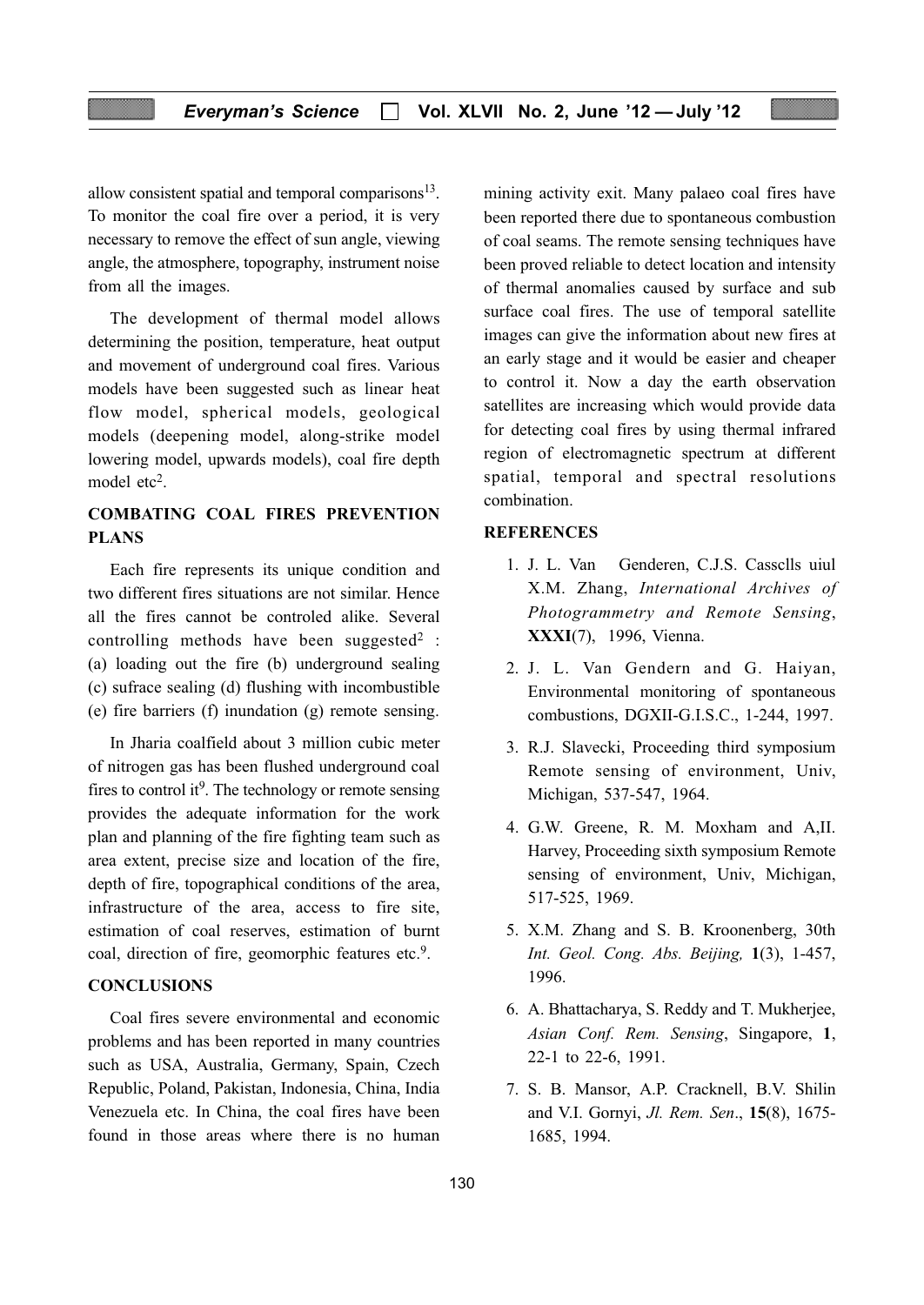# Everyman's Science □ Vol. XLVII No. 2, June '12 - July '12

- 8. A. Prakash, A. K. Saraf, R. P. Gupta, M. Dutta and R. M. Sundram, Int. Jl. Rem. Sen., 16(12), 2105-2109, 1995.
- 9. R. S. Chatterji, Md. Wahiduzzaman, Shah Ankit, E.V.R. Raju, R.C. Lakhera and V.K. Dadhwal, Curr. Sc., 92(1), 61-68, 2007.
- 10. X. M. Zhang, C.Cassells and J.L. Van Genderen, Xth Int. Cong. Int. Soc. Mine Surv., W. Australia, 1997.
- 11. B.L. Markham and J. L. Barker, EOSAT Landsat Tech Notes, 3-8, 1986.
- 12. A. Gillespie, S. Rokugawa, T. Matsunaga, J.S. Cothern, S. Hook, and A. B. Kahle. IEEE transactions on geoscience and remote sensing, 36(4), 1998.
- 13. Pilong Shi, Bihong Fu, Yoshiki Ninomiyab, Remote Sensing and Spatial Information Science, 38(8), 2010.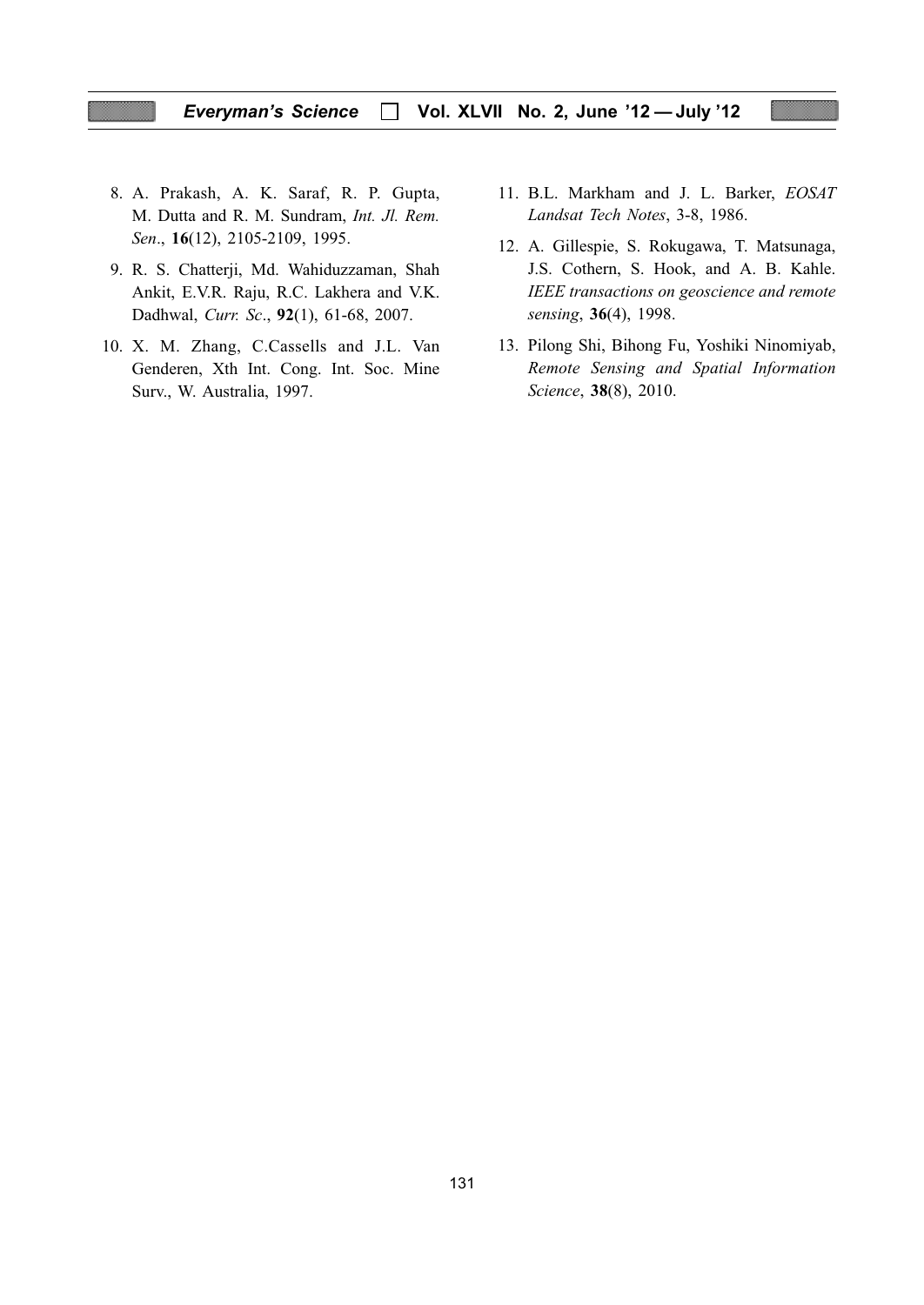# KNOW THY INSTITUTIONS



#### NATIONAL JALMA INSTITUTE FOR LEPROSY AND OTHER MYCOBACTERIAL DISEASES

Situated at Agra in Uttar Pradesh, the National JALMA Institute for Leprosy and Other Mycobacterial Diseases (NJILOMD) conducts research on leprosy, tuberculosis, HIV. Established by the Japanese as India Centre of JALMA (Japanese Leprosy Mission for Asia) in 1963, the Institute has a 60 bedded hospital for the treatment and care of leprosy patients. In the outpatient, on an average daily 300 patients are given consultative medical, surgical & preventive care.

# THRUST AREAS

The following are the thrust areas of NJILOMD

To develop and standardize techniques of investigation for diagnosis, treatment and assessment for better management of leprosy in close coordination with the National Leprosy Eradication Programme (NLEP) in further reducing the disease and preventing deformities.

Early diagnosis and development of tests for early and rapid diagnosis of TB, drug sensitivity testing and designing and evaluating tests for rapid screening of sensitivity profile of Mycobacterium tuberculosis.

Operational research in TB including disease prevalence and drug resistance surveys in several districts of the state, molecular epidemiology in the field area, treatment using RNTCP protocols as well as participation in multi-centric studies for treatment and operational research and undertaking vaccine studies in animals with other partners.

In HIV as the NACO centre for ICTC to engage in the diagnosis and counseling as well as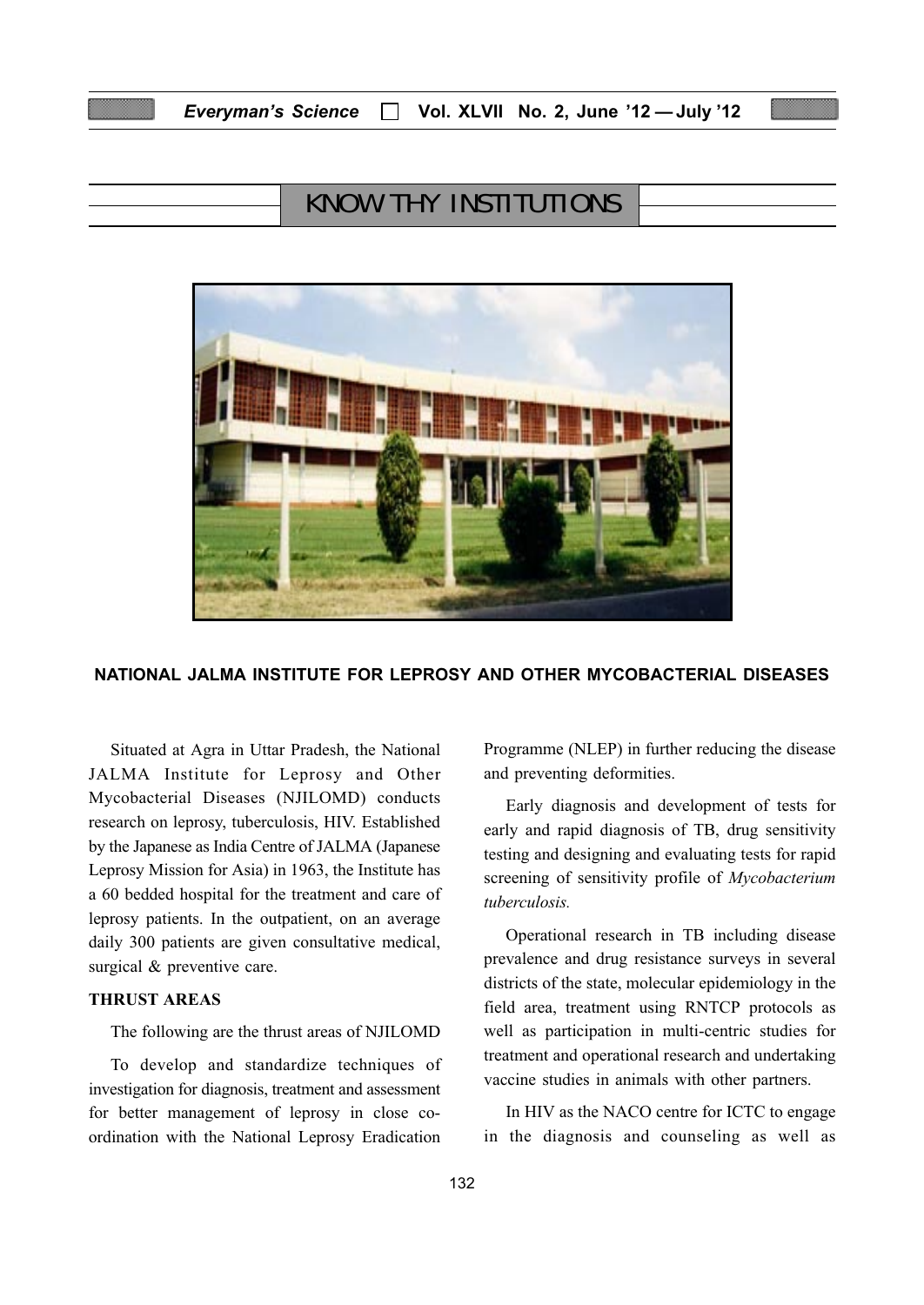monitoring of anti retroviral therapy to patients of the medical college.

To pursue the following activities :

Developing newer modified methods of early diagnosis, assessment of treatment and also investigating the disease at patient and community level in both TB and leprosy.

Improving the methods of treatment in both the diseases and participating in multi-centric trials and studies in both TB and leprosy.

Conducting epidemiological studies such as intervention studies, investigations related to transmission and factors leading to reactions and preventing nerve damage in leprosy.

Participating in operational surveys for disease prevalence & drug resistance surveillance in TB.

Training to medical professionals in private sector and those engaged in National Leprosy Eradication Programme (NLEP).

Transferring the technologies developed/ established at the Institute to other scientists and medical professionals working in different institutions in the country.

Education and training to students, professionals, health workers for human resource development.

Upscaling and accreditation of Intermediate Reference Laboratories of RNTCP programme for drug resistance testing in TB in four states – Assam, Himachal Pradesh, Uttarakhand and Western UP.

# INTERNATIONAL RECOGNITION

Participating centre in WHO multi-centric studies on Uniform MDT for all types of leprosy patients.

It is also the surveillance centre undertaking molecular detection of drug resistance in leprosy in coordination with SEARO, WHO.

Its studies on the use of immuno-modulator Mw as an adjunct to chemotherapy in CAT I and CAT

II pulmonary tuberculosis approved by the FDA, USA.

#### HUMAN RESOURCE DEVELOPMENT

NJILOMD undertakes various training programmes as mentioned below :

Two day training programme on leprosy for district leprosy officers, medical officers; training ïïon methodology of drug resistance surveys in TB and EQA for smear microscopy.

Training of medical graduates of local SN Medical College as per the curriculum.

DBT multi-centric collaborative projects & trainings to various categories of personnel on molecular techniques (average 12-20 per year) to all categories of technical and scientific staff for over two decades.

Teaching research & training support for M.Sc. in Life Sciences (Microbiology, Biochemistry and Biotechnology) to Bhim Rao Ambedkar University, Agra since 1998.

Short term trainings, specialized trainings and capacity building trainings were imparted to more than 1000 aspirants of various other colleges/ universities/institutions, etc.

Drug resistance surveillance (DRS) training in TB to medical and paramedical staff of 35 districts of Bundelkhand and Western UP since 2007.

Having been recognized as a National Reference Laboratory (NRL) for RNTCP activities of Central TB Division of Government of India NJILOMD is providing training in laboratory diagnosis especially molecular techniques for diagnosis and drug resistance studies on tuberculosis since 2008.

# RECOGNITION FOR DOCTORATE/ MASTERS BY A UNIVERSITY

NJILOMD has entered into MOUs with a number of universities for registering PhD students and for M.Sc dissertation projects –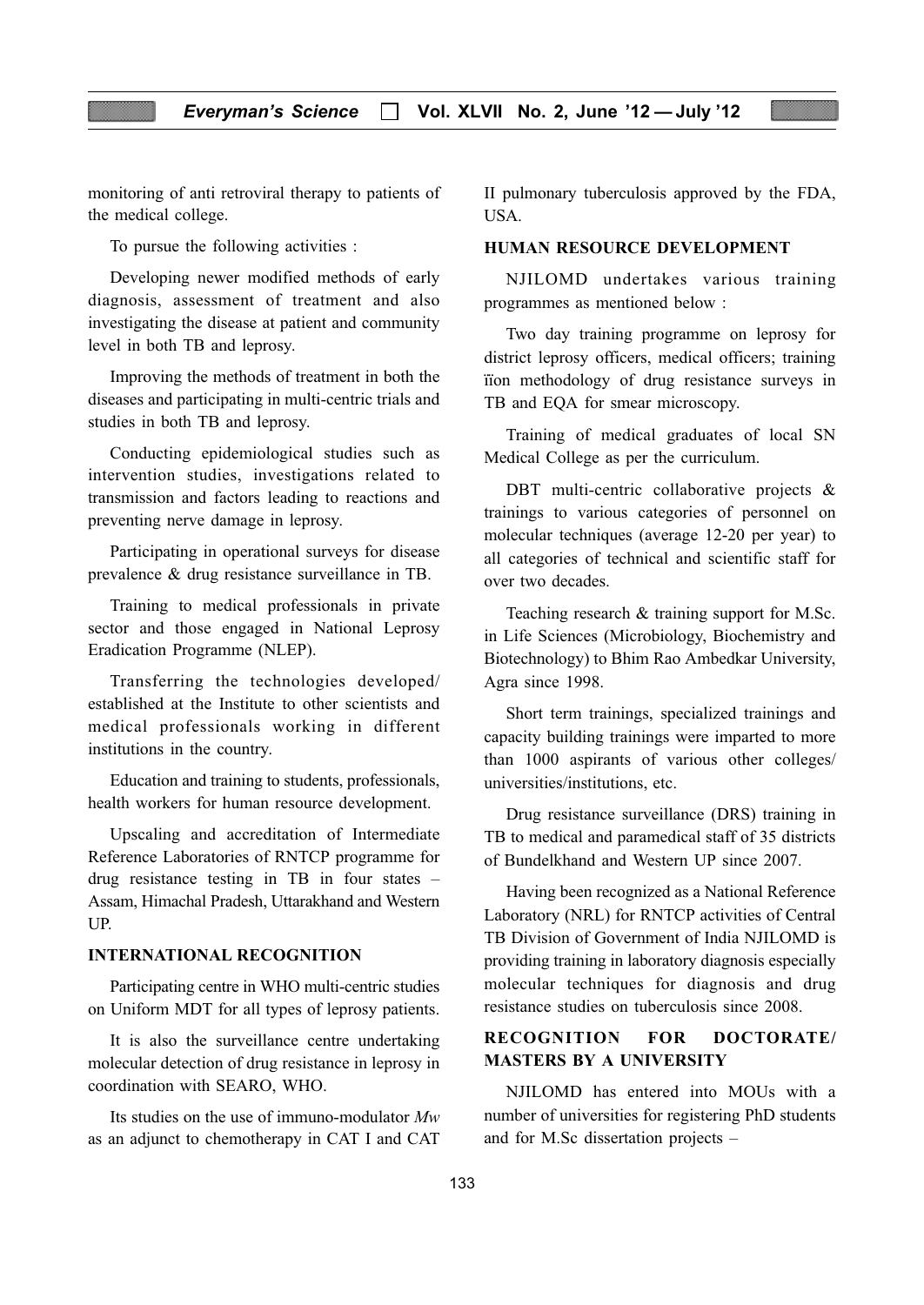PhD students from

- (i) Bhim Rao Ambedkar University, Agra
- (ii) Jiwaji University, Gwalior
- (iii) Panjab University, Chandigarh
- (iv) Rani Durgavati Vishwavidyalaya, Jabalpur

M.Sc dissertation from

- (i) Jiwaji University, Gwalior,
- (ii) Rani Durgavati Vishwavidyalaya, Jabalpur

Students from Bhim Rao University, Agra, and other regional and national universities are also considered for M.Sc project dissertation.

#### MAJOR ACHIEVEMENTS

Significant achievements of NJILOMD are the following

Established state of art laboratories e.g. microarray lab, proteionomics including MALDI-TOF, two BSL-3 laboratories for microbiology and animal experiments with aerosol facility for MTB infection in guinea pigs.

Established a field centre i.e. Model Rural Health Research Unit at Ghatampur (MRHRU) and a satellite centre at Banda, the main focus of which is to bring technology to the people.

Examination of over 30,000 patients of leprosy annually in the OPD of its hospital and providing care and free diagnosis & treatment in the hospital and field for leprosy, TB, filariasis, etc.

Serves as a National Reference Laboratory (NRL) for tuberculosis for 4 states (Assam, Himachal Pradesh, Uttarakhand and Eastern UP) and repository centre for mycobacterial strains.

Established animal house facility as part of the initiative for detecting multi-drug resistancein leprosy using conventional mouse foot pad methods as well as molecular methods for surveillance of multi drug resistance in leprosy.

Serves as a surveillance centre for AIDS control and has a ICTC clinic. Besides testing of foreign nationals it also undertakes free HIV testing and counseling of referred and voluntary patients of the society.

Evaluated and demonstrated the immunoprophylactic effect of immuno-modulator Mw on immuno-prophylaxsis of both TB and leprosy.

Designed several new treatment regimens for leprosy.

WHO has adopted modified PB regimen as uniform treatment regimen for all types of leprosy cases.

Established the safety and usefulness of addition of immunotherapy  $(Mw$  and BCG to MDT) and is now available in the market for use as Immunovac.

Identified antigenic targets and developed serological tests for leprosy.

Developed new surgical procedures for correction of deformities i.e. JALMA flap for restoration of volume of first web space in muscular atrophy associated with ulnar paralysis in leprosy.

Designed the partial micro array chip for leprosy (metabolic pathways and virulence) and TB (efflux pumps and gene associated quinolones resistance).

Developed new methods for early diagnosis of leprosy using amplification of RLEP, 16s gene region and established it in slit skin smears, biopsy specimens and also in tissue sections using in situ PCR.

Developed in house PCR RFLP based method to differentiate mycobacterial isolates (M tuberculosis, M avium, M fortuitum and other pathogens).

Developed molecular typing methods for studying the strain variations in M leprae for identification of sources and mode of transmission.

Established the presence of live bacilli in the environment (soil and water samples) by molecular methods.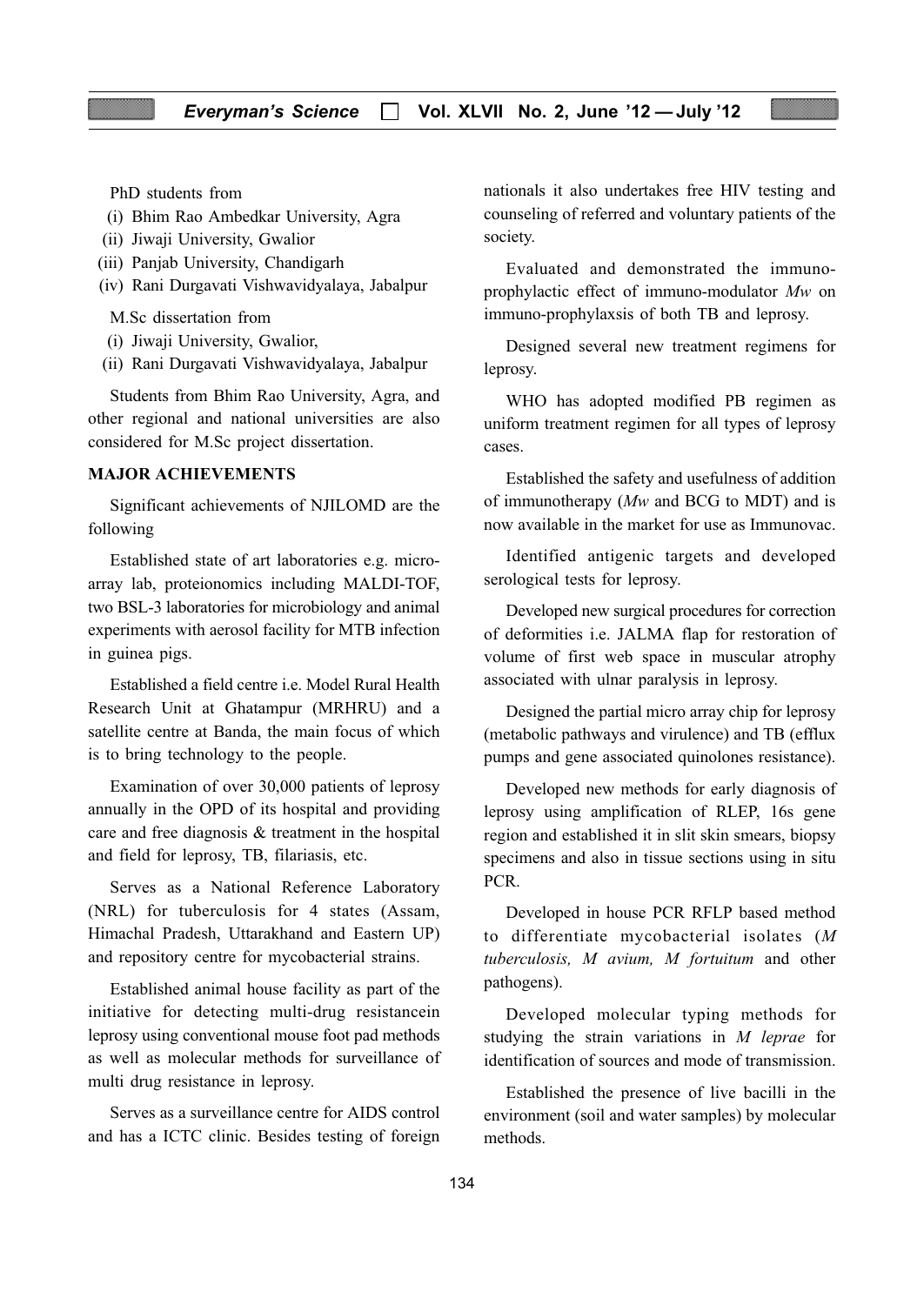# Everyman's Science □ Vol. XLVII No. 2, June '12 - July '12

Established a network of institutes / centres working in leprosy for detection of multi-drug resistance in leprosy using mice model as well as molecular methods.

Established a national repository for mycobacteria, networking 38 Institutes and Medical Colleges, and supplying various strains to scientists.

Coordinated multi-centric studies on molecular methods (PCR based) for diagnosis of tuberculosis Developed methods for molecular diagnosis of Kala Azar.

Undertaking Government of India sponsored and UP Government funded drug resistance surveys (DRS) in 35 districts of Bundelkhand and Western UP region (in collaboration with STDC Agra and UP Government).

Part of DBT sponsored multi-centric studies of use of immuno-modulator Mw as an adjunct to chemotherapy in Cat I Na Cat II tuberculosis.

1175 project dissertation theses, 213 MD theses, and more than 35 PhD theses have been completed, with entire or part of the work performed at NJILOMD, and submitted at various educational institutes/universities.

#### Contact :

The Director National JALMA Institute for Leprosy and other Mycobacterial Diseases AGRA - 282001 (Established in 1976) Phone : 0562 -2331751 Fax : 0562 -2331755 Email : kirankatoch@rediffmail.com; Website : http://www.jalma-icmr.org.in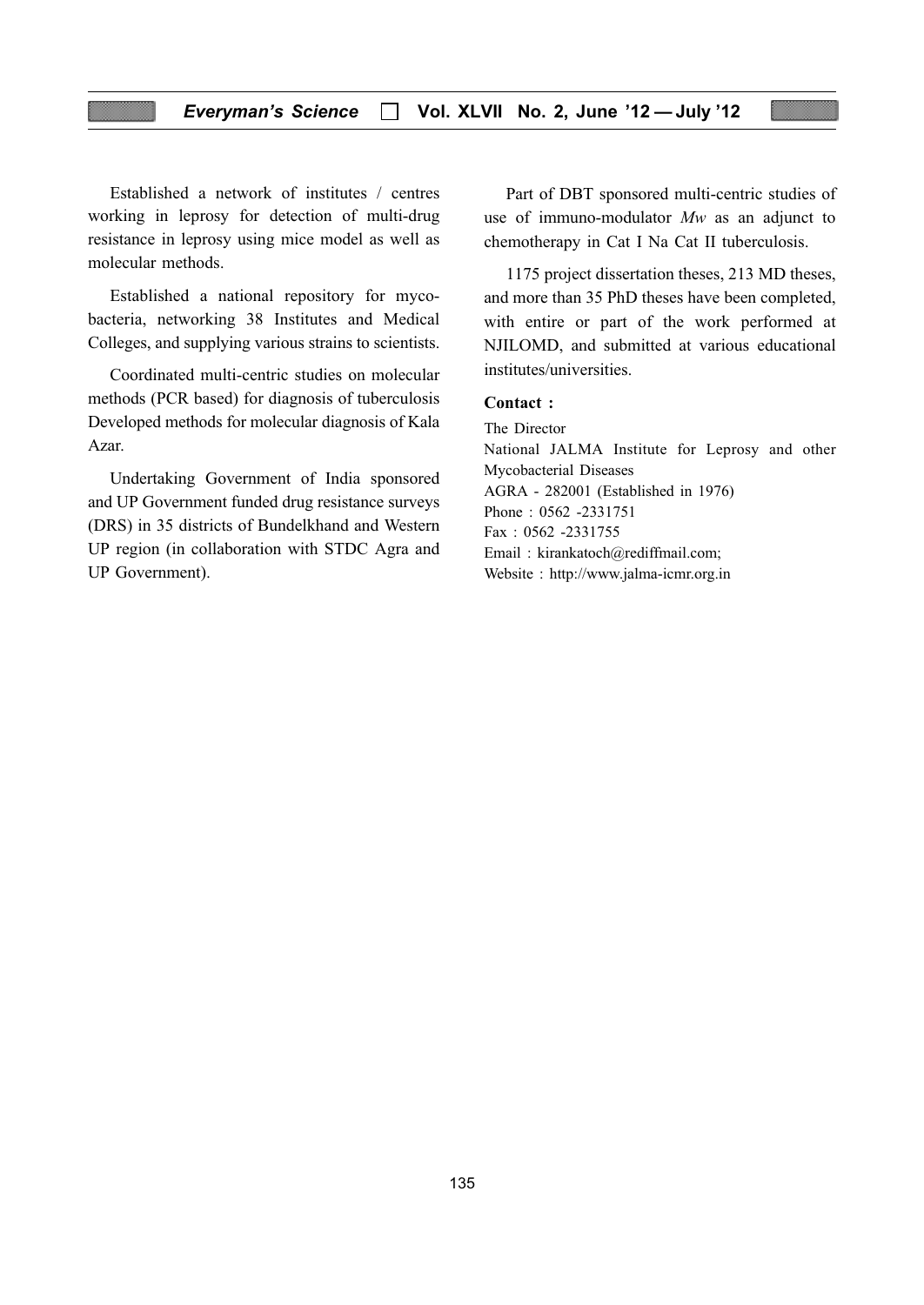# Conferences / Meetings / Symposia / Seminars

# NATIONAL CONFERENCE ON "ADVANCES IN CHEMICAL SCIENCES" MARCH 1-2, 2013

Jointly Organized by Department of Chemistry, Maharshi Dayanand University, Rohtak - 124001 and Indian Society of Analytical Scientists - Delhi Chapter (ISAS-DC)

#### Objective and areas :

The areas covered during the Conference are : Analytical chemistry, green chemistry, solutions, organometallic compounds, nanomaterials, toxicology, phase transitions, adsorption processes, ligand binding processes and eco-friendly systems etc.

Contact : Dr. Pratap Singh Kadyan, Organizing Secretary ACS-2013 Associate Professor, Department of Chemistry, M.D. University, Rohtak - 124 001, INDIA. Phone No. 01262-393131, 01262-393134, 09416162909 E-mail: secretarvacs2013@gmail.com

# 7th INTERNATIONAL SYMPOSIUM ON "FEEDSTOCK RECYCLING OF POLYMERIC MATERIALS" (7th ISFR 2013)

# Venue : India Habitat Centre (IHC), New Delhi, 23-26 October, 2013

#### Theme :

The symposium encompasses all topics related to the recycling and recovery of polymeric wastes like waste plastics (municipal, industrial, production, process, e-waste) and biomass.

- Polymer waste management around the world-holistic view
- Polymeric waste availability and conversion methods-statistics and strategies
- Mechanical recycling of waste plastics
- Metal recovery from polymeric wastes
- E-waste treatment techniques
- Thermo-chemical routes (pyrolysis, gasification, combustion, etc) for industrial, municipal plastic wastes and biomass.
- Novel materials / catalysts for conversion process
- Energy from waste polymeric materials
- Biological routes for industrial, municipal plastic wastes and biomass
- Novel analytical techniques (separation and analysis)
- Sustainability LCA studies
- Going global Opportunities and challenges

Contact : Dr. Thallada Bhaskar, Senior Scientist & Head, Biomass Thermocatalytic Processes Area (TPA) Bio-Fuels Division (BFD) CSIR - Indian Institute of Petroleum (IIP) Council of Scientific and Industrial Research (CSIR) Dehradun - 248 005, Uttarakhand, India Website : www.isfr2013.org